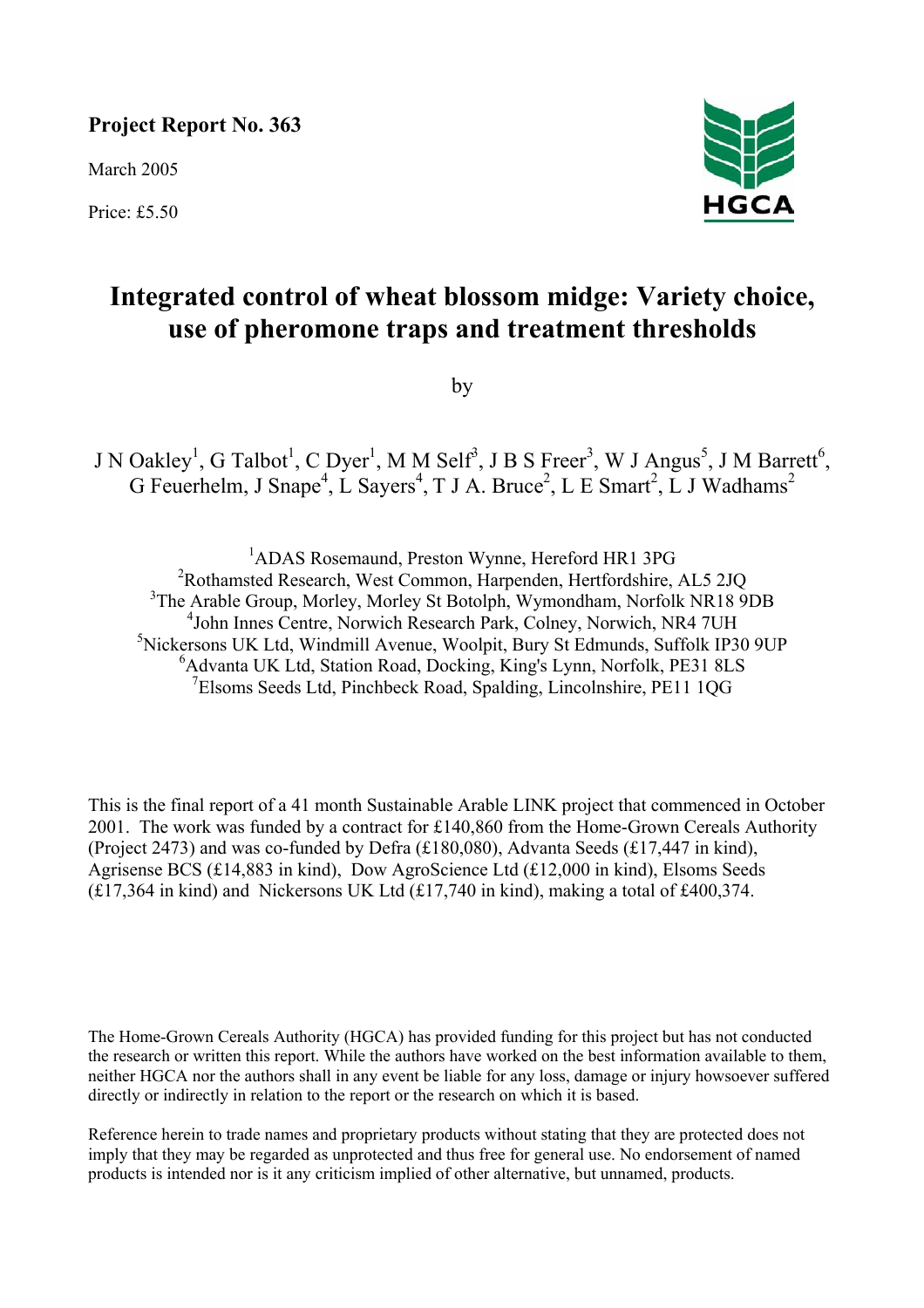# **Contents**

| Abstract                                                                                                                                                              |    |
|-----------------------------------------------------------------------------------------------------------------------------------------------------------------------|----|
| Summary                                                                                                                                                               |    |
| Technical detail 1. Field testing of varieties of wheat<br>to establish their degree of vulnerability, tolerance and<br>resistance to the orange wheat blossom midge. | 10 |
| Technical detail 2. Genetic analysis of orange blossom<br>midge resistance in wheat                                                                                   | 35 |
| Technical detail 3. Development of pheromone traps                                                                                                                    |    |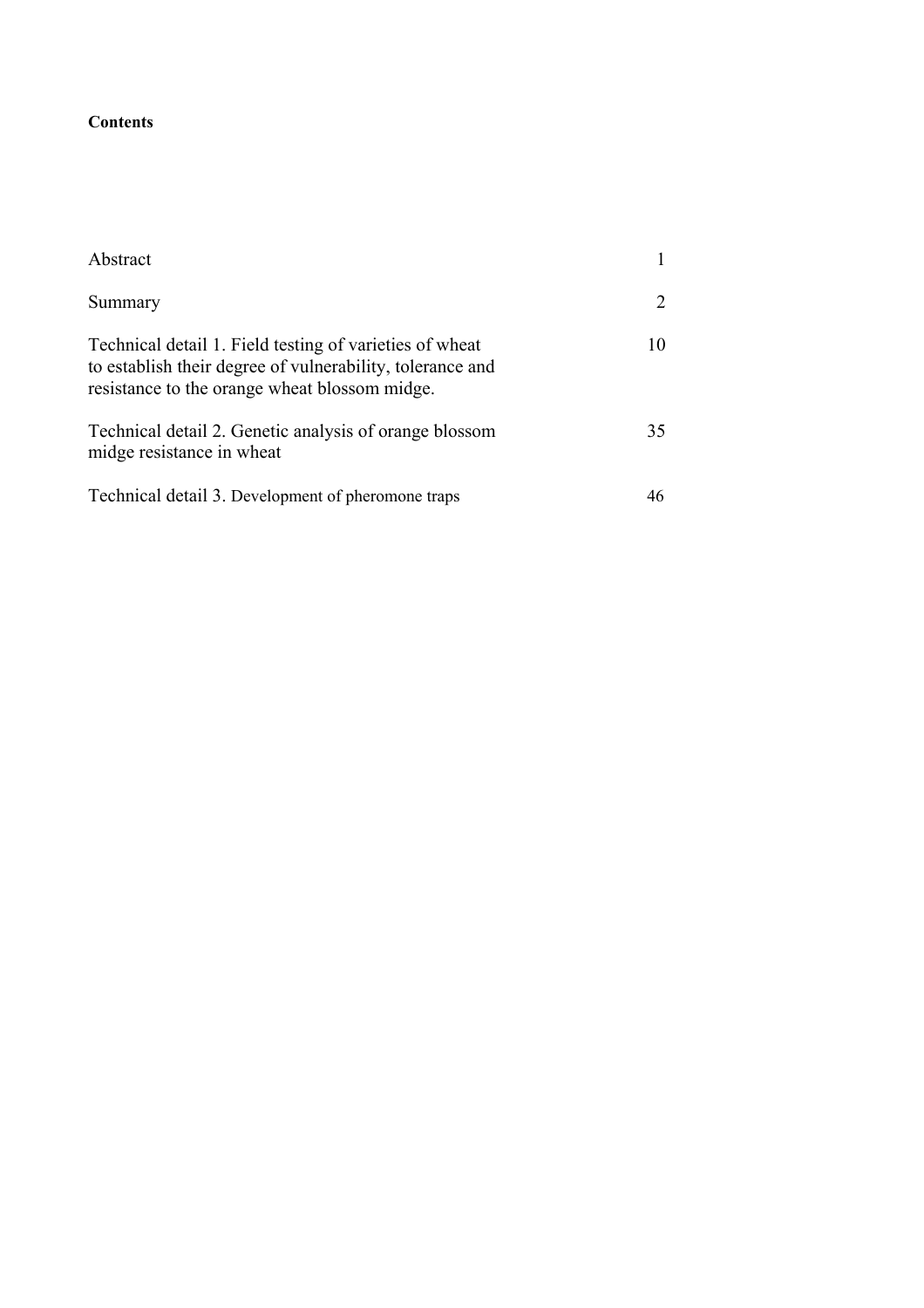### **Abstract**

The orange wheat blossom midge (wbm) has continued to increase in importance due to our warming climate. Chemical control is often not effective due to difficulties in determining the risk of attack in time to use the very short window for treatment, and may be unpopular due to perceived environmental risk. This project aimed to develop a system of integrated control based on an improved knowledge of the vulnerability and tolerance of commercial varieties to the pest, and a trapping system designed to assess risk at an early stage.

Some varieties have been shown to be resistant to wbm, yielding well even when heavily challenged by the pest and giving a yield advantage of 2 t/ha or more in such situations. Welford and Brompton are now included on the Recommended List as resistant varieties and more will follow.

Other varieties, such as Option, have been shown to be more vulnerable to the pest than most others, with some varieties, like Einstein, less vulnerable to damage. Susceptibility to damage by the pest has been shown to depend on several genes in a separate study conducted by the John Innes Centre (JIC). A mechanism for testing these traits was developed, and now needs to be applied to all varieties in the Recommended List. Until these tests have been done, the main priority for treatment should be group 1 and 2 wheat and seed crops.

Pheromone traps have been developed through to a marketable product. Tests have identified the optimum release rate and mechanism and trap design for UK conditions. The traps give a reliable indication of male wbm activity and an early warning of when crops may be at risk. The numbers of males caught were correlated to the level of egg-laying at an individual site by females. When the male midges are caught, this typically indicates a 2-day window before eggs are laid in the crop by female midges.

However, the risk of migration from adjoining fields and the suitability of the weather for egg laying caused considerable variation between sites, so a system for assessing these risks is needed as part of a decision making process based on the trap catches. A follow-on project was agreed to develop such a system. Varieties were shown to differ in the levels of the volatile chemicals used by female wbm to identify a suitable host and this may be a cause of varying vulnerability. The volatile chemicals were not successful as baits for traps to monitor numbers of egg laying female midges.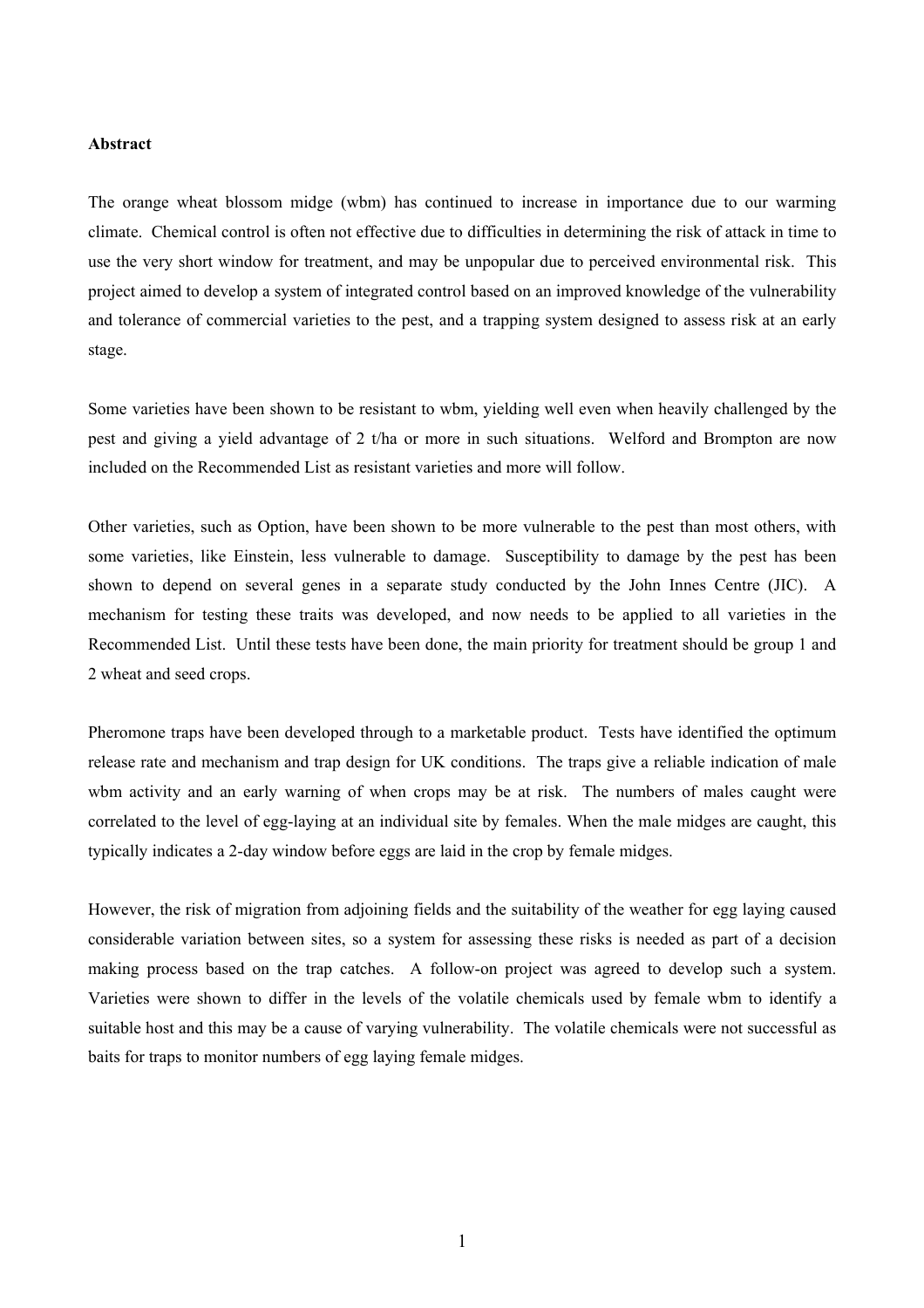### **Summary**

The orange wheat blossom midge, *Sitodiplosis mosellana*, is a common and increasingly important pest of wheat in the Northern Hemisphere, causing severe yield losses in years of high infestation. In an outbreak in the UK in 2004, crop losses were estimated to have exceeded £60 million. Larval feeding on the developing seeds causes shriveling and pre-sprouting damage and also facilitates secondary fungal attack by *Fusarium graminearum* and *Septoria nodorum*. This affects both the yield and quality of grain harvested. Due to difficulties in detection of *S. mosellana* the actual degree of damage to crops is often underestimated.

The impact of damage has been shown to vary considerably between varieties and recently a gene conferring resistance against the pest has been identified in Canada. We have tested for differences in **vulnerability** in terms of numbers of larvae produced by a given infestation of female orange wheat blossom midge (wbm) and the degree of **tolerance** of feeding by the larvae exhibited. The degree of development of surviving larvae was also assessed to determine whether the variety was **resistant** to attack.

WBM has a very patchy spatial distribution and also varies from year to year depending on climatic conditions. In the UK, precipitation causing moist soil conditions at the end of May, followed by warm still weather in late May/early June can lead to serious midge outbreaks. The egg-laying female is a small insect which can remain well hidden in the crop canopy. The larvae are also hidden within the wheat ear which is a cryptic position, as well as a difficult spray target. Thus, to achieve effective control any insecticide application has to be applied promptly before larvae burrow in-between the lemma and palea. Detection problems mean that it is hard to predict when infestations that would warrant insecticide treatment have built up. There is considerable grower demand for a reliable monitoring system which would reduce the unnecessary use of pesticides against lower levels of midge infestation and allow populations of beneficial insects to increase providing a greater level of natural control. To address this we have carried out 3 years of field trials of semiochemical baited traps.

# **Varietal testing (Technical reports 1 and 2)**

A range of winter wheat varieties selected to cover the main groups and traits in the UK was tested at five sites over three years to establish whether the exhibited differences in vulnerability, tolerance and resistance were related to wbm damage and how these traits could be most effectively assessed.

A critical factor influencing the number of larvae developing on each variety is the degree of coincidence between the vulnerable ear emergence growth stages (GS 53-59) with the egg-laying activity of female wbm at each site. All the varieties grown were assessed for the timing of ear emergence, which ranged between 9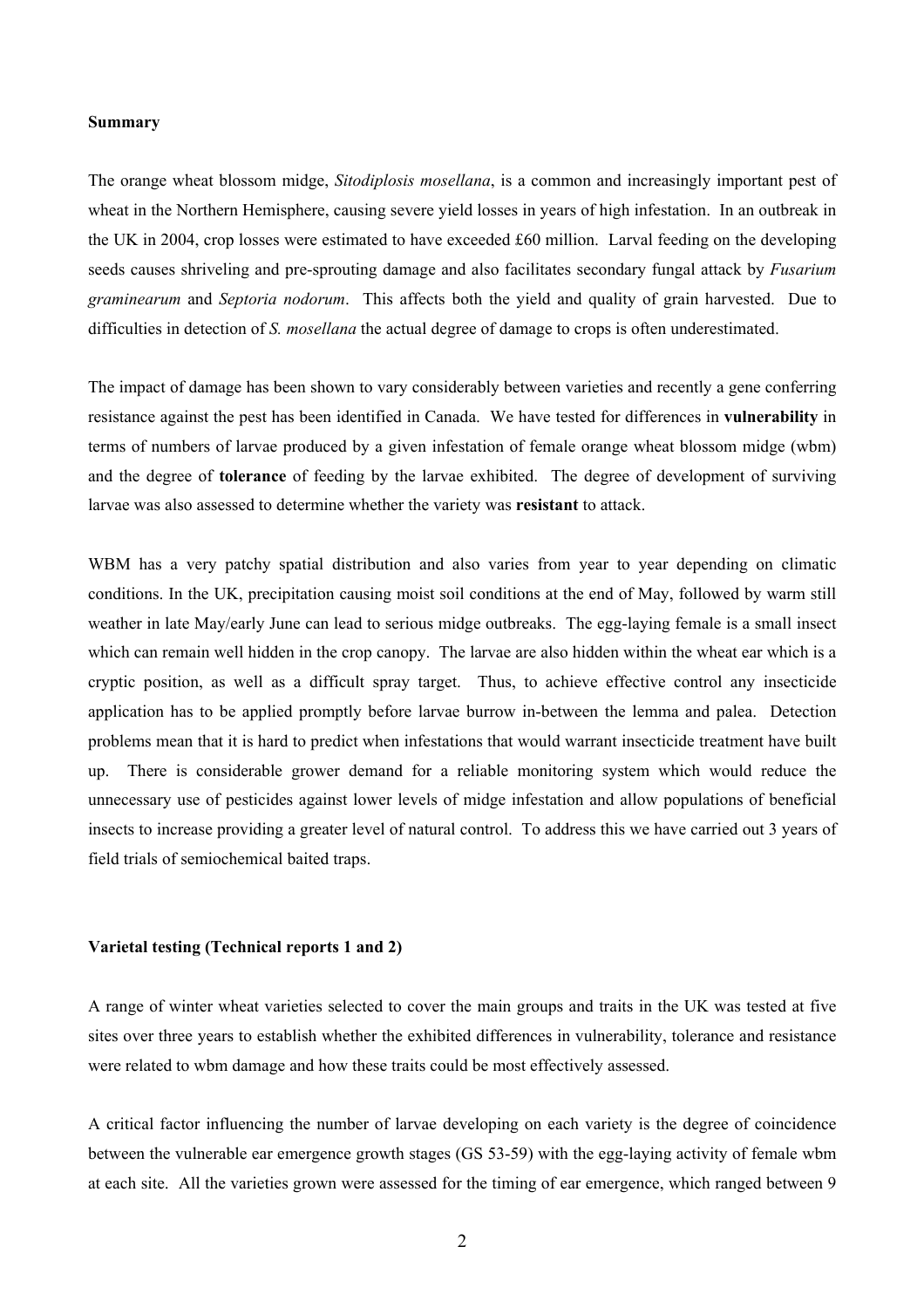and 14 days after Soissons for the other varieties on the current Recommended List tested. In 2002, wbm activity was biased towards later emerging varieties at all sites. In 2004, the main bias was towards early emerging varieties and sites. The 2003 year differed in this respect with some having an early bias and some a late bias. Over the three years of experiments the bias evened out allowing an assessment of any underlying differences in vulnerability; however, the results highlight the danger of drawing conclusions about this trait from the results from single sites or years. An examination of the results for those varieties grown over all three cropping years showed that there were significant differences between varieties in terms of vulnerability (Table 1), with the most vulnerable variety twice as vulnerable as the least.

Table 1. Mean numbers of larvae found compared to mean of controls.

| Variety           | Larval score | Significance<br>* |
|-------------------|--------------|-------------------|
|                   |              |                   |
| ECO <sub>22</sub> | 139.3        | d                 |
| Option $(C)$      | 121.9        | cd                |
| Xi 19             | 108.3        | bc                |
| Tanker $(C)$      | 105.3        | bc                |
| Solstice          | 99.6         | bc                |
| Malacca $(C)$     | 94.7         | abc               |
| Consort $(C)$     | 89.7         | ab                |
| Claire $(C)$      | 88.5         | ab                |
| Einstein          | 73.3         | a                 |
| Pennant           | 73.0         | a                 |

Nb. Values followed by the same letter do differ at the 5% significance level.

# **Tolerance**

The intention to measure tolerance by introducing plots treated with chlorpyrifos was confounded by very variable control on different varieties and by the incidental control of aphid infestations which decreased yields on untreated plots at some sites. The discovery of resistant varieties with their yields unaffected by the degree of midge infestation at each site allowed an alternative method of assessing yield loss against numbers of larvae found. The results were still subject to a large variation between sites, which may have masked any differences between varieties due to tolerance of damage.

The relative ranking of the different causes in variation between sites was: coincidence > vulnerability > tolerance.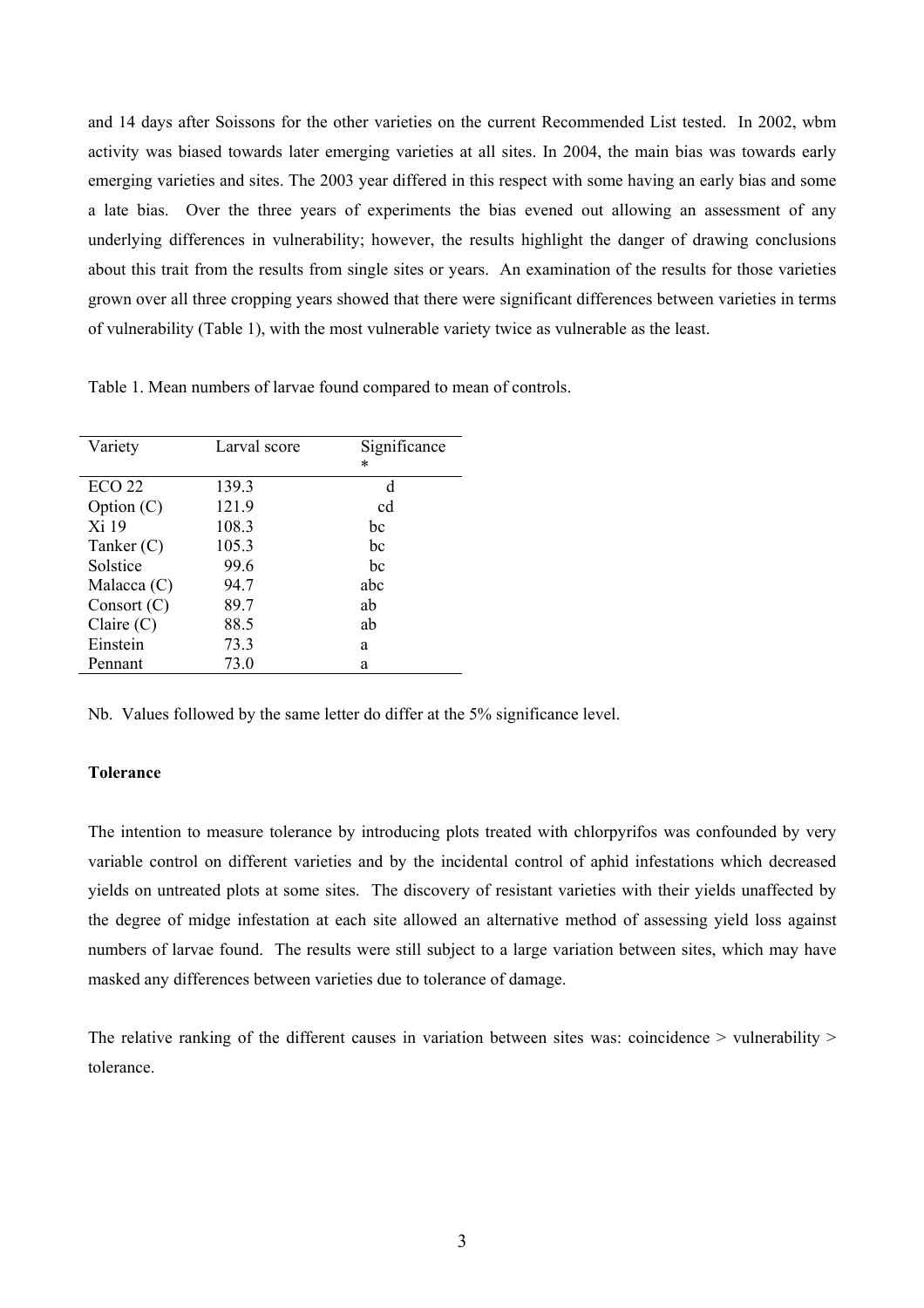### **Resistance**

Antibiotic resistance can be defined as a failure of larvae to grow through to fully sized second or third instar larvae within 21 days of the eggs being laid. The varieties, Brompton, Carlton, Welford, Welland, Kipling and ELS 03-34 were all shown to meet this criterion, with Pennant showing some variation in the expression of the trait. Yields of these varieties were unaffected by the degree of wheat blossom midge challenge with numbers of larvae found greatly reduced compared to other varieties and those found failing to develop properly. Studies by the LINK consortium have so far established that this resistance is not due to the *Sm1* gene and that two or three other resistant genes with a similar mechanism may be involved. Testing of various chromosome substitution, photoperiod insensitive isogenic and Spark x Rialto recombinant doubled haploid lines suggested that the inheritance of susceptibility to wbm is complex, with several genes involved.

### **Development of pheromone traps (Technical report 3)**

The female wbm sex pheromone, 2,7-nonanediyl dibutyrate, was synthesised both as racemic material and as pure enantiomers (Fig 5). Formulations were tested in both laboratory and field studies. In 2002, the sex pheromone was shown to be active under both laboratory (Fig 1) and field conditions (Fig 2) in attracting male wbm. From 2003, more detailed field evaluations using different vial loadings and pheromone purity were initiated to optimise the formulation. In 2003, it was shown that cost of pheromone could be reduced by using half the amount of material in a vial (5mg instead of 10mg) without affecting trap performance and also that the final purification step in synthetic pheromone production is economically justifiable as the activity of the material is substantially enhanced by it. In 2004, a range of field formulations were evaluated. Polyethylene vial and rubber septum formulations were compared; pure enantiomers were compared with racemic material, and different trap designs were compared. These showed that:

- 1. Racemic material was more effective than enantiomerically pure material.
- 2. Release rates higher than 0.5 µg/day did not increase trap captures enough to improve information on timing of midge flight activity.
- 3. Good season-long monitoring was obtained using either a 5mg loading in a polyethylene vial or a 1mg loading in a rubber septum. As rubber septa are easier to mass produce and a fifth of the amount of material can be used this formulation is clearly better suited for commercial production.
- 4. Delta traps with a larger opening (Agrisense) caught more *S. mosellana* than traps with smaller opening (Phero Tech).

Thus, the optimum pheromone release rate and methodology for use in the UK was determined.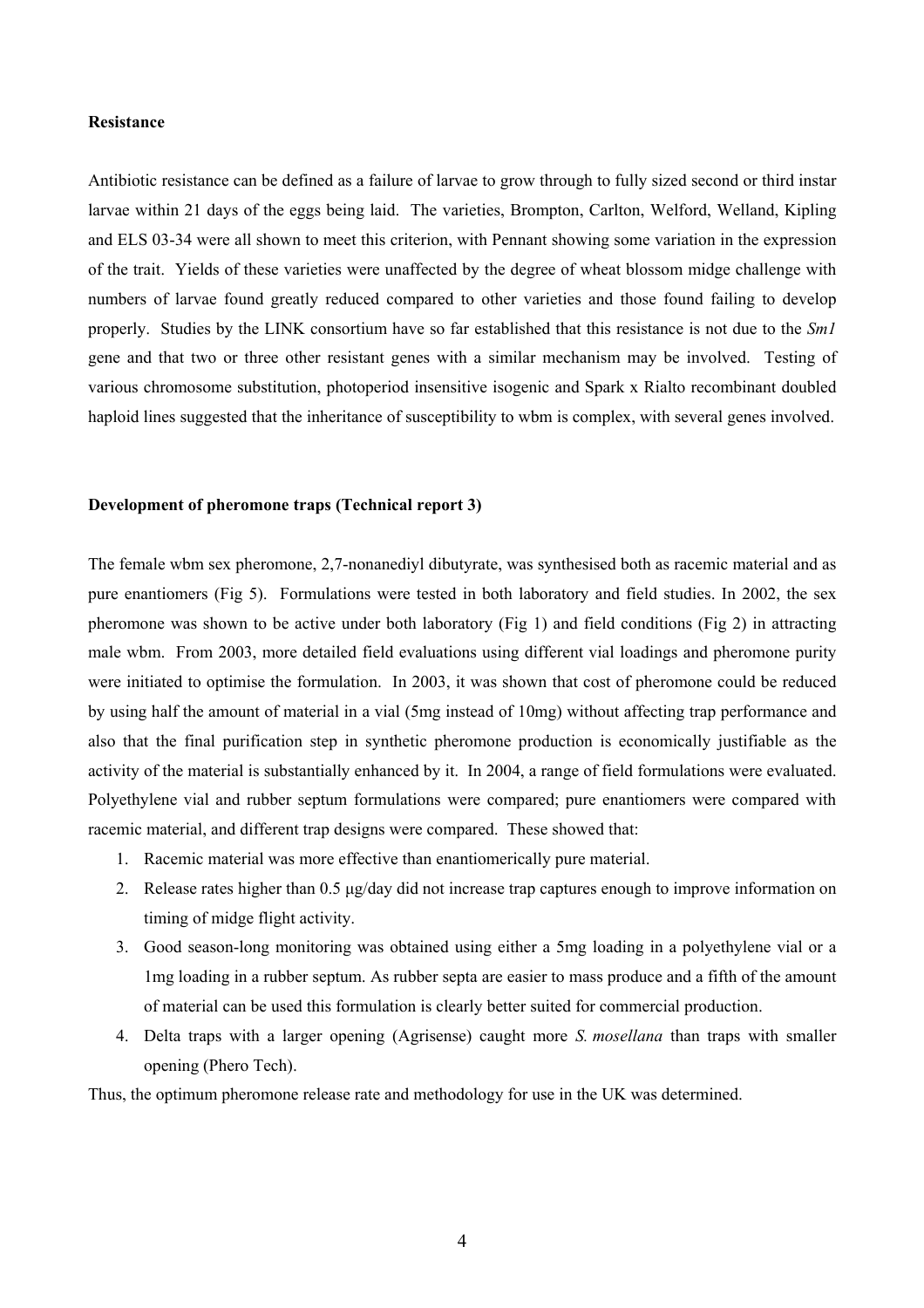

**Fig. 1 Male orange wheat blossom midge response to sex pheromone in an olfactometer**



**Fig. 2 Orange wheat blossom midge pheromone trap catches at Rothamsted, 2002**

An investigation to correlate midge infestation in the crop and pheromone and sticky trap catches was carried out in 2004. Two pheromone traps were placed at the edge each of five fields tested (Fig. 3) at Rothamsted, together with a line of 5 yellow sticky traps placed at 5m intervals. Large variations in numbers of midges caught in the pheromone traps (approximately five-fold) and in timing of peak catches were found between fields, even though the distances between neighbouring sites were less than 100m. Catches over the season are shown in Fig. 3. Peak midge catches were highest at Hoosfield and Little Hoos and lowest at Great Knott. Catches peaked a week earlier at Hoosfield than at the other sites.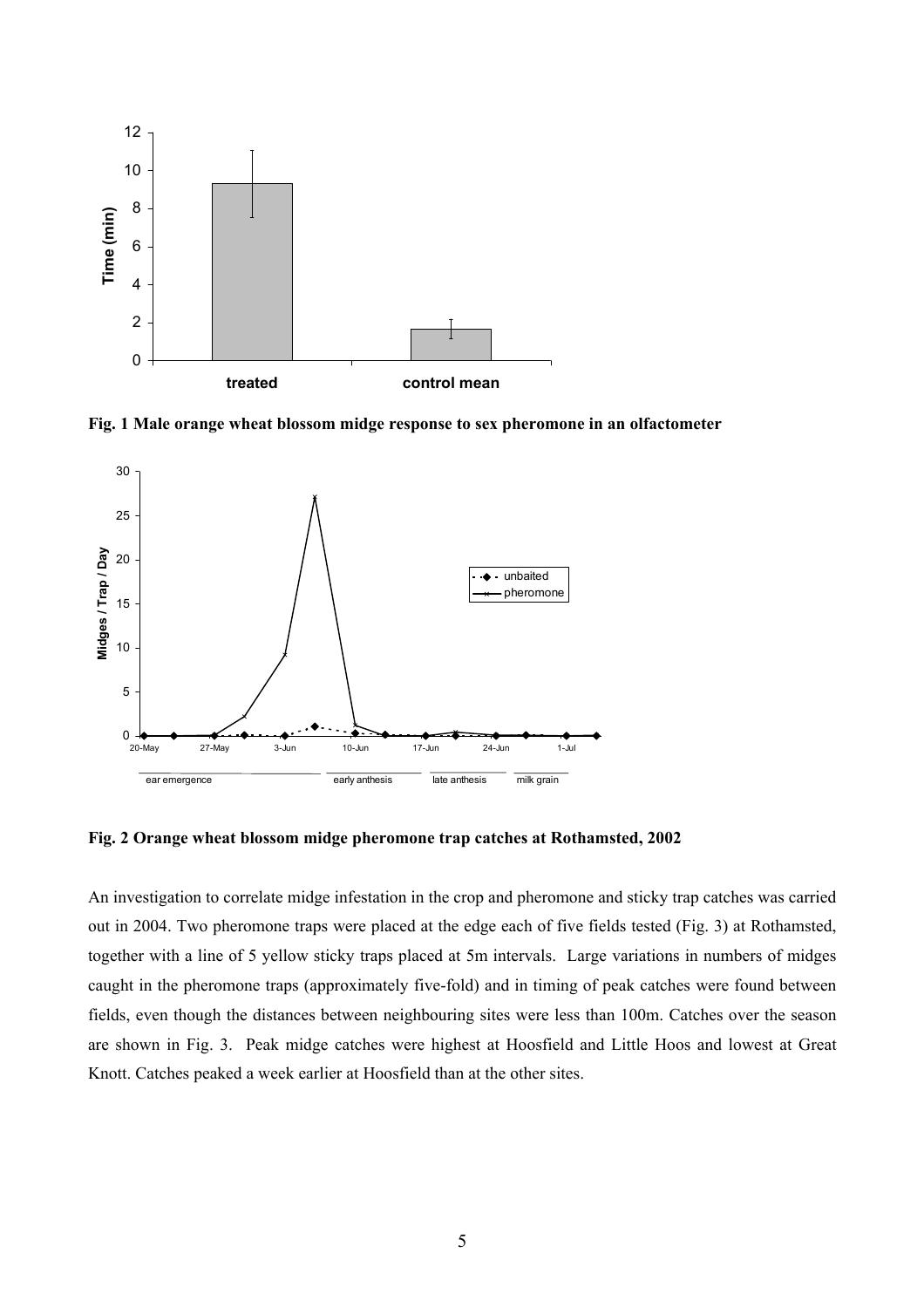

**Fig. 3 Pheromone trap catches at Rothamsted farm, 2004** 

In these preliminary trials there was a good correlation between pheromone trap catch and subsequent midge infestation. In contrast to the yellow sticky traps, pheromone traps were highly sensitive and selective, catching at least ten times more *S. mosellana* than the yellow sticky traps and hardly any other non-target insects.

# **Development of a female midge attractant**

In an attempt to develop selective traps that would catch female *S. mosellana*, experiments were carried out to investigate attraction to their host plant. Air entrainment samples of wheat volatiles were collected from seven different wheat varieties. Electrophysiological recordings from female midge antennae enabled identification of plant-derived semiochemicals mediating host location. Activity of synthetic wheat volatile blends (based on volatiles from wheat cultivars 'Lynx' and ECO22) was demonstrated in laboratory behavioural studies (Fig 4). Synthetic blends presented in the correct ratio were as attractive as the intact wheat panicles and the air entrainment samples. However, it was essential to release the volatiles in the correct ratio. Use of incorrect ratios resulted in complete loss of activity. The plant volatiles were also evaluated in field trapping experiments. However, considerable difficulty was encountered in developing field formulations that maintained season-long ratio integrity. These problems have so far precluded development of a selective trap for female midges.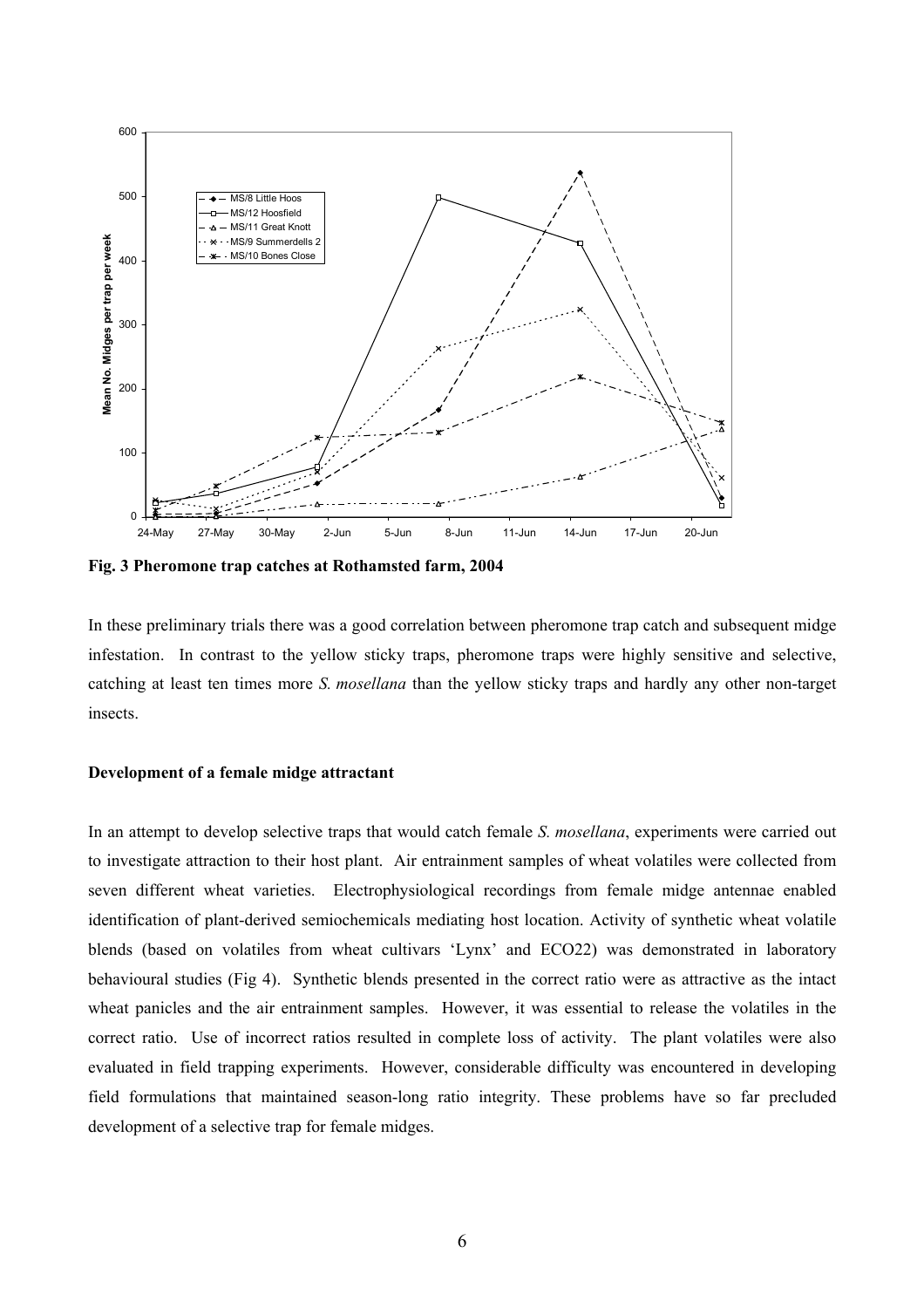

# **Fig. 4 Olfactometer experiments with wheat volatiles: time spent by female WBM in treated and control arms**

# **Conclusions**

- Resistant varieties, such as Welford and Brompton, retain their yield levels without the need for chemical control, even at heavily infested sites.
- There are significant differences in vulnerability between varieties, but at the farm-scale greater differences in infestation are likely to arise from coincidence factors. The most important of these is the timing of the vulnerable ear emergence stage in relation to wbm activity in the vicinity.
- Greater differences in the responses to control may result from the accuracy of timing than any differences in tolerance between varieties. If daily mean temperatures exceed 20°C, efficacy of control will be reduced and the effective treatment window shortened. When timed correctly for the individual variety, a chlorpyrifos application offered high levels of control.
- WBM pheromone was shown to be attractive to male wbm in both laboratory and field studies. Commercially viable synthesis was achieved that is also amenable to large-scale production.
- A correlation between trap catches and the numbers of eggs laid was found at individual sites, but the relationship differed markedly between sites so that further interpretation is needed to deduce the risk to crops. Given suitable temperatures, catches of around 20 wbm in a trap indicate a risk to crops in the area.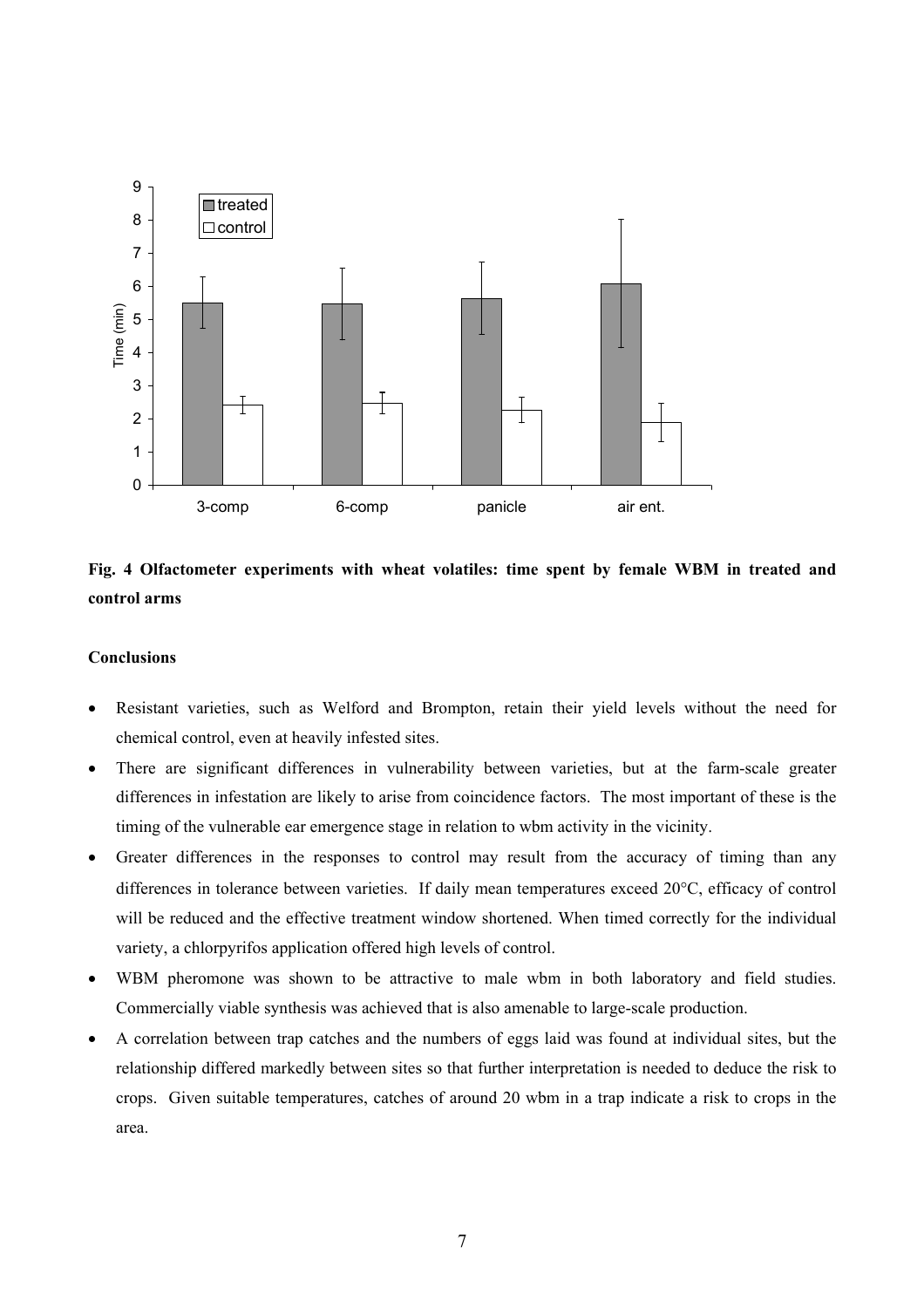## **Implications for integrated control**

- 1. Resistant varieties have a valuable role in reducing the area of crop at risk and, over time, the number of larvae dormant in the soil.
- 2. Pheromone traps may be used to monitor for the hatch of wbm and identify which crops are most exposed to egg-laying due to coincidence with their ear emergence period.
- 3. Vulnerable group 1 and 2 wheat and seed crops should be treated with chlorpyrifos as the highest priority.
- 4. Should time permit, the most vulnerable group 3 and 4 wheat varieties should be treated as a second priority.
- 5. Temperatures should be monitored during the period of treatment to calculate when eggs are likely to hatch. Treatment should cease at this stage and when crops reach GS 59, after which their natural resistance to wbm increases.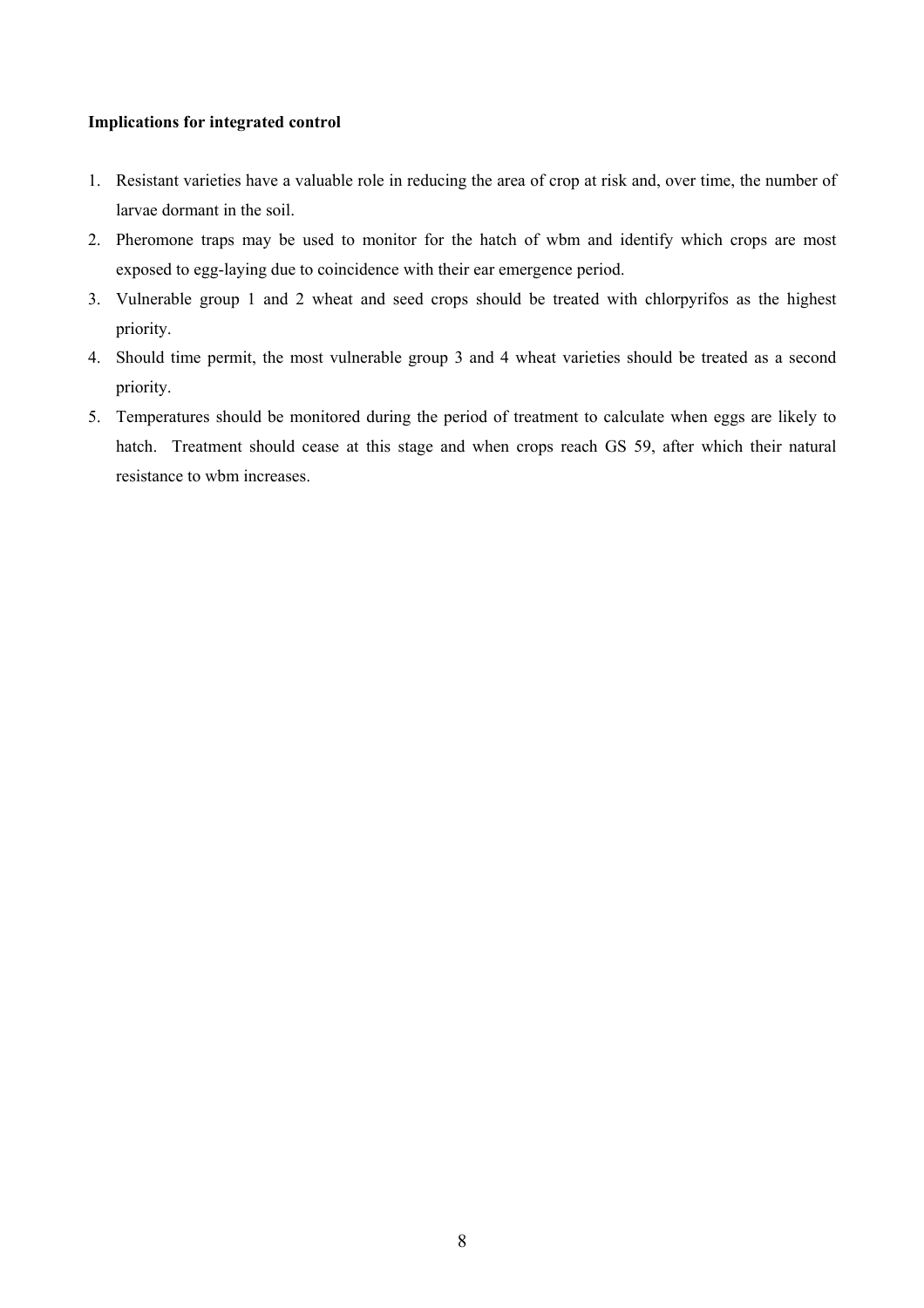## **Acknowledgements**

Funding for this project was provided through the Defra Sustainable Arable LINK programme (Project LK0924) and by the Home-Grown Cereals Authority (Project 2473). Variety comparison experiments were conducted by Avanta UK Ltd, Elsoms Seeds Ltd and Nickersons UK Ltd, who also provided seed for the other sites. Pheromone traps were provided by Agrisense Ltd. Chlorpyrifos and technical advice were provided by Dow AgroSciences. We thank all of project management committee and the technical staff involved for assistance with the project.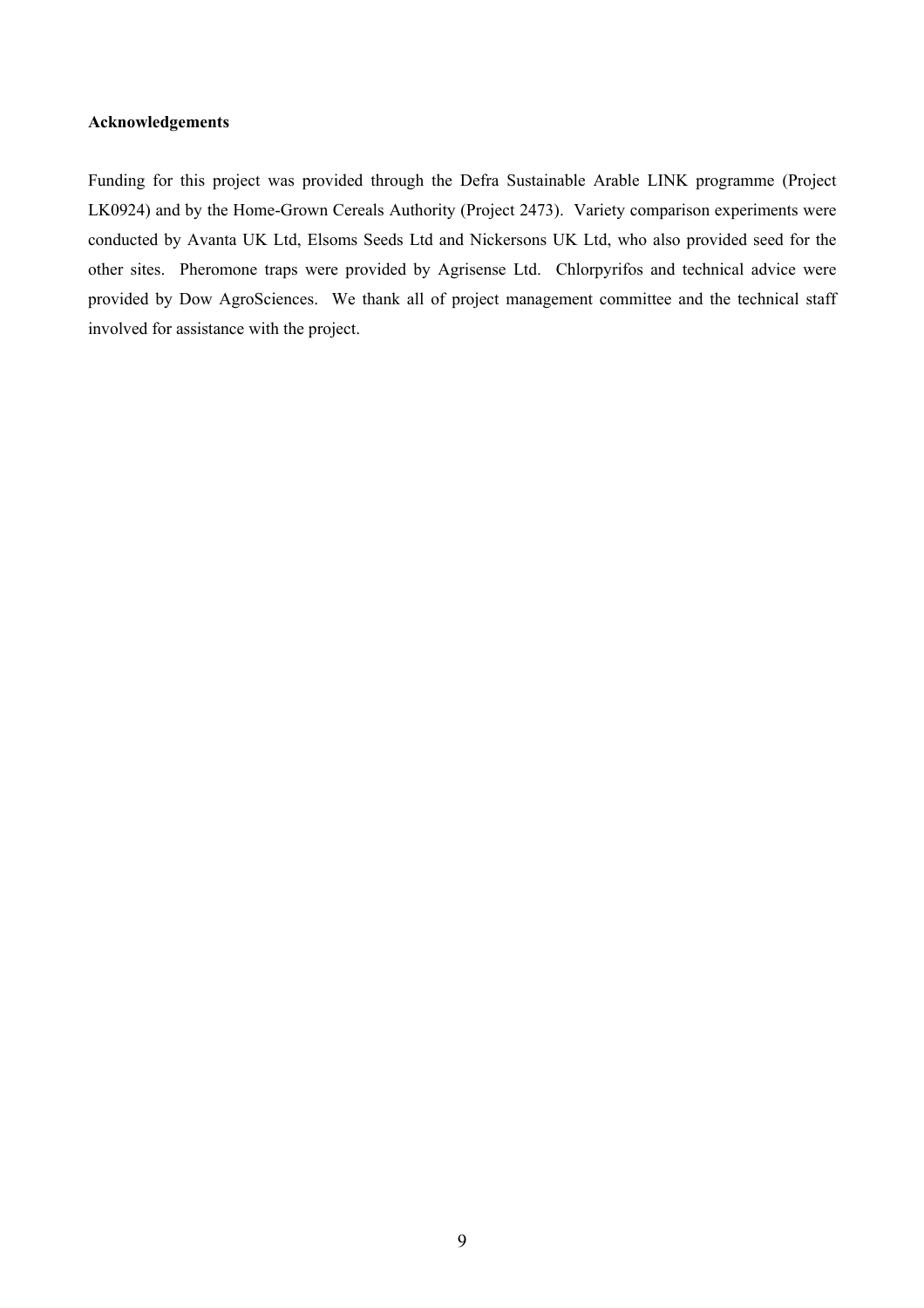#### **Technical detail 1**

# **Field testing of varieties of wheat to establish their degree of vulnerability, tolerance and resistance to the orange wheat blossom midge**

Oakley, J. N.; Talbot G.; Dyer C.; ADAS Sustainable Crop Management, Boxworth Cambridge CB3 8NN, Self, M. M., Freer, J. B. S.; The Arable Group, Morley St Botolph, Wymondham, Norfolk, NR18 9DB Angus, W. J.; Nickersons UK Ltd, Windmill Avenue, Woolpit, Bury St Edmunds, Suffolk IP30 9UP Barrett, J. M. Advanta UK Ltd, Station Road, Docking, King's Lynn, Norfolk, PE31 8LS Feuerhelm, D., Elsoms Seeds Ltd, Pinchbeck Road, Spalding, Lincolnshire, PE11 1QG

### **INTRODUCTION**

The objective of the experiments reported here was to establish whether UK varieties differed in the vulnerability, tolerance and/or resistance to wbm and if so whether the differences were sufficiently large that variations in the strategy for control of the pest were appropriate for individual varieties.

A large range of factors, both genetic and environmental, interact with each other to determine both the **vulnerability** of a variety in terms of the numbers of larvae produced by a given infestation of female orange wheat blossom midge (wbm) and the degree of **tolerance** of feeding by the larvae exhibited. Genetic factors affect the suitability of the plant as a host, its attraction to female midges searching for an egg-laying site and the degree of coincidence between the susceptible later ear emergence growth stages (GS55-59) and the flights of the midges. The genetic factors identified to date are shown in Table 1. Antibiotic resistance is defined as a failure of larvae to develop to fully grown second or third instar stages within 21 days of the eggs being laid. Further antibiotic factors relating to mortality of eggs and pubescence slowing larval migration have been proposed, but not yet proven (Berzonsky *et al.*, 2003).

The expression of these characteristics is affected by a range of environmental factors influencing the coincidence between the susceptible stage and the flight of female wbm, the number of wbm hatching in the area and the ability of wbm to find and move to the crop. These environmental factors are listed in Table 2. Whilst some of the factors relating to attraction to the crop may be enhanced within a small plot trial, offering greater choice of variety, they also apply at a field scale as wbm can fly in to attractive fields from a radius of 1 mile from the field boundary.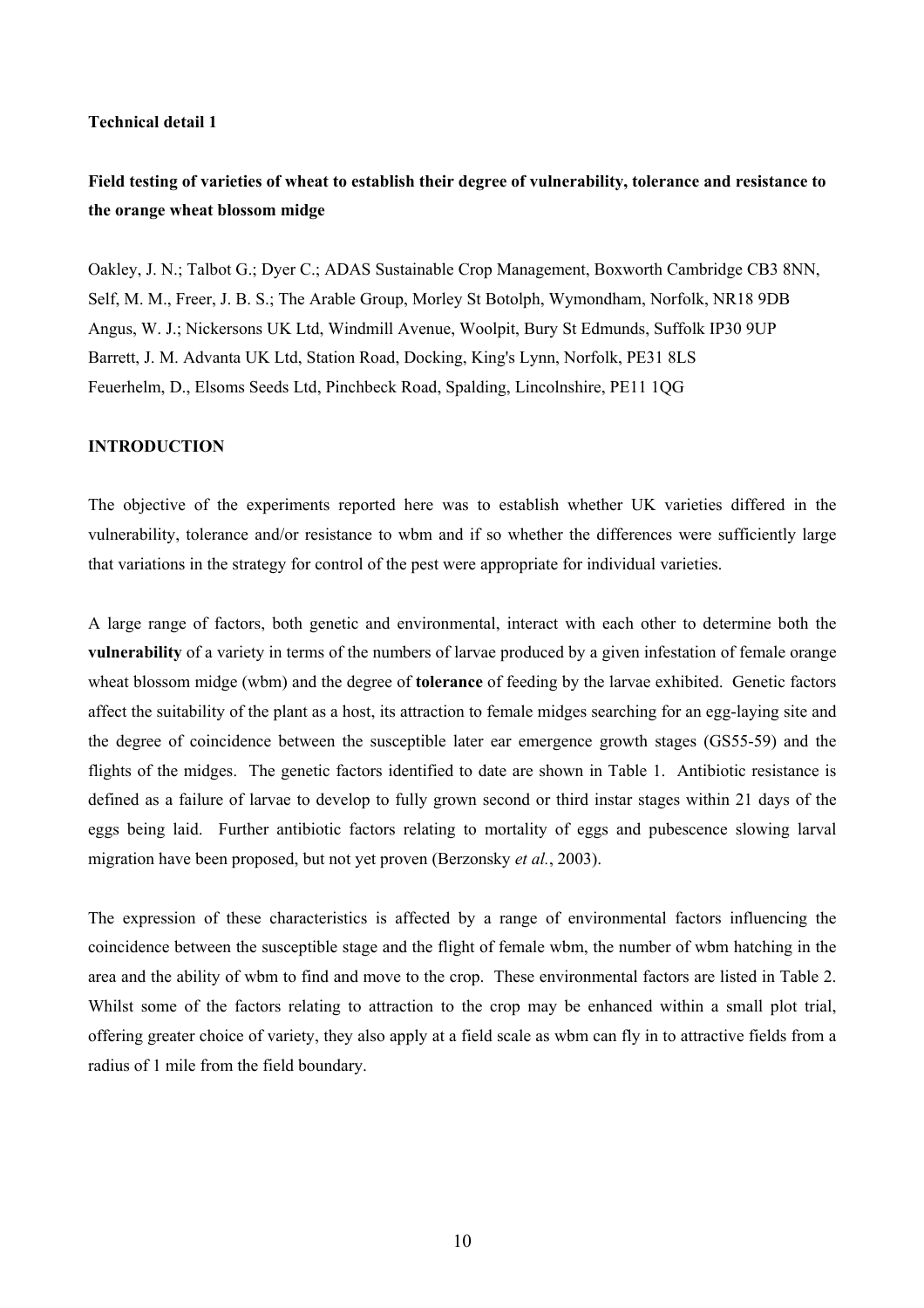# **Table 1. Genotype : wbm interactions**

| <b>Name</b>          | <b>Mechanism</b>           | Impact                           | <b>References</b> |
|----------------------|----------------------------|----------------------------------|-------------------|
| <b>Resistance 1</b>  | Higher initial level and/  | Larvae fail to grow through to   | McKenzie et       |
|                      | or faster response in      | second instar. Level tends to    | al. (2002);       |
|                      | producing $p$ -coumaric    | increase in all CVs after GS59   | Berzonsky et      |
|                      | acid in response to        | protecting against later larvae. | al., 2003),       |
|                      | attack.                    |                                  | Ding et al.       |
|                      |                            |                                  | (2000).           |
| <b>Resistance 2.</b> | Higher initial level and/  | Larvae fail to grow through to   | Ding et al.       |
|                      | or faster response in      | second instar. Level tends to    | (2000).           |
|                      | producing ferulic acid in  | increase in all CVs after GS59   |                   |
|                      | response to attack.        | protecting against later larvae. |                   |
| <b>Tolerance 1</b>   | Attacked grain less        | Grain size less reduced,         | Kurppa            |
|                      | affected by larva          | retained over sieves into        | (1989).           |
|                      |                            | harvested sample                 |                   |
| <b>Escape 1</b>      | Early flowering variety    | If achieves GS59 before the      | Barnes (1956);    |
|                      | tending to come into ear   | start of oviposition may escape  | Kurppa (1989)     |
|                      | before the main            | entirely.                        |                   |
|                      | emergence of wbm.          |                                  |                   |
| <b>Escape 2</b>      | Good flowering biology     | Reduces the period of            | Barnes (1956).    |
|                      | reduces the time spent in  | exposure, but may still          |                   |
|                      | GS55-59.                   | coincide with a major            |                   |
|                      |                            | oviposition event.               |                   |
| <b>Escape 3</b>      | Close flowering reduces    | Increases natural mortality of   | Wise et al.       |
|                      | the ability of wbm to lay  | eggs and young larvae            | (2001).           |
|                      | eggs within the floret     | migrating to feeding sites.      |                   |
|                      | forcing them to lay in     |                                  |                   |
|                      | more exposed positions.    |                                  |                   |
| <b>Escape 4</b>      | Plant exudes low levels    | Attracts fewer midges to fields  | Birkett et al     |
|                      | or less attractive blend   | at susceptible growth stage.     | 2004.             |
|                      | of acetophenone, $(Z)$ -3- |                                  |                   |
|                      | hexenyl acetate and 3-     |                                  |                   |
|                      | carene during ear          |                                  |                   |
|                      | emergence.                 |                                  |                   |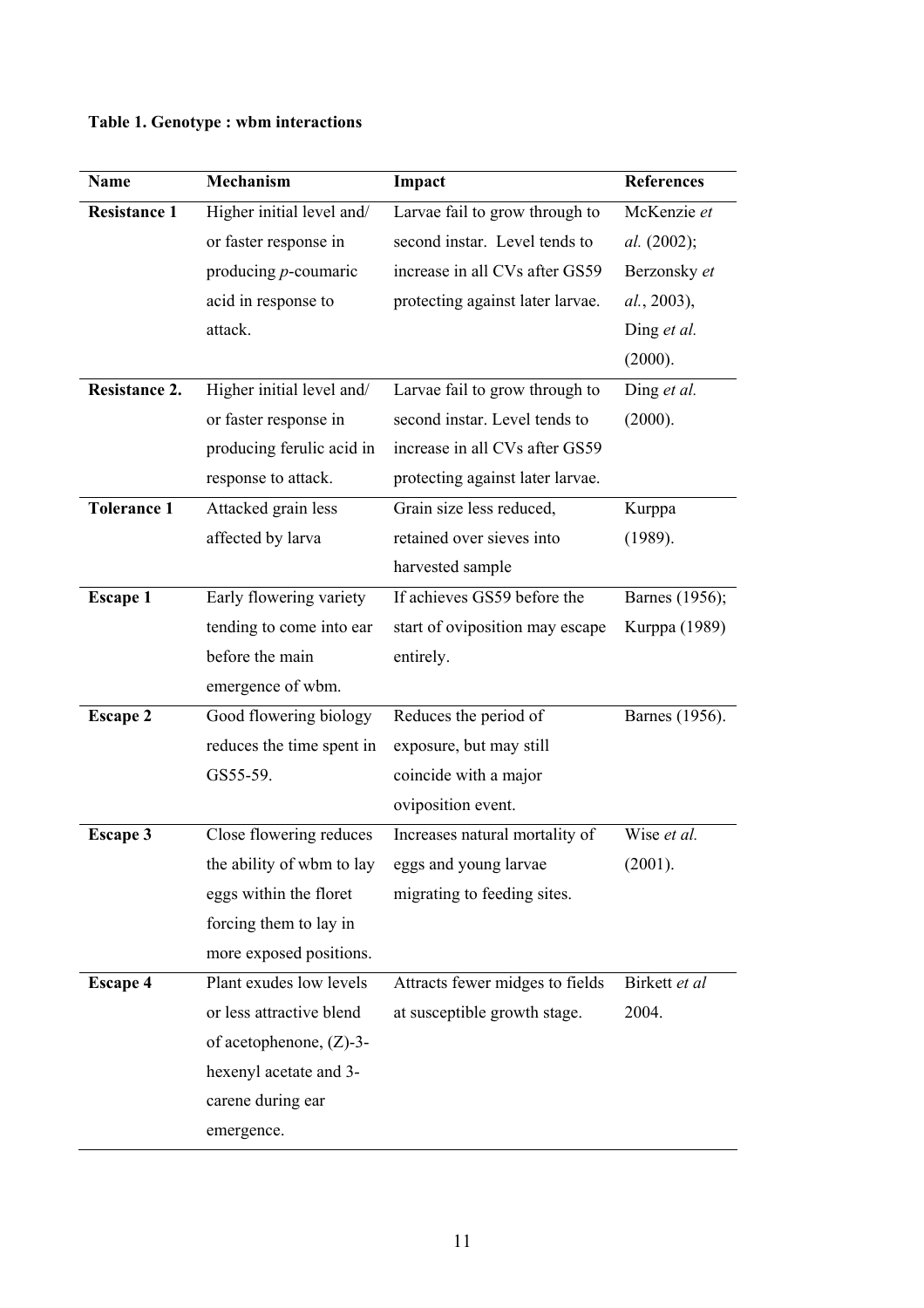| <b>Name</b>      | Mechanism                | Impact                               | <b>References</b>    |
|------------------|--------------------------|--------------------------------------|----------------------|
| <b>Agronomy</b>  | Crop structure mainly    | Reduces exposure to ovipositing      | <b>Barnes</b> (1956) |
| 1                | main shoots and          | midges compared to a thinner         |                      |
|                  | primary tillers          | crop with many secondary tillers     |                      |
|                  | shortening overall       |                                      |                      |
|                  | susceptible period       |                                      |                      |
| <b>Agronomy</b>  | Less wheat dependent     | Reduced population of                | <b>Barnes</b> (1956) |
| 2                | rotation reducing        | hibernating larvae in cropped and    |                      |
|                  | number of wheat crops    | surrounding fields                   |                      |
|                  | in area in previous five |                                      |                      |
|                  | years                    |                                      |                      |
| <b>Agronomy</b>  | Depth of cultivation     | Primary cultivation tends to bury    | <b>Barnes</b> (1956) |
| 3                | greater after wheat and  | midge larvae deeper in the soil      |                      |
|                  | shallower after other    | and reduce the probability that      |                      |
|                  | crops                    | they will hatch until returned       |                      |
|                  |                          | nearer to the surface                |                      |
| Site 1           | Shelter and location of  | Shelter tends to result in an        | Oakley (1994).       |
|                  | field                    | environment more suitable for        |                      |
|                  |                          | midge flight within the field        |                      |
|                  |                          | increasing oviposition from          |                      |
|                  |                          | resident midges                      |                      |
| Site 2           | Shelter and location of  | Shelter and topography influence     | Oakley (1994)        |
|                  | area                     | the build up of crop scent and the   |                      |
|                  |                          | drift of a plume of scent to         |                      |
|                  |                          | adjoining fields, enabling more      |                      |
|                  |                          | effective migration to susceptible   |                      |
|                  |                          | crops.                               |                      |
| <b>Weather 1</b> | Soil temperature and     | Influences extent and timing of      | Oakley et al.        |
|                  | moisture levels in May   | pupation and hatching of adult       | (1998).              |
|                  | and early June           | midges                               |                      |
| <b>Weather 2</b> | Suitability of evening   | Influences ability to fly up to ears | Pivnick &            |
|                  | weather for flight       | to lay eggs within field and to      | Labbé. (1993).       |
|                  | following hatch of       | migrate between fields to            |                      |
|                  | adult midges             | susceptible crops.                   |                      |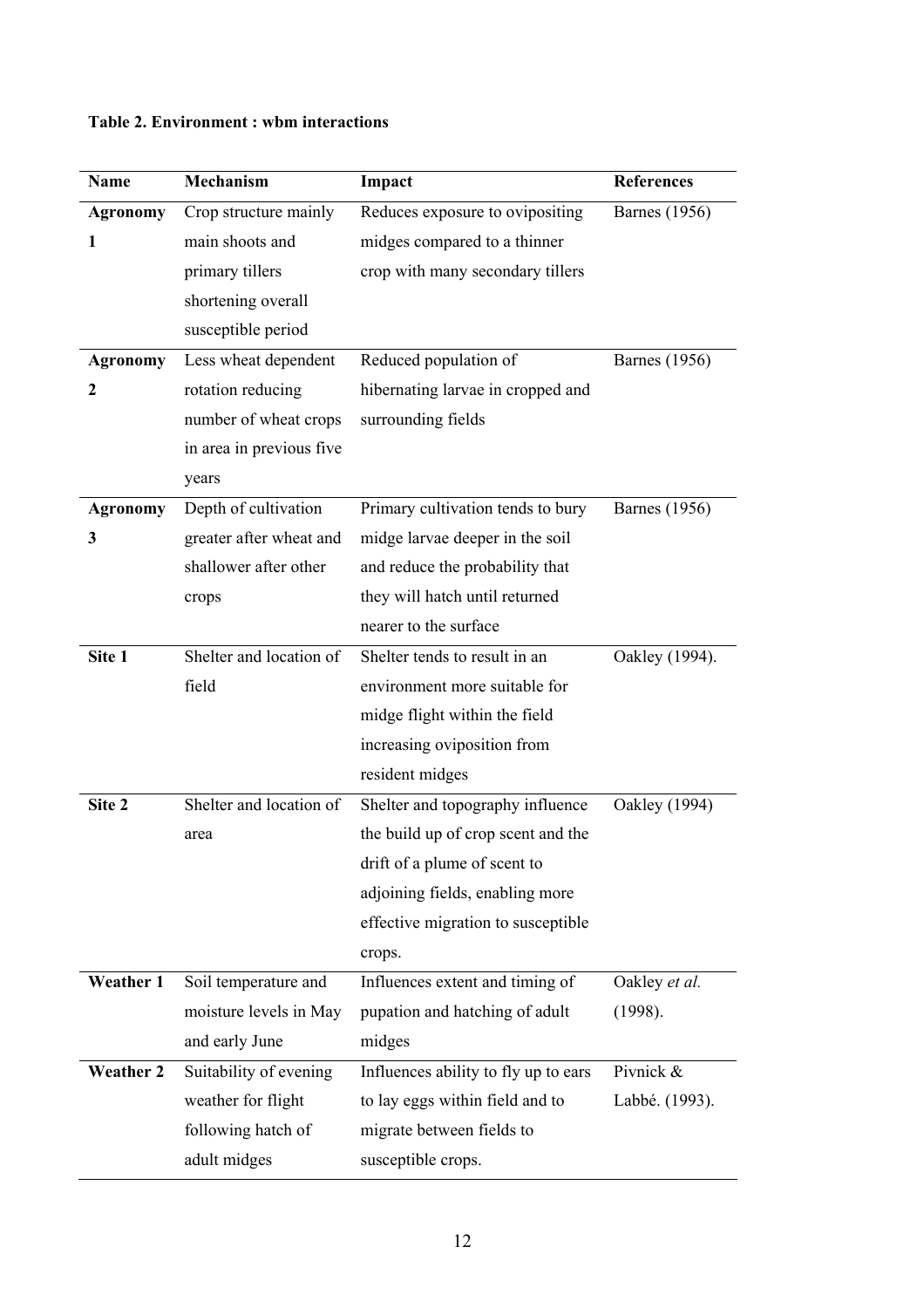# **MATERIALS AND METHODS**

## **Varieties**

Experiments were conducted at five sites each year (Table 3). In 2001/02 a selection of varieties grown in 1993 variety trials (Oakley 1994) were included to represent the range of susceptibility found at that time. This was done to assist prediction of field performance of similar varieties against the assessments of the Cereal Quality survey results from 1993 and 1994 (Oakley 1994 and 1995). The mean value of visible grain damage found relative to the 1993 control varieties is shown in parentheses:

Beaver (120), Cadenza (92), Hereward (93), Hussar (70), Lynx (165), Rialto (142), Riband (88), Soissons (129) and Spark (75).

In each year the RL control varieties were grown plus the industrial partners' recommended varieties including other lines showing potential resistance to wbm (Table 4).

In 2001/2 two replicates of each variety were sown in a randomised block design. In the succeeding years four replicates were sown, two of which were treated with chlorpyrifos at 450 g ai/ha when the majority of varieties were between GS 55 and 59.

|  |  | Table 3. Experimental sites - location, sowing date and attack on control varieties |
|--|--|-------------------------------------------------------------------------------------|
|  |  |                                                                                     |

| Location                     | 2001/2     | 2002/3     | 2003/4       |
|------------------------------|------------|------------|--------------|
| ADAS Boxworth, Cambridge     | 2 November | 15 October | 29 October   |
| Advanta, Wolferton, Norfolk  | 9 October  | 11 October | 1 October    |
| Elsoms, Weston, Lincolnshire | 18 October | 5 November | 28 September |
| TAG, Morley, Norfolk         | 19 October | 9 October  | 20 October   |
| Nickersons, Maldon, Essex    | 6 October  |            |              |

### **Assessment of wheat blossom midge attack**

# **Sampling and storage**

• Samples consisted of 10 ears per plot taken in two groups of five. One ear was chosen at random at two points and the four nearest ears included in the sample.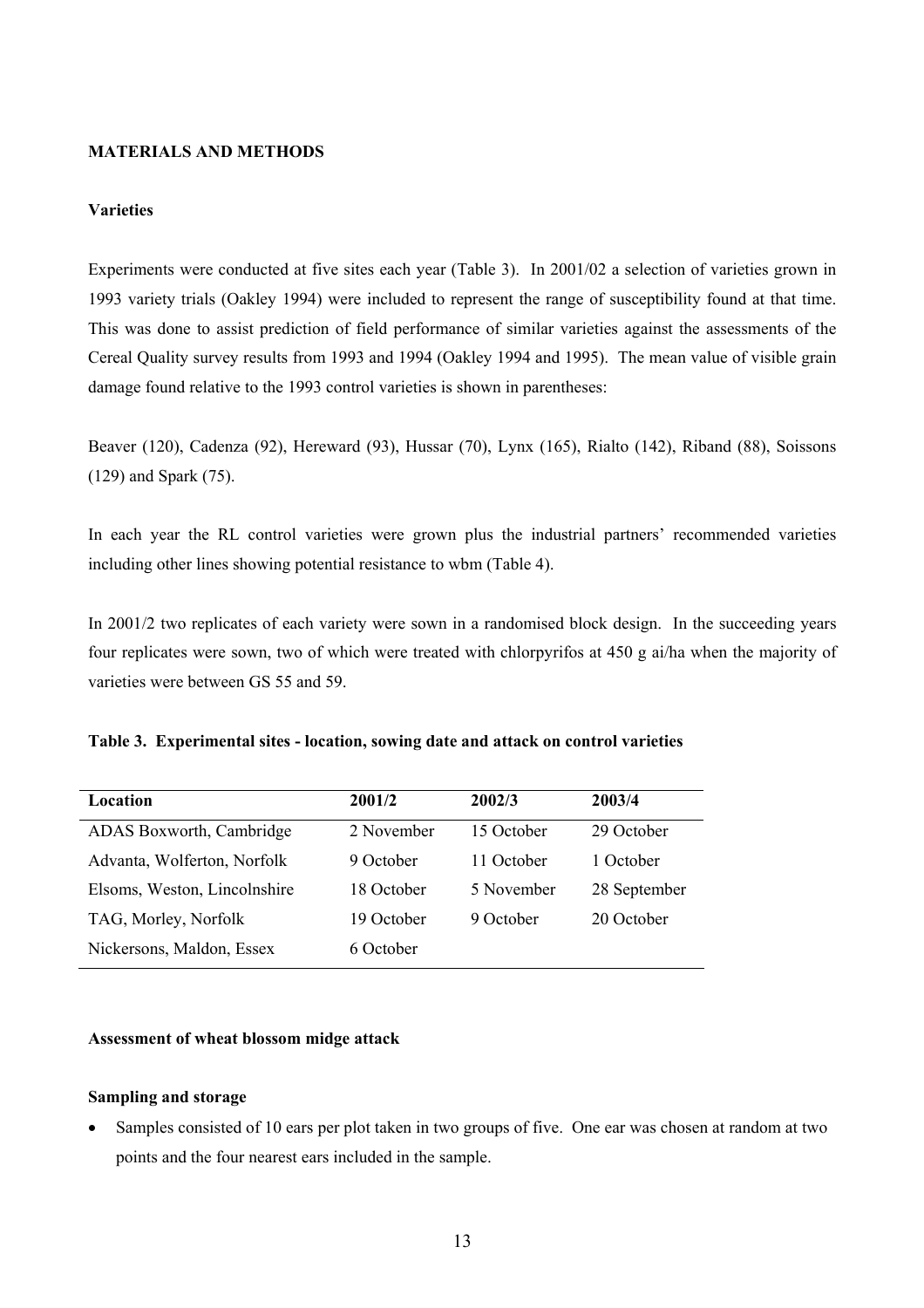- Samples were collected in weeks of 24 June or 1 July when the larvae were large enough to see under a low power microscope.
- Samples were stored in individual polythene bags. Samples were kept for up to a week in a refrigerator prior to examination, samples from some replicates were frozen for later examination.

# **Examination**

- Each ear was examined under a low power microscope.
- Working from the bottom of the ear the glume and lema were pulled back to reveal each grain which was checked on both sides for the presence of wheat blossom midge larvae.
- Records were made of viable grain sites as clear (C) or the numbers of larvae found. Numbers found per ear were totalled to give
	- 1. Total grain
	- 2. Damaged grain
	- 3. Total larvae
	- 4. Total larvae per 100 grain sites

Observations were made of the start of ear emergence (GS51) and the beginning of flowering (GS61). Two yellow sticky traps in 2002, or pheromone traps in 2003 and 2004, were located at each site prior to ear emergence and observed weekly to monitor wbm activity.

# **Yield assessments**

The plots were harvested in 2003 and 2004 and yields and various quality parameters assessed. Relative yield figures were calculated as a percentage of three resistant varieties grown in both years, Welford, Brompton and Welland, to give an estimate of the yield potential at each site in the absence of wbm damage.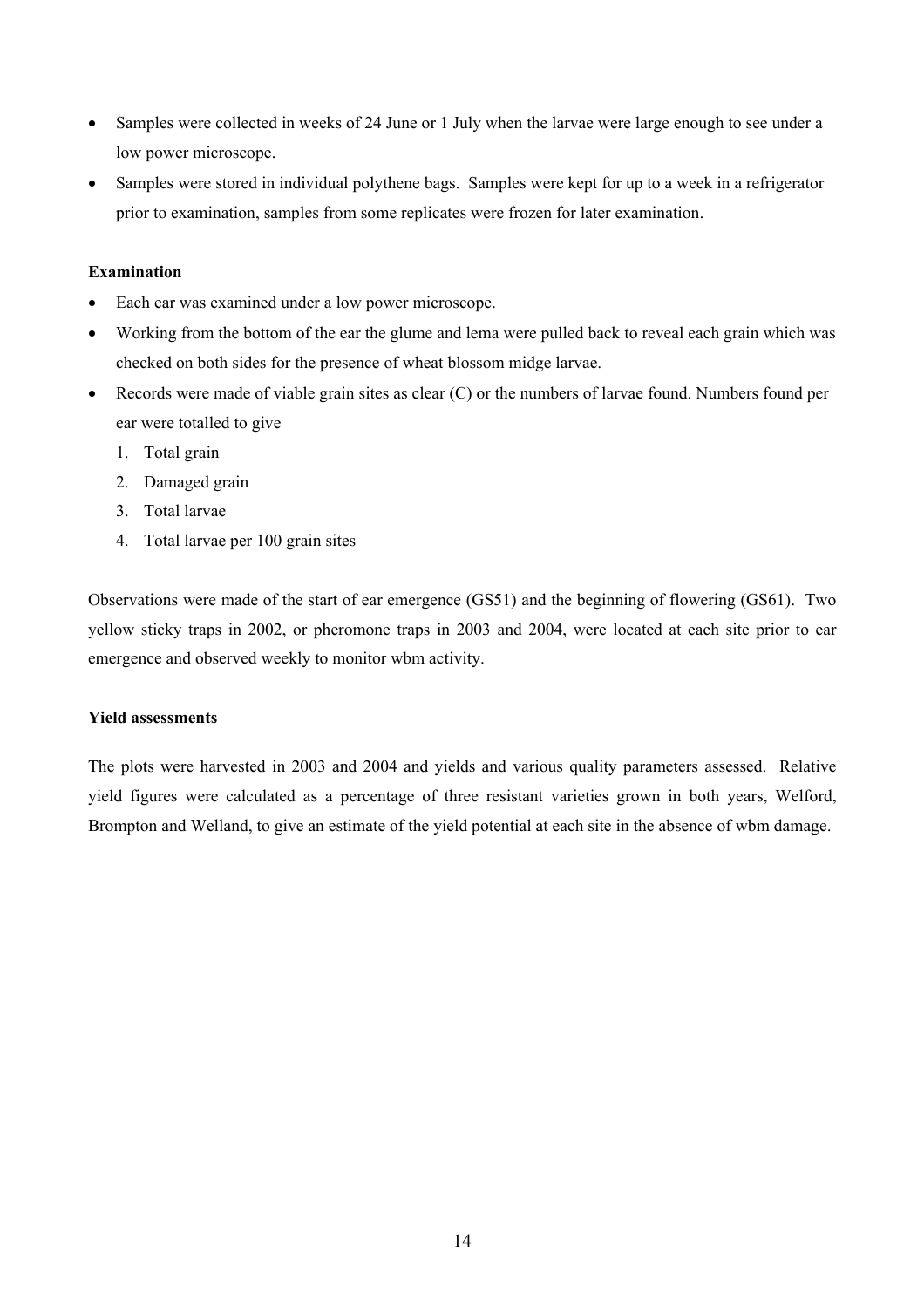|                   | 2002         | 2003           | 2004         | Lateness         |
|-------------------|--------------|----------------|--------------|------------------|
| Arran             | $\mathbf{y}$ | Y              |              | 13               |
| Beaver            | $\mathbf{y}$ |                |              | 14               |
| Cadenza           | $\mathbf{y}$ |                |              | 9                |
| Carlton           | $\mathbf{y}$ |                |              | 13               |
| Chardonnay        | $\mathbf{y}$ |                |              | 13               |
| Charger           | $\mathbf{y}$ |                |              | 6                |
| Claire            | $\mathbf{y}$ | Y              | $\mathbf{y}$ | 13               |
| Consort           | $\mathbf{y}$ | Y              | y            | 14               |
| Deben             | $\mathbf{y}$ |                |              | 12               |
| ECO <sub>22</sub> | $\mathbf{y}$ | Y              | $\mathbf{y}$ | 14               |
| Einstein          | $\mathbf{y}$ | $\mathbf Y$    | y            | 9                |
| Exsept            | $\mathbf{y}$ |                |              | 14               |
| Hereward          | $\mathbf{y}$ |                |              | 12               |
| Hussar            | $\mathbf{y}$ |                |              | 11               |
| Lynx              | $\mathbf{y}$ |                |              | 14               |
| Malacca           | $\mathbf{y}$ | Y              | $\mathbf{y}$ | 10               |
| Napier            | $\mathbf{y}$ |                |              | 11               |
| Option            | $\mathbf{y}$ | Y              | $\mathbf{y}$ | 10               |
| Pennant           | $\mathbf{y}$ | $\mathbf Y$    | y            | 11               |
| Rialto            | $\mathbf{y}$ |                |              | 10               |
| Riband            | $\mathbf{y}$ |                |              | 11               |
| Savannah          | $\mathbf{y}$ | $\mathbf Y$    |              | 13               |
| Scorpion 25       | $\mathbf{y}$ | $\mathbf Y$    |              | 12               |
| Soissons          | $\mathbf{y}$ |                |              | $\boldsymbol{0}$ |
| Solstice          | $\mathbf{y}$ | Y              | $\mathbf{y}$ | 11               |
| Spark             | $\mathbf{y}$ |                |              | 14               |
| Tanker            | $\mathbf{y}$ | Y              | $\mathbf{y}$ | 13               |
| Warlock 24        | $\mathbf{y}$ |                |              | 11               |
| Welford           | $\mathbf{y}$ | Y              | $\mathbf{y}$ | 13               |
| Xi19              | V            | $\mathbf Y$    | y            | 12               |
| <b>Brompton</b>   |              | $\overline{Y}$ | y            | 13               |
| Istabraq          |              | Y              | y            | 12               |
| Nijinsky          |              | $\mathbf Y$    | y            | 13               |
| Smuggler          |              | $\mathbf Y$    | y            | 13               |
| Vector            |              | Y              | $\mathbf{y}$ | 15               |
| Welland           |              | $\mathbf Y$    | y            | 12               |
| A42-02            |              |                | y            | 11               |
| A45-02            |              |                | y            | 12               |
| ELS 03-34         |              |                | $\mathbf{y}$ | 13               |
| FD00039           |              |                | $\mathbf{y}$ | 13               |
| Exeter            |              |                | y            | 9                |
| NSL WW60          |              |                | y            | 14               |
| NSL WW61          |              |                | y            | 12               |
| NSL WW65          |              |                | y            | 11               |

Table 4. Varieties tested in each harvest year and lateness of ear emergence as days after Soissons.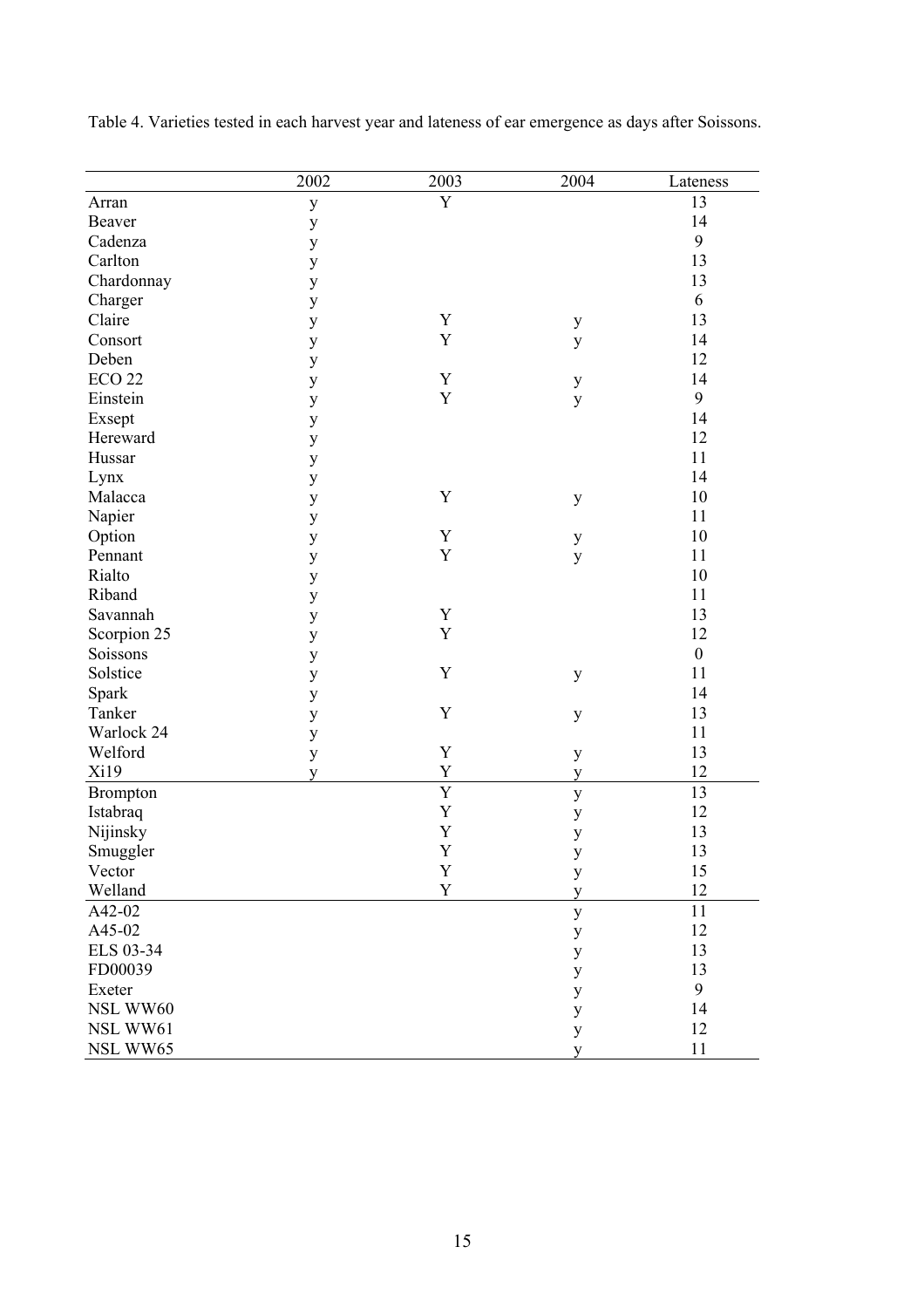### **RESULTS**

Ear emergence timing relative to the earliest variety Soissons is shown in Table 4, meaned across all the years in which the variety was tested. All the current recommended and candidate varieties started ear emergence between 9 and 14 days after Soissons. Ear emergence was 7 days earlier in 2003 than in 2004.

The pattern of wheat blossom midge activity in relation to ear emergence varied between sites. The degree of bias at each site can be seen from the number of larvae on the earlier control varieties Option and Malacca compared to the mean for these and the later varieties Consort and Tanker at each site (Table 5). In these results the lower the ratio the greater is the bias towards higher infestation of late heading varieties. There was a general bias towards coincidence with later emerging varieties in 2002 and earlier emerging varieties in 2004, with a more mixed spread of activity in 2003. There were insufficient larvae present at the Elsoms site in 2002 for a viable comparison to be made.

|                    | Table 5. Ratio of numbers on early emerging control varieties to the mean of early and later emerging |  |  |  |
|--------------------|-------------------------------------------------------------------------------------------------------|--|--|--|
| control varieties. |                                                                                                       |  |  |  |

| Location                     | 2001/2 | 2002/3 | 2003/4 |
|------------------------------|--------|--------|--------|
| ADAS Boxworth, Cambridge     | 0.92   | 1.08   | 1.30   |
| Advanta, Wolferton, Norfolk  | 0.67   | 0.80   | 1.08   |
| Elsoms, Weston, Lincolnshire |        | 0.78   | 1.18   |
| TAG, Norfolk                 | 0.89   | 1.08   | 0.95   |
| Nickersons, Maldon, Essex    | 0.60   | 1 14   | 1.28   |
| Mean                         | 0.82   | 104    | 1.18   |

The numbers of larvae present per hundred viable grain sites on untreated plots from the four sites examined in 2002 are shown in Table 6.. The larvae found on Carlton and Welford were small first instar and appeared to be either dead, or failing to grow. This trait is generally associated with antibiotic resistance. There was some tendency towards this in Pennant but the trait was not fully expressed.

The numbers found on the untreated plots in 2002/03 are shown in Table 7 and those from 2003/04 in Table 8. A general failure of larvae to develop properly was confirmed in Welford and also noted in Bromton, Welland, Kipling and ELS 03-34 and all are classified as possessing antibiotic resistance.

The numbers of larvae in the chlorpyrifos treated plots were assessed on the two HGCA funded sites at Boxworth and Morley in 2002/03 (Table 9) and 2003/04 (Table 10) and at the Elsoms site and on some varieties at the Nickersons site in 2003/04 (Table 11). The degree of control achieved by treatment showed considerable variations between varieties at some sites with a tendency for better control on the later heading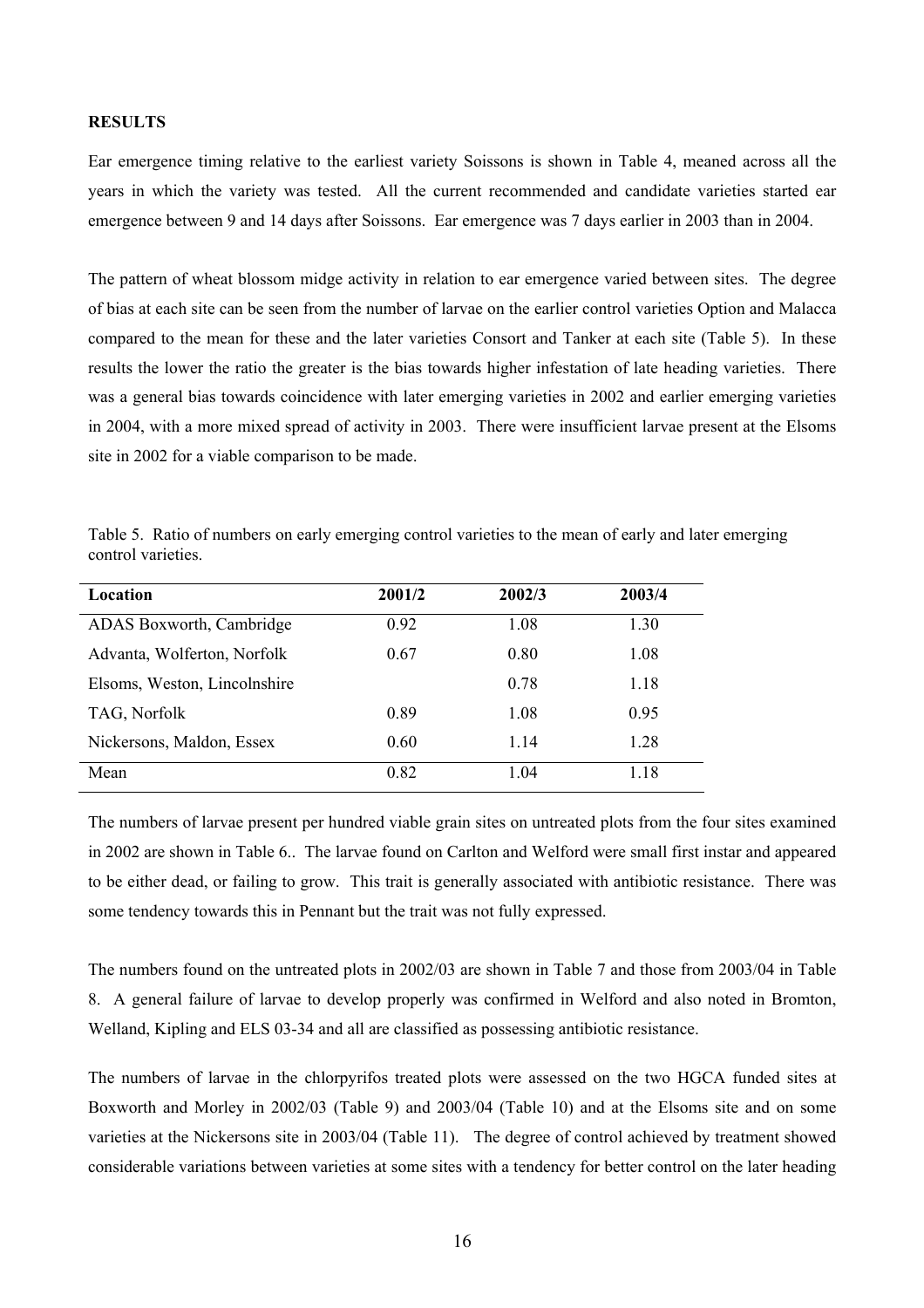varieties. For example at Boxworth 2003/04 high temperatures prevailed during the air emergence period, shortening the egg hatch period to under 4 days, so that no single spray application could cover all of the risk period for the range of varieties grown.

The yields taken from the untreated plots in 2002/03 are shown in Table 12 and those from 2003/04 in Table 15. The untreated yields were also affected by aphid infestation at the Advanta site in 2002/03 and at Boxworth, Morley and Nickersons in 2003/04. To give an estimate of the yield potential at each site in the absence of wbm infestation the relative yields for 2002/03 (Table13) and 2003/04 (Table 16) have been calculated as a percentage of the mean yield of the three resistant varieties, Welford, Brompton and Welland rather than the conventional control varieties. The yields from treated plots in 2002/03 (Table 14) and 2003/04 (Table 17) are shown separately. Due to variations in control between different varieties and the interference of aphids at some sites, no estimate of the yield response to control is given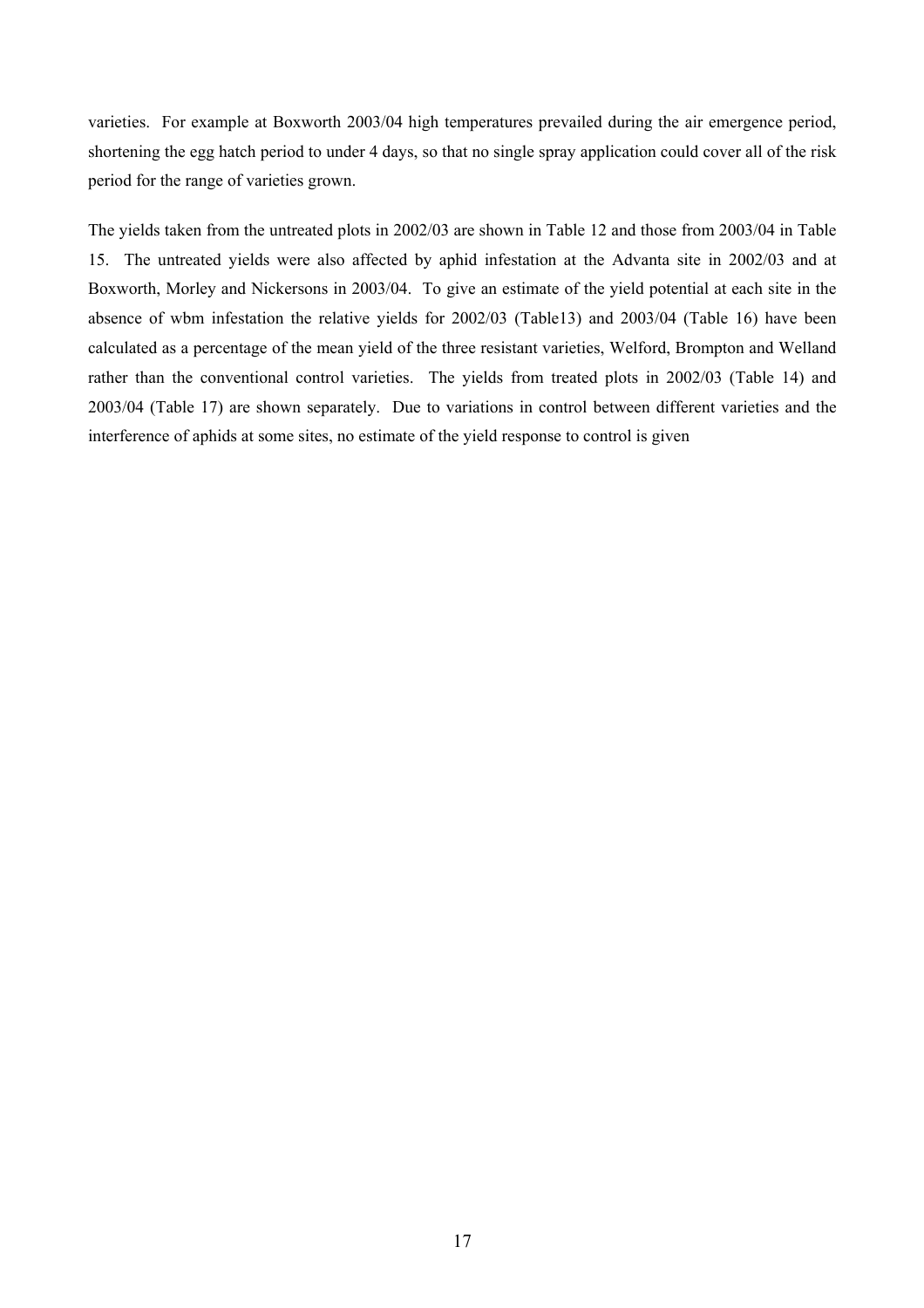|                                         | <b>ADAS</b><br>Boxworth | Advanta<br>Wolferton | <b>TAG</b><br>Morley | Nickersons<br>Maldon | Mean                     |
|-----------------------------------------|-------------------------|----------------------|----------------------|----------------------|--------------------------|
| Arran                                   | 25                      | 5                    | 67                   | 37                   | 33                       |
| Beaver                                  | 26                      | $\tau$               | 70                   | 25                   | 32                       |
| Cadenza                                 | 31                      | $\mathbf{1}$         | 43                   | 14                   | 22                       |
| Carlton                                 | 9                       | $\mathbf{1}$         | 8                    | $\mathbf{1}$         | 5                        |
| Chardonnay                              | 29                      | $\overline{2}$       | 106                  | 30                   | 42                       |
| Charger                                 | 15                      | $\mathbf{1}$         | 32                   | 28                   | 19                       |
| Claire                                  | 36                      | $\mathbf{1}$         | 42                   | 14                   | 23                       |
| Consort                                 | 31                      | 5                    | 56                   | 37                   | 32                       |
| Deben                                   | 18                      | $\mathbf{1}$         | 30                   | 12                   | 15                       |
| <b>ECO 22</b>                           | 50                      | 14                   | 106                  | 60                   | 58                       |
| Einstein                                | 15                      | $\boldsymbol{0}$     | 36                   | 10                   | 15                       |
| Exsept                                  | 31                      | $\mathfrak{Z}$       | 77                   | 51                   | 41                       |
| Hereward                                | 34                      | $\mathbf{1}$         | 52                   | 25                   | $28\,$                   |
| Hussar                                  | 14                      | $\overline{4}$       | 44                   | $\ast$               | 20                       |
| Lynx                                    | 44                      | 7                    | 75                   | 27                   | 38                       |
| Malacca                                 | 26                      | $\overline{2}$       | 45                   | 13                   | 22                       |
| Napier                                  | 21                      | $\overline{2}$       | 78                   | 16                   | 29                       |
| Option                                  | 26                      | $\overline{2}$       | 39                   | 21                   | 22                       |
| Pennant                                 | $\overline{2}$          | $\mathbf{1}$         | 27                   | 8                    | $\mathbf{9}$             |
| Rialto                                  | 25                      | $\overline{4}$       | 45                   | 47                   | 31                       |
| Riband                                  | 30                      | $\overline{2}$       | 36                   | 22                   | 23                       |
| Savannah                                | 20                      | 3                    | 44                   | 40                   | 27                       |
| Scorpion 25                             | 26                      | 1                    | 42                   | 28                   | 24                       |
| Soissons                                | 6                       | $\boldsymbol{0}$     | $\,1$                | $\overline{2}$       | $\overline{2}$           |
| Solstice                                | 30                      | $\mathbf{1}$         | 61                   | 33                   | 31                       |
| Spark                                   | 25                      | 5                    | 34                   | $8\,$                | 18                       |
| Tanker                                  | 30                      | 3                    | 49                   | 43                   | 31                       |
| Warlock 24                              | 36                      | $\mathbf{1}$         | 52                   | 34                   | 31                       |
| Welford                                 | 9                       | $\boldsymbol{0}$     | $\mathbf{1}$         | $\boldsymbol{0}$     | 3                        |
| Xi19                                    | 48                      | 5                    | 67                   | 39                   | 40                       |
| SEM(85df)<br>$\boldsymbol{P}$<br>$CV\%$ |                         |                      |                      |                      | 5.919<br>< 0.001<br>46.5 |

**Table 6. Larvae per 100 grain in 2001/2 experiments**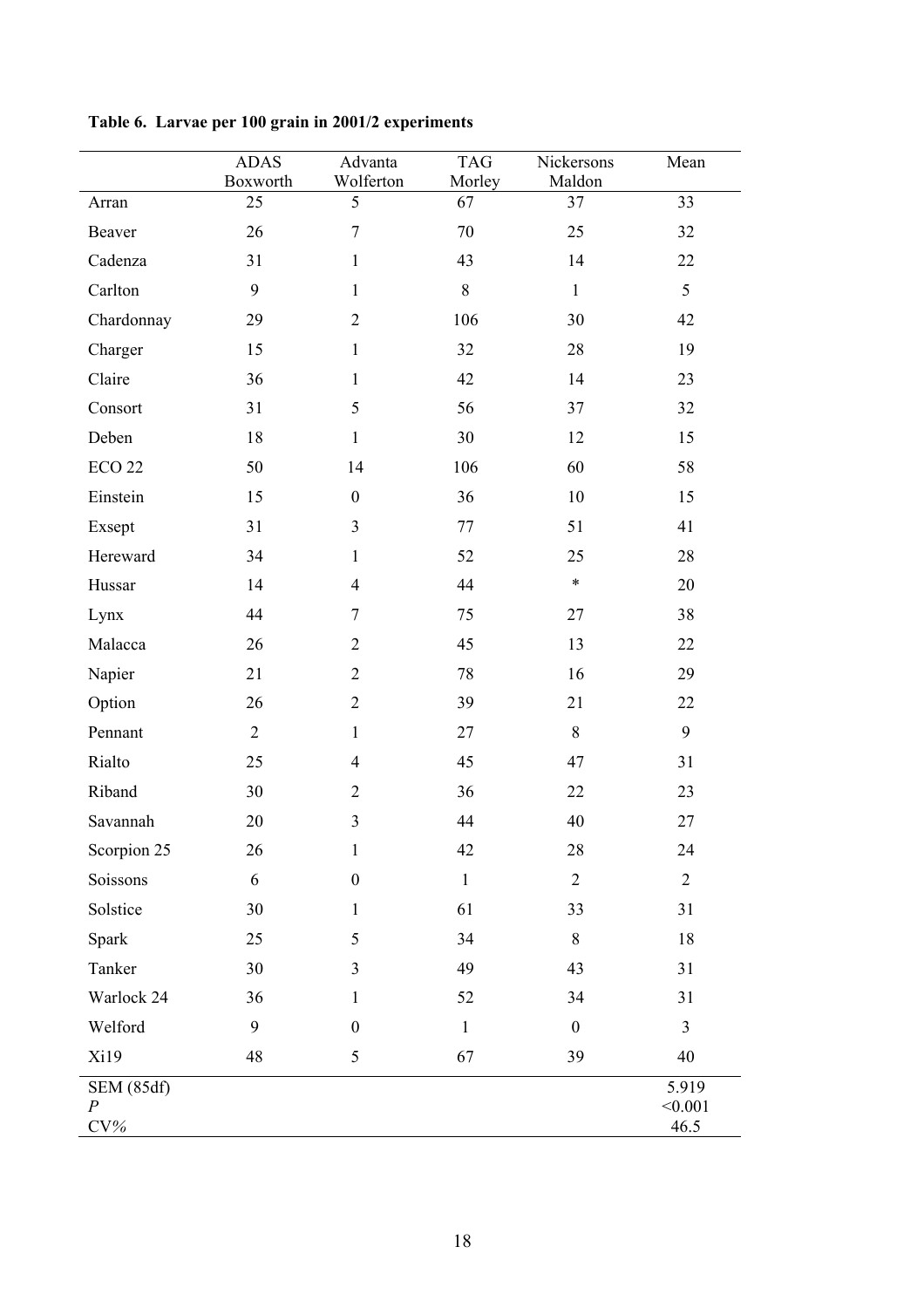| <b>Variety</b>  | <b>ADAS</b>      | Advanta          | <b>Elsoms</b>    | <b>TAG</b>     | <b>Nickersons</b> | Mean           |
|-----------------|------------------|------------------|------------------|----------------|-------------------|----------------|
|                 | <b>Boxworth</b>  | Wolferton        | Lincs            | <b>Morley</b>  | <b>Maldon</b>     |                |
| Claire          | 15               | $\overline{2}$   | 20               | 40             | 24                | 20             |
| Consort         | 12               | $\overline{2}$   | 22               | 23             | 31                | 18             |
| Malacca         | 21               | $\mathbf{0}$     | 13               | 22             | 15                | 14             |
| Option          | 25               | $\overline{2}$   | 16               | 18             | 53                | 23             |
| Tanker          | 27               | $\mathbf{1}$     | 23               | 11             | 20                | 16             |
| Savannah        | 16               | $\overline{3}$   | 18               | 6              | 25                | 14             |
| Eco 22          | 17               | $\mathbf{1}$     | 26               | $\overline{7}$ | 52                | 20             |
| $Xi-19$         | 28               | $\mathbf{1}$     | 20               | 12             | 19                | 16             |
| Solstice        | 24               | $\mathbf{0}$     | 16               | 6              | 36                | 17             |
| Scorpion        | 24               | $\mathbf{1}$     | 21               | 19             | 21                | 17             |
| Smuggler        | 13               | $\mathbf{1}$     | 17               | 12             | 33                | 15             |
| Vector          | $8\,$            | $\overline{2}$   | 23               | 5              | 20                | 12             |
| Einstein        | 14               | $\boldsymbol{0}$ | 14               | 24             | 16                | 13             |
| Arran           | 19               | $\mathbf{0}$     | 14               | 22             | 18                | 15             |
| Nijinsky        | 17               | $\boldsymbol{0}$ | 13               | $8\,$          | 23                | 12             |
| Istabraq        | 14               | $\overline{2}$   | 14               | 12             | 13                | 11             |
| Welford         | $\boldsymbol{0}$ | $\boldsymbol{0}$ | $\overline{0}$   | 10             | $\mathbf{0}$      | $\overline{2}$ |
| Pennant         | 21               | $\mathbf{1}$     | 10               | 13             | 33                | 16             |
| <b>Brompton</b> | $\boldsymbol{0}$ | $\boldsymbol{0}$ | $\boldsymbol{0}$ | 20             | $\mathbf{1}$      | $\overline{4}$ |
| Welland         | $\boldsymbol{0}$ | $\mathbf{0}$     | $\mathbf{0}$     | $10\,$         | $\mathbf{1}$      | $\overline{2}$ |

Table 7. Larvae per 100 grains on untreated plots in 2002/03 experiments.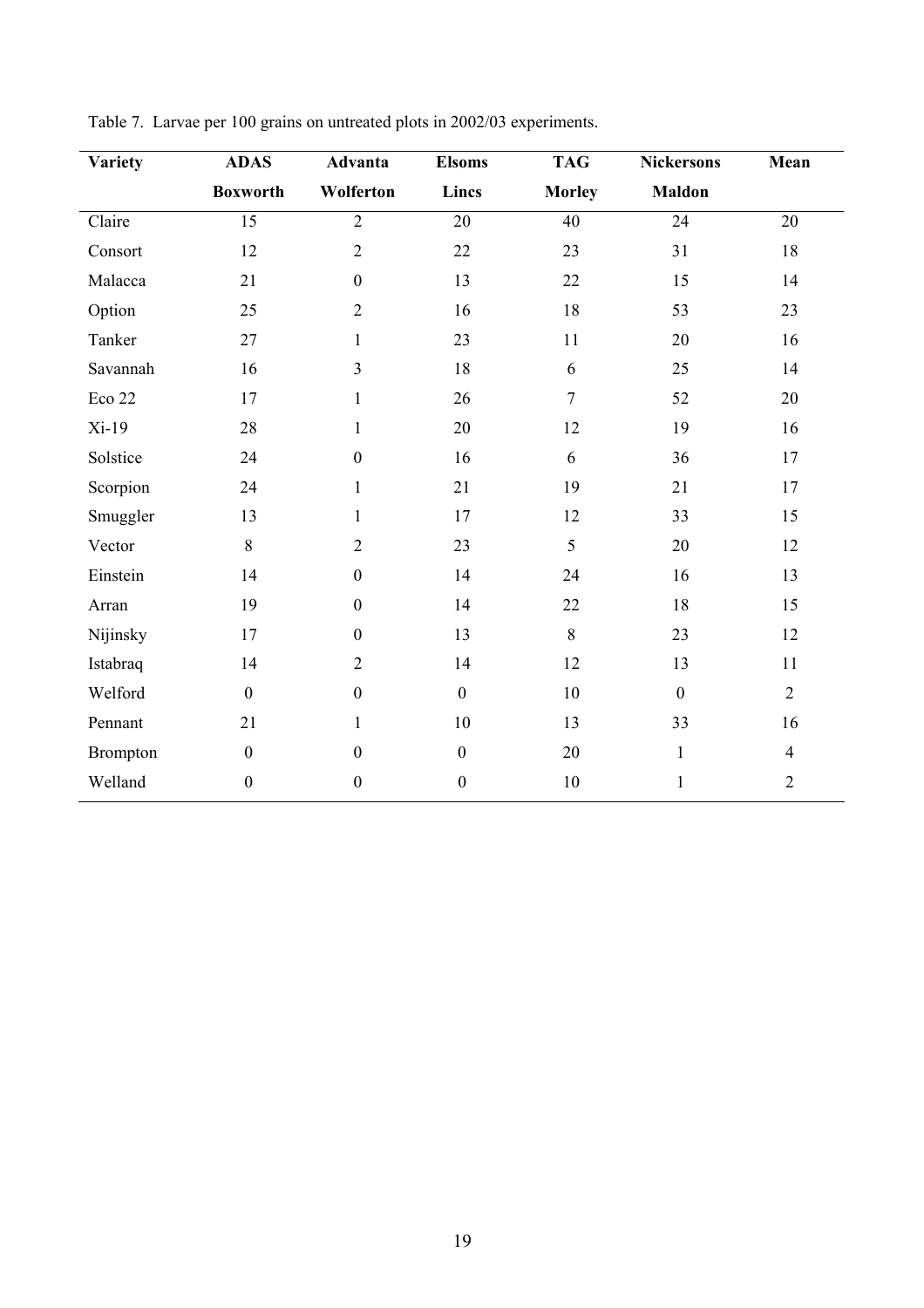| Variety         | <b>ADAS</b>      | <b>Advanta</b>  | <b>Elsoms</b>    | <b>TAG</b>       | <b>Nickersons</b> | Mean             |
|-----------------|------------------|-----------------|------------------|------------------|-------------------|------------------|
|                 | <b>Boxworth</b>  | Wolferton       | Lincs            | <b>Morley</b>    | <b>Maldon</b>     |                  |
| Claire          | $\overline{25}$  | $\overline{17}$ | $\overline{35}$  | 18               | 31                | 25               |
| Consort         | $\overline{7}$   | 23              | 23               | 18               | 29                | 20               |
| Malacca         | 28               | 27              | 45               | 24               | 63                | 37               |
| Option          | 45               | 35              | 48               | 17               | 71                | 43               |
| Tanker          | 32               | 30              | 42               | 27               | 46                | 36               |
| Smuggler        | 19               | 27              | 39               | 31               | 40                | 31               |
| Eco             | 21               | 39              | 53               | 26               | 57                | 39               |
| Solstice        | 31               | 17              | 32               | 36               | 54                | 34               |
| Vector          | $\overline{7}$   | 21              | 26               | $\tau$           | 26                | 17               |
| Xi19            | 35               | 23              | 63               | 28               | 34                | 37               |
| A42-02          | 39               | 28              | 61               | 38               | 77                | 49               |
| A45-02          | 33               | 25              | 34               | $\overline{2}$   | 36                | 26               |
| Welford         | $\boldsymbol{0}$ | $\overline{3}$  | $\boldsymbol{0}$ | $\boldsymbol{0}$ | $\mathbf{1}$      | $\mathbf{1}$     |
| <b>Brompton</b> | $\boldsymbol{0}$ | $\overline{2}$  | $\boldsymbol{0}$ | $\mathbf{0}$     | $\mathbf{1}$      | $\boldsymbol{0}$ |
| Welland         | $\boldsymbol{0}$ | $\mathbf{1}$    | $\boldsymbol{0}$ | $\boldsymbol{0}$ | 9                 | $\overline{2}$   |
| Kipling         | $\boldsymbol{0}$ | $\mathbf{1}$    | $\boldsymbol{0}$ | $\boldsymbol{0}$ | $\boldsymbol{0}$  | $\boldsymbol{0}$ |
| ELS03-34        | $\boldsymbol{0}$ | $\overline{0}$  | $\boldsymbol{0}$ | $\mathbf{1}$     | $\mathbf{1}$      | $\boldsymbol{0}$ |
| Einstein        | 41               | 16              | 24               | 20               | 37                | 28               |
| Nijinsky        | 12               | 20              | 42               | 31               | 30                | 27               |
| Istabraq        | 15               | 16              | 47               | 19               | 30                | 26               |
| Exeter          | 57               | 24              | 32               | 25               | 51                | 38               |
| NSL WW60        | $\overline{4}$   | 15              | 28               | 14               | 24                | 17               |
| NSL WW61        | 18               | 19              | 34               | 21               | 38                | 26               |
| NSL WW65        | 42               | 15              | 24               | 19               | 35                | 27               |
| Pennant         | 29               | 22              | 38               | 19               | 41                | 30               |

**Table 8. Larvae per 100 grains on untreated plots in 2003/04 experiments.**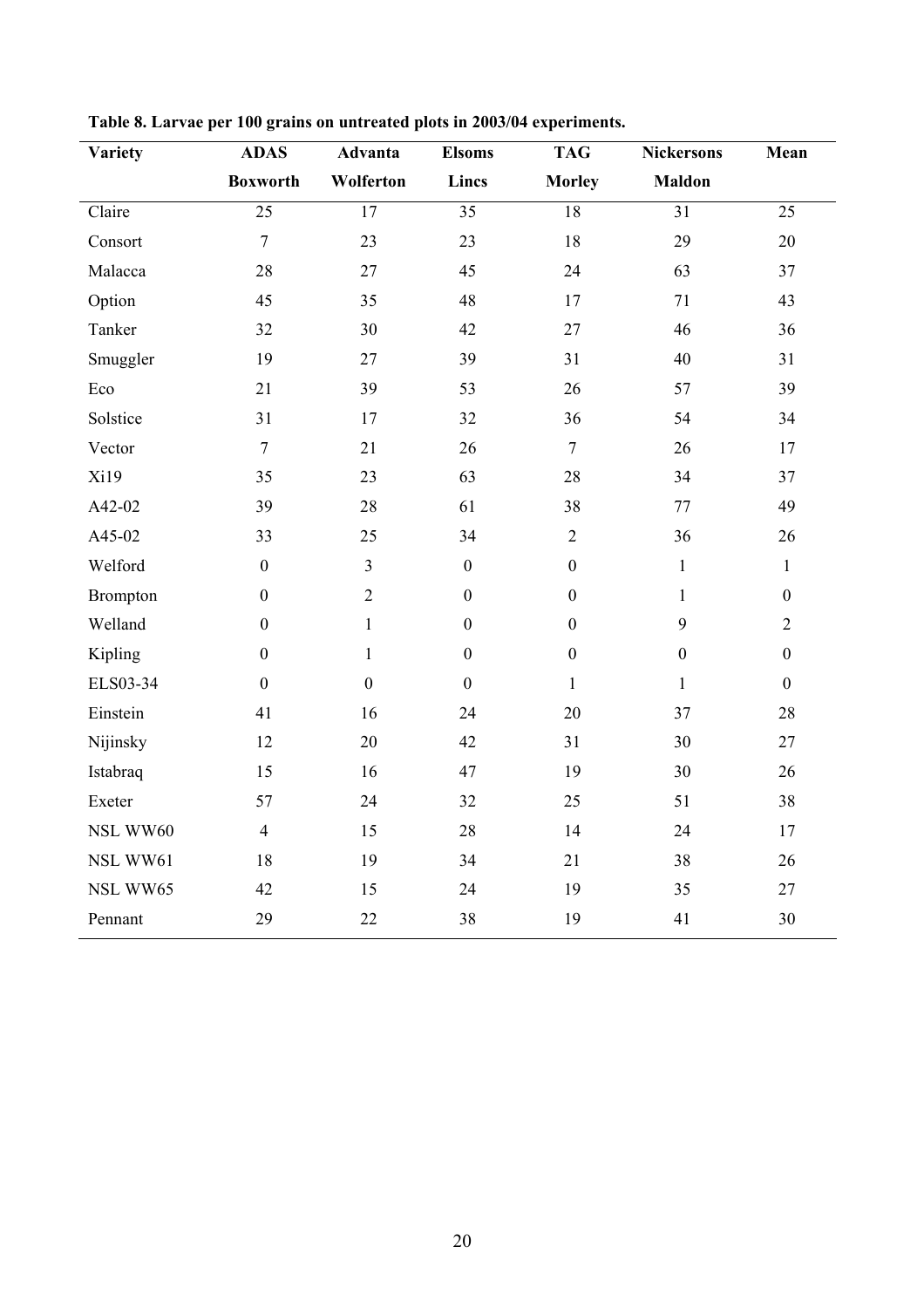| <b>Variety</b> | <b>ADAS Boxworth</b> |                  | <b>TAGMorley</b> |                  |  |
|----------------|----------------------|------------------|------------------|------------------|--|
|                | larvae/100 grain     | % reduction from | larvae/100 grain | % reduction from |  |
|                |                      | untreated        |                  | untreated        |  |
| Claire         | $\overline{5.4}$     | 62.8             | $\overline{5.6}$ | 86.0             |  |
| Consort        | 10.3                 | 14.5             | 7.4              | 68.3             |  |
| Malacca        | 11.7                 | 44.5             | 5.5              | 74.9             |  |
| Option         | 11.4                 | 53.5             | 4.7              | 73.4             |  |
| Tanker         | 11.9                 | 55.7             | 4.4              | 61.6             |  |
| Savannah       | 5.8                  | 64.5             | 4.1              | 27.2             |  |
| Eco 22         | 5.3                  | 68.1             | 8.6              | $-28.9$          |  |
| $Xi-19$        | 11.8                 | 57.6             | 6.7              | 44.6             |  |
| Solstice       | 17.7                 | 27.6             | 9.1              | $-41.1$          |  |
| Scorpion       | 8.2                  | 65.5             | 2.0              | 89.6             |  |
| Smuggler       | 7.4                  | 44.1             | 1.4              | 88.5             |  |
| Vector         | 2.4                  | 68.0             | 8.0              | $-49.6$          |  |
| Einstein       | 13.2                 | 2.6              | 7.0              | 70.5             |  |
| Arran          | 10.7                 | 43.2             | 7.4              | 66.8             |  |
| Nijinsky       | 6.9                  | 60.5             | 5.2              | 30.7             |  |
| Istabraq       | 4.2                  | 70.0             | 3.8              | 68.0             |  |
| Welford        | 0.0                  | 100.0            | 2.9              | 70.1             |  |
| Pennant        | 9.2                  | 55.1             | 9.8              | 24.3             |  |
| Brompton       | 0.5                  | 100.0            | 1.3              | 93.5             |  |
| Welland        | 0.2                  | 40.0             | 1.9              | 80.4             |  |
| Mean           | 7.7                  | 54.9             | 5.3              | 49.9             |  |

**Table 9. Numbers of larvae on chlorpyrifos treated plots at Boxworth and Morley in 2002/03 and the percentage reduction in numbers compared to untreated plots.**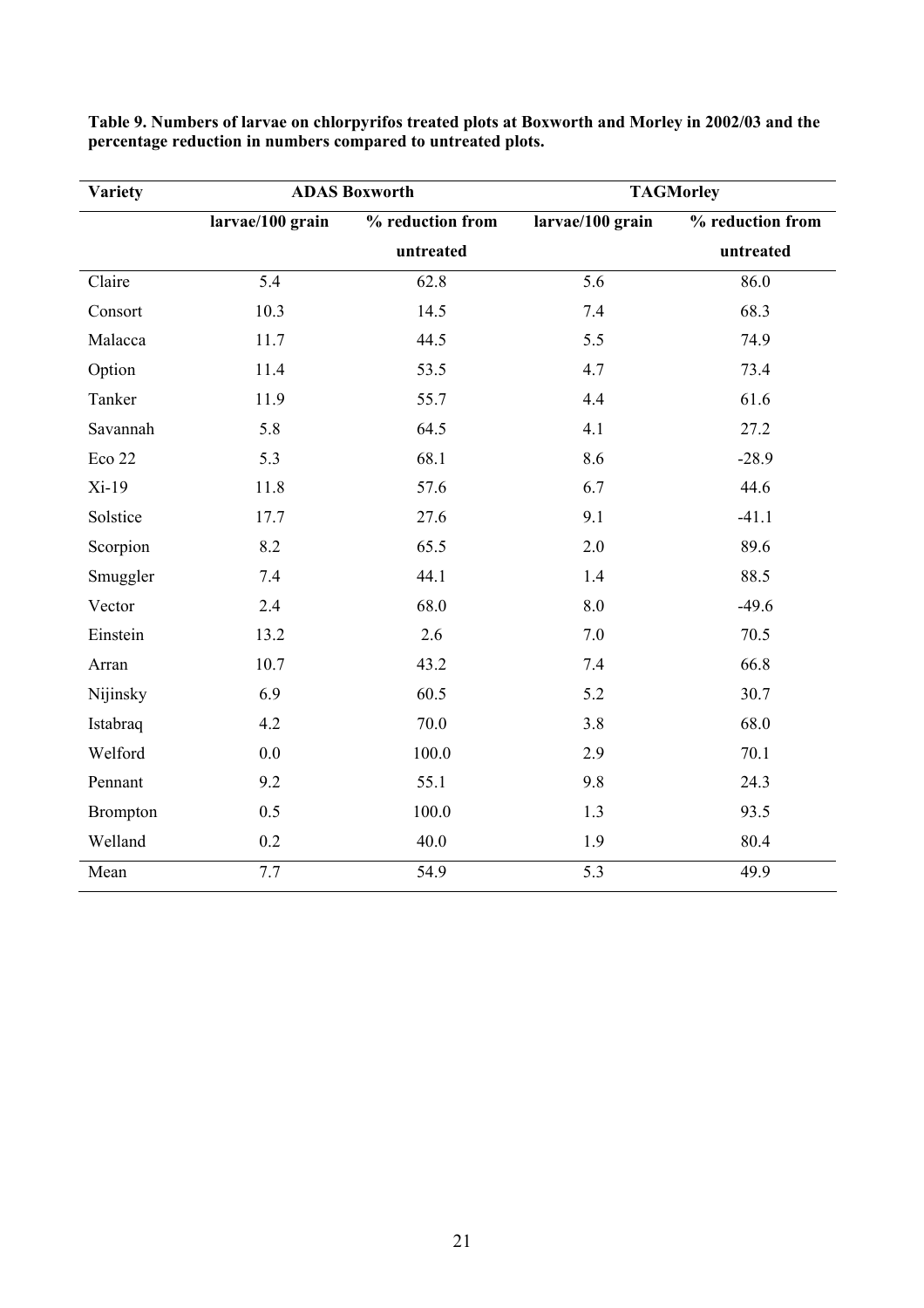| <b>Variety</b>  | <b>ADAS Boxworth</b> |                  | <b>TAG Morley</b> |                  |  |
|-----------------|----------------------|------------------|-------------------|------------------|--|
|                 | larvae/100 grain     | % reduction from | larvae/100 grain  | % reduction from |  |
|                 |                      | untreated        |                   | untreated        |  |
| Claire          | 23.6                 | 16.8             | $\boldsymbol{7}$  | 61.1             |  |
| Consort         | 10.7                 | $-15.8$          | $\overline{3}$    | 83.3             |  |
| Malacca         | 25.7                 | 22.9             | $\mathfrak{Z}$    | 87.5             |  |
| Option          | 39.7                 | 14.7             | 5                 | 70.6             |  |
| Tanker          | 19.4                 | 47.6             | 5                 | 81.5             |  |
| Smuggler        | 70.9                 | $-172.0$         | $\overline{2}$    | 93.5             |  |
| Eco             | 12.7                 | 47.3             | 6                 | 76.9             |  |
| Solstice        | 28.4                 | 25.5             | 5                 | 86.1             |  |
| Vector          | 2.3                  | 63.4             | $\mathbf{1}$      | 85.7             |  |
| Xi19            | 23.2                 | 47.5             | 3                 | 89.3             |  |
| A42-02          | 37.6                 | 0.9              | $\boldsymbol{7}$  | 81.6             |  |
| A45-02          | 21.1                 | 26.4             | 3                 | 85.0             |  |
| Welford         | 0.1                  |                  | $\mathbf{1}$      |                  |  |
| <b>Brompton</b> | 2.0                  |                  | $\boldsymbol{0}$  |                  |  |
| Welland         | 0.0                  |                  | $\boldsymbol{0}$  |                  |  |
| Kipling         | 0.3                  |                  | $\boldsymbol{0}$  |                  |  |
| ELS03-34        | 0.0                  |                  | $\mathbf{1}$      |                  |  |
| Einstein        | 47.1                 | $-24.3$          | 5                 | 75.0             |  |
| Nijinsky        | 9.1                  | 37.2             | $\mathfrak{Z}$    | 90.3             |  |
| Istabraq        | 27.2                 | $-53.2$          | 5                 | 73.7             |  |
| Exeter          | 51.1                 | 31.9             | $\overline{4}$    | 84.0             |  |
| NSL WW60        | 6.2                  | 16.0             | 3                 | 78.6             |  |
| NSL WW61        | 19.9                 | 4.9              | 7                 | 66.7             |  |
| NSL WW65        | 35.5                 | 36.2             | $\boldsymbol{9}$  | 52.6             |  |
| Pennant         | 20.2                 | 46.2             | $\overline{4}$    | 78.9             |  |
| Mean            | $21.\overline{4}$    | 14.8             | 3.7               | 79.9             |  |

**Table 10. Numbers of larvae on chlorpyrifos treated plots at Boxworth and Morley in 2003/04 and the percentage reduction in numbers compared to untreated plots.**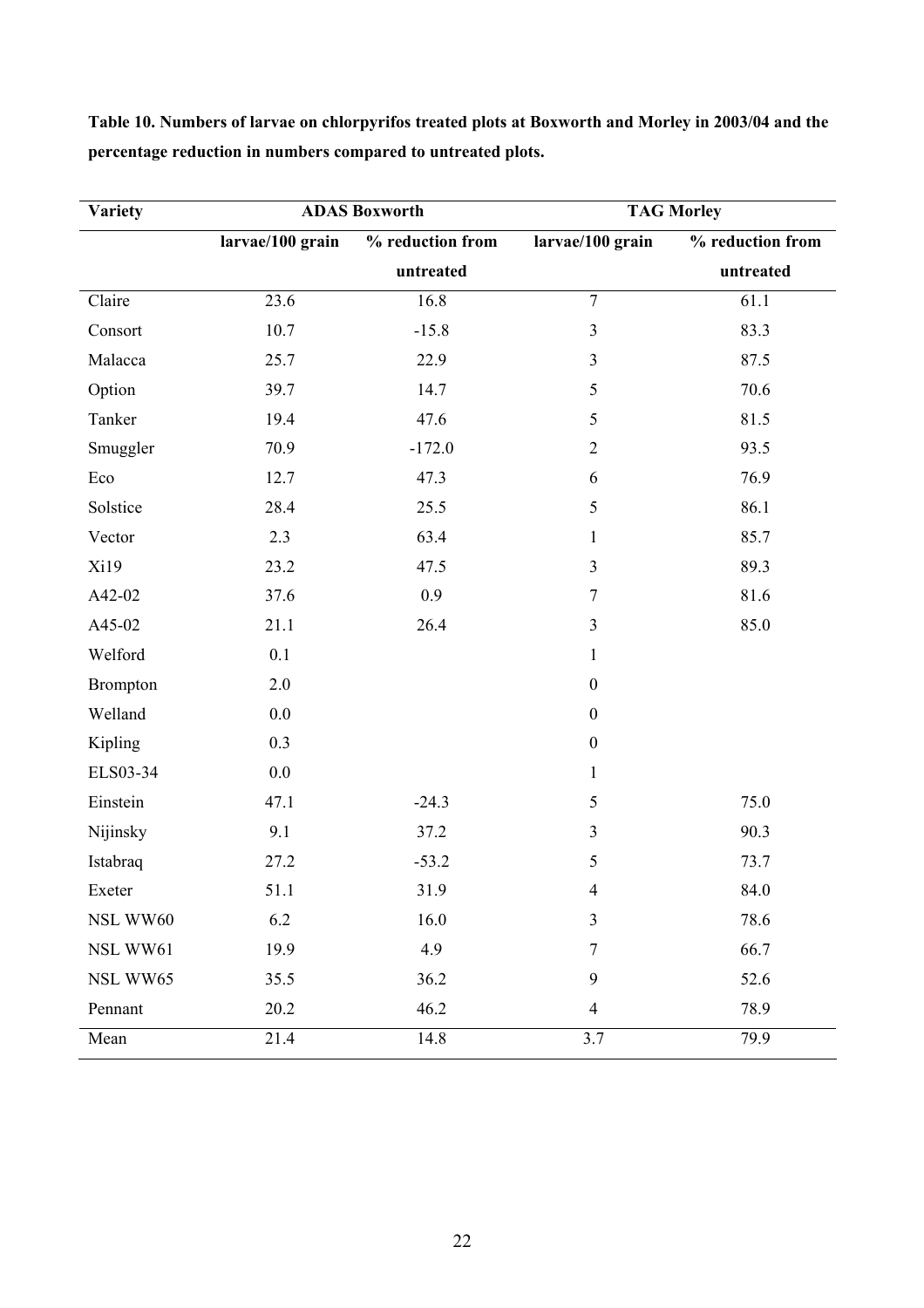| <b>Variety</b>  | <b>Elsoms, Lincs</b> |                  | Nickersons, Maldon |                  |  |
|-----------------|----------------------|------------------|--------------------|------------------|--|
|                 | larvae/100 grain     | % reduction from | larvae/100 grain   | % reduction from |  |
|                 |                      | untreated        |                    | untreated        |  |
| Claire          | 25.4                 | 24.3             | 20.6               | 34.2             |  |
| Consort         | 28.2                 | 10.8             | 5.2                | 81.7             |  |
| Malacca         | 36.1                 | 27.7             | 44.6               | 28.9             |  |
| Option          | 31.7                 | 47.6             | 77.2               | $-9.3$           |  |
| Tanker          | 30.8                 | 40.7             | $10.4\,$           | 77.3             |  |
| Smuggler        | 27.9                 | 32.5             |                    |                  |  |
| Eco             | 43.2                 | 31.2             |                    |                  |  |
| Solstice        | 35.1                 | 13.3             |                    |                  |  |
| Vector          | 19.0                 | 42.0             |                    |                  |  |
| Xi19            | 36.0                 | 46.0             |                    |                  |  |
| A42-02          | 48.3                 | 11.8             |                    |                  |  |
| A45-02          | 21.4                 | 48.7             |                    |                  |  |
| Welford         | 0.0                  |                  |                    |                  |  |
| <b>Brompton</b> | 0.0                  |                  |                    |                  |  |
| Welland         | $0.0\,$              |                  |                    |                  |  |
| Kipling         | $0.0\,$              |                  |                    |                  |  |
| ELS03-34        | 0.0                  |                  |                    |                  |  |
| Einstein        | 20.5                 | 25.8             | 15.2               | 59.5             |  |
| Nijinsky        | 34.1                 | 26.0             | 13.5               | 54.5             |  |
| Istabraq        | 22.7                 | 40.6             | 19.9               | 32.6             |  |
| Exeter          | 31.2                 | 2.1              | 33.0               | 35.4             |  |
| NSL WW60        | 14.2                 | 44.2             |                    |                  |  |
| NSL WW61        | 22.6                 | 40.0             |                    |                  |  |
| NSL WW65        | 16.7                 | 37.9             |                    |                  |  |
| Pennant         | 21.6                 | 47.9             |                    |                  |  |
| Mean            | 22.7                 | 32.8             | 26.6               | 38.1             |  |

**Table 11. Numbers of larvae on chlorpyrifos treated plots at Elsoms and Nickersons in 2003/04 and the percentage reduction in numbers compared to untreated plots.**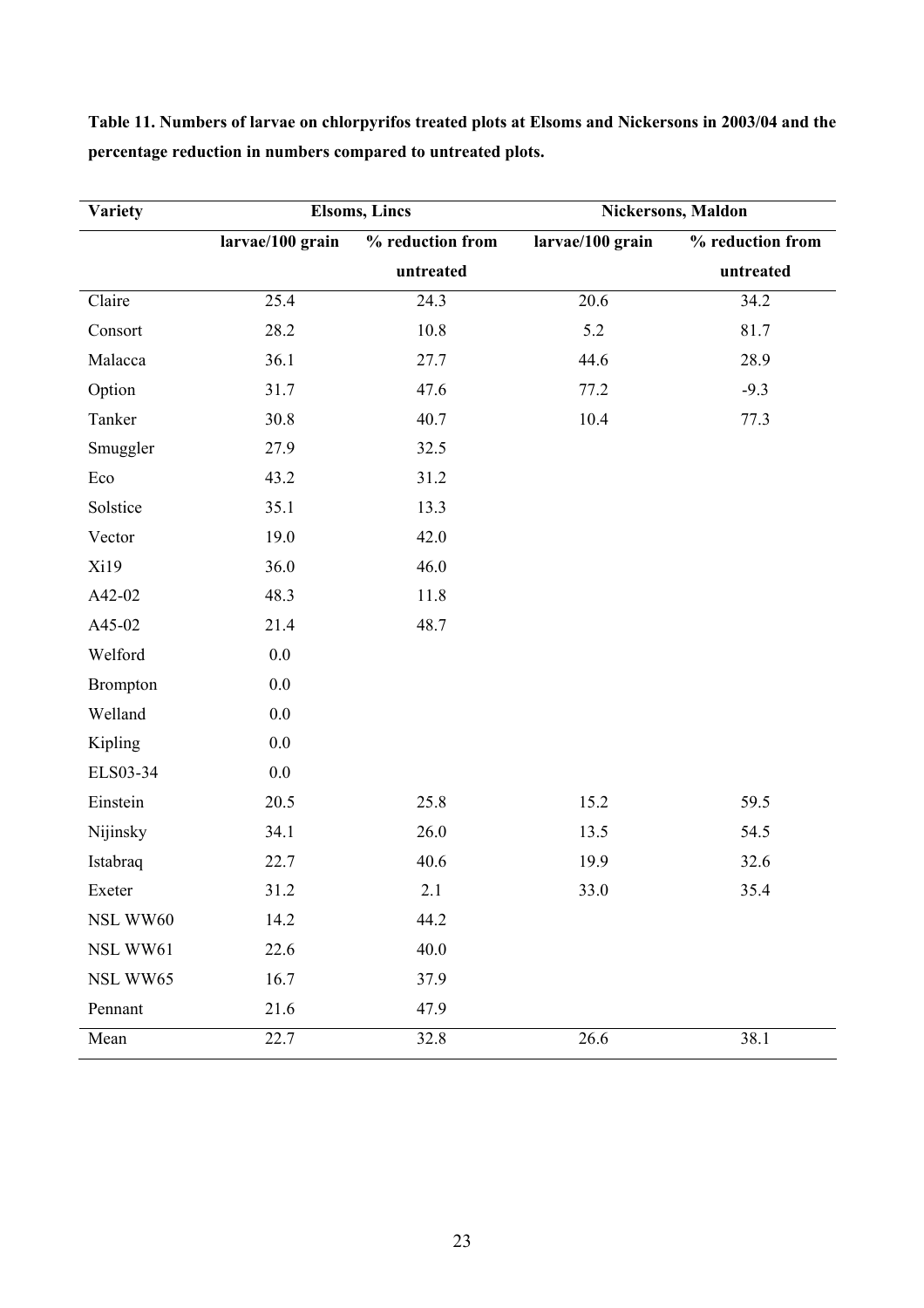| <b>Variety</b>  | <b>ADAS</b><br><b>Boxworth</b> | Advanta<br>Wolferton | <b>Elsoms</b><br>Lincs | <b>TAG</b><br><b>Morley</b> | <b>Nickersons</b><br><b>Maldon</b> |
|-----------------|--------------------------------|----------------------|------------------------|-----------------------------|------------------------------------|
| Claire          | 7.96                           | 10.68                | 6.64                   | 9.36                        | 10.69                              |
| Consort         | 7.61                           | 10.06                | 6.92                   | 8.72                        | 9.29                               |
| Malacca         | 7.00                           | 9.54                 | 6.90                   | 8.95                        | 8.78                               |
| Option          | 8.24                           | 10.85                | 5.55                   | 8.88                        | 8.49                               |
| Tanker          | 8.08                           | 10.60                | 4.87                   | 8.75                        | 9.88                               |
| Savannah        | 7.60                           | 10.48                | 7.37                   | 8.63                        | 10.24                              |
| Eco 22          | 7.75                           | 10.14                | 4.50                   | 8.09                        | 8.85                               |
| $Xi-19$         | 8.44                           | 10.95                | 7.09                   | 9.32                        | 9.72                               |
| Solstice        | 8.06                           | 10.52                | 6.07                   | 8.94                        | 9.33                               |
| Scorpion        | 8.06                           | 11.51                | 6.11                   | 9.28                        | 9.67                               |
| Smuggler        | 8.21                           | 10.87                | 6.87                   | 9.15                        | 10.17                              |
| Vector          | 8.25                           | 10.88                | 6.88                   | 9.59                        | 10.29                              |
| Einstein        | 8.35                           | 10.56                | 7.09                   | 9.86                        | 9.85                               |
| Arran           | 7.89                           | 10.52                | 6.94                   | 9.04                        | 10.00                              |
| Nijinsky        | 8.28                           | 11.11                | 7.28                   | 9.50                        | 10.08                              |
| Istabraq        | 8.35                           | 11.15                | 7.46                   | 9.59                        | 10.68                              |
| Welford         | 8.09                           | 10.61                | 8.36                   | 9.15                        | 10.29                              |
| Pennant         | 7.79                           | 10.40                | 7.95                   | 8.77                        | 9.72                               |
| <b>Brompton</b> | 8.98                           | 10.76                | 8.43                   | 8.77                        | 10.99                              |
| Welland         | 8.90                           | 10.71                | 8.44                   | 9.04                        | 10.95                              |
| Mean<br>$CV\%$  | 8.09<br>2.51                   | 10.65<br>0.96        | 6.89<br>3.12           | 9.07                        | 9.90<br>1.86                       |

**Table 12. Untreated yields (t/ha) in 2002/03.**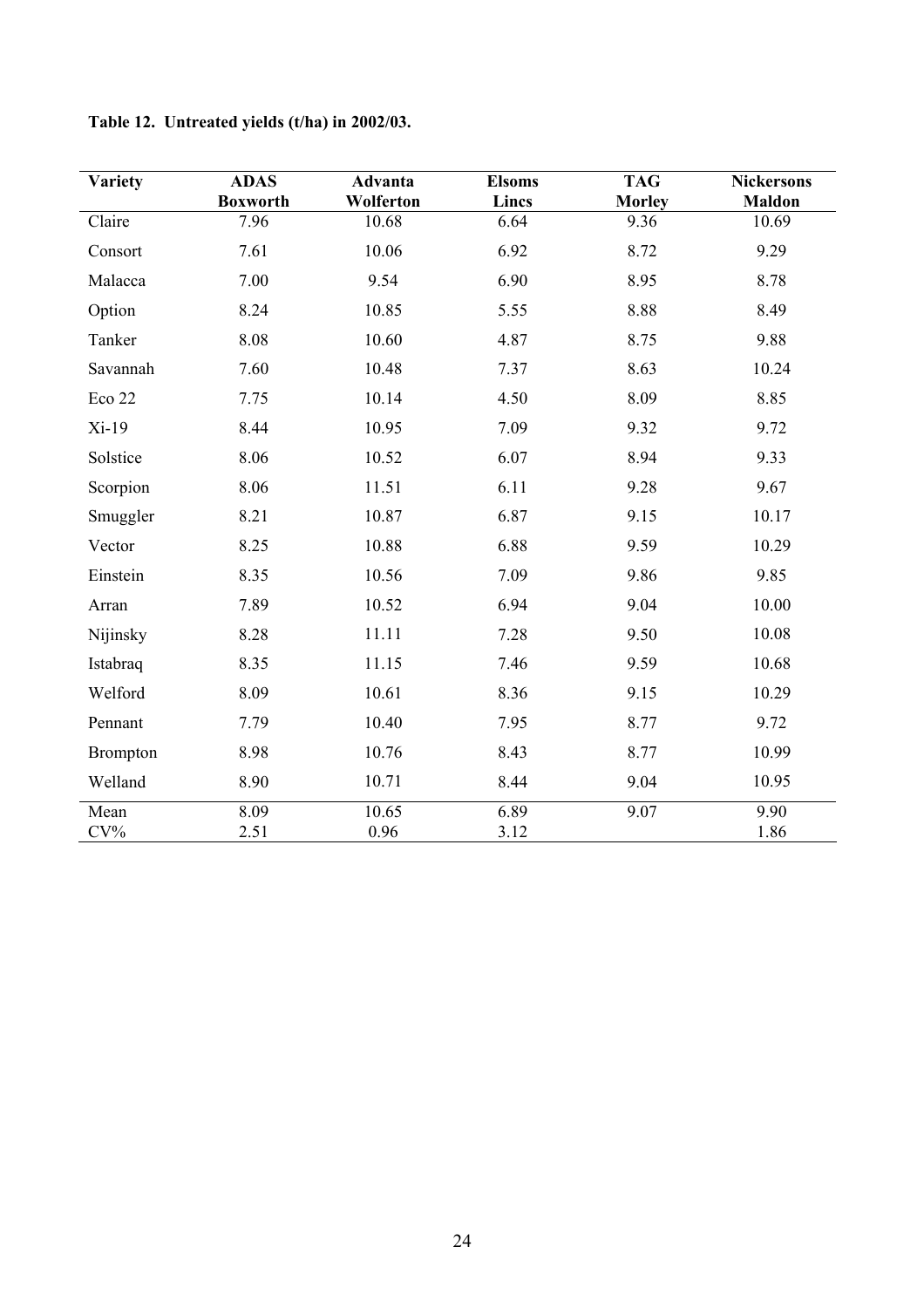| Variety         | <b>ADAS</b>     | Advanta   | <b>Elsoms</b> | <b>TAG</b>    | <b>Nickersons</b> |
|-----------------|-----------------|-----------|---------------|---------------|-------------------|
|                 | <b>Boxworth</b> | Wolferton | Lincs         | <b>Morley</b> | <b>Maldon</b>     |
| Claire          | 91.9            | 99.9      | 78.9          | 104.1         | 99.5              |
| Consort         | 87.9            | 94.1      | 82.3          | 97.0          | 86.5              |
| Malacca         | 80.8            | 89.2      | 82.1          | 99.6          | 81.8              |
| Option          | 95.2            | 101.5     | 65.9          | 98.8          | 79.1              |
| Tanker          | 93.3            | 99.1      | 57.9          | 97.3          | 92.0              |
| Savannah        | 87.8            | 98.0      | 87.7          | 96.0          | 95.3              |
| Eco 22          | 89.5            | 94.8      | 53.5          | 90.0          | 82.4              |
| $Xi-19$         | 97.5            | 102.4     | 84.3          | 103.7         | 90.4              |
| Solstice        | 93.1            | 98.4      | 72.1          | 99.4          | 86.8              |
| Scorpion        | 93.1            | 107.7     | 72.6          | 103.2         | 90.0              |
| Smuggler        | 94.8            | 101.7     | 81.7          | 101.8         | 94.7              |
| Vector          | 95.3            | 101.7     | 81.8          | 106.7         | 95.8              |
| Einstein        | 96.4            | 98.7      | 84.3          | 109.7         | 91.7              |
| Arran           | 91.1            | 98.4      | 82.5          | 100.6         | 93.1              |
| Nijinsky        | 95.6            | 103.9     | 86.5          | 105.7         | 93.8              |
| Istabraq        | 96.4            | 104.3     | 88.7          | 106.7         | 99.4              |
| Welford         | 93.4            | 99.2      | 99.4          | 101.8         | 95.8              |
| Pennant         | 90.0            | 97.3      | 94.5          | 97.6          | 90.4              |
| <b>Brompton</b> | 103.7           | 100.6     | 100.2         | 97.6          | 102.3             |
| Welland         | 102.8           | 100.2     | 100.3         | 100.6         | 101.9             |
| Control yield   | 8.66            | 16.45     | 8.41          | 8.99          | 13.70             |
| t/ha            |                 |           |               |               |                   |

Table 13 Untreated yields in 2002/03 as a percentage of the means of Welford, Brompton and Welland.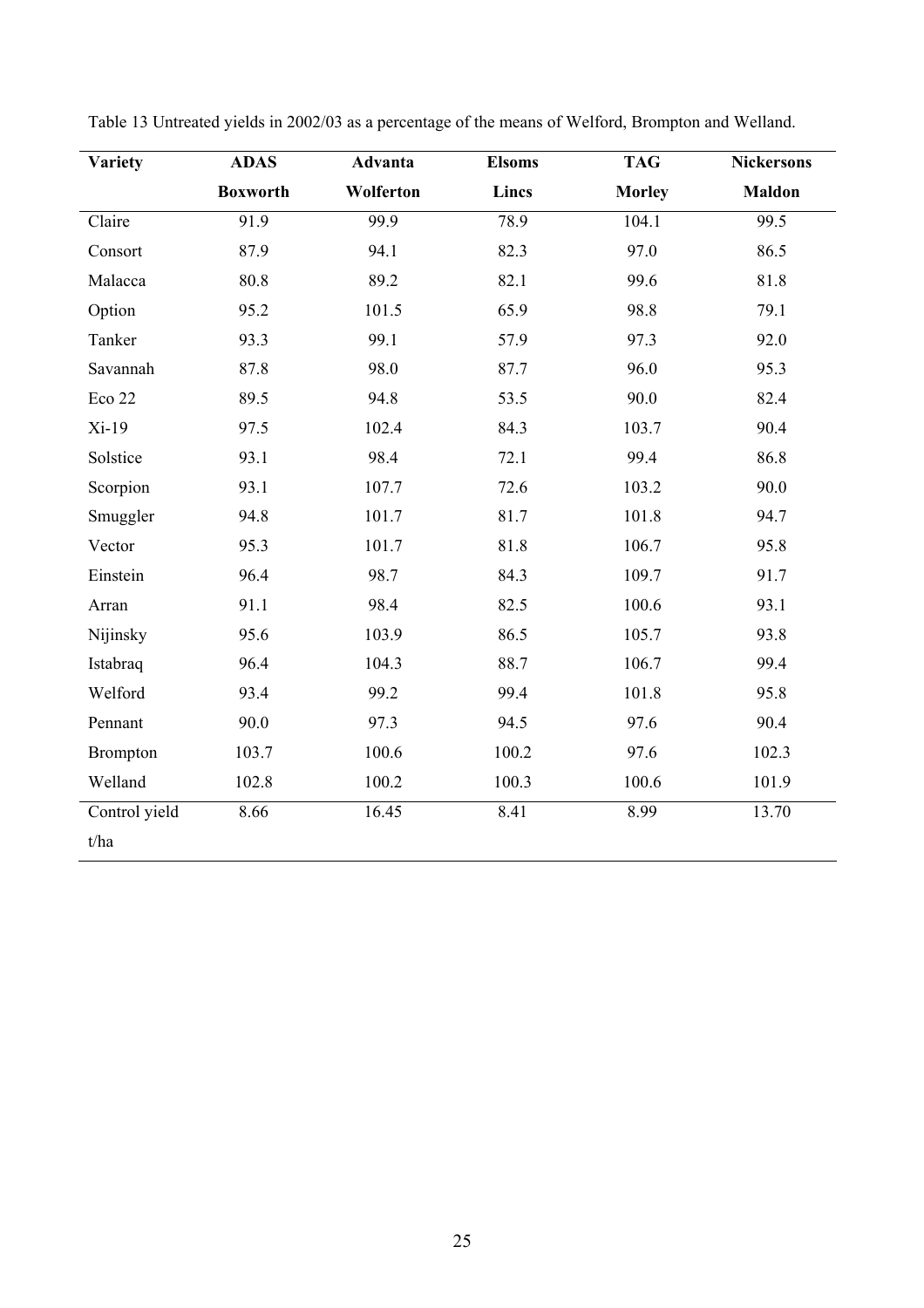| Variety         | <b>ADAS</b>     | Advanta   | <b>Elsoms</b> | <b>TAG</b>    | <b>Nickersons</b> |
|-----------------|-----------------|-----------|---------------|---------------|-------------------|
|                 | <b>Boxworth</b> | Wolferton | Lincs         | <b>Morley</b> | <b>Maldon</b>     |
| Claire          | 7.94            | 11.45     | 7.78          | 9.29          | 10.75             |
| Consort         | 8.14            | 10.28     | 7.57          | 10.01         | 9.73              |
| Malacca         | 7.27            | 10.39     | 6.95          | 9.62          | 9.55              |
| Option          | 8.48            | 11.04     | 7.39          | 9.25          | 10.25             |
| Tanker          | 8.57            | 10.70     | 7.76          | 9.63          | 10.71             |
| Savannah        | 8.02            | 10.86     | 8.04          | 9.45          | 11.06             |
| Eco 22          | 7.82            | 10.36     | 6.82          | 9.15          | 10.12             |
| $Xi-19$         | 8.41            | 11.99     | 7.88          | 10.79         | 10.88             |
| Solstice        | 8.06            | 11.32     | 7.18          | 9.72          | 10.36             |
| Scorpion        | 8.36            | 12.21     | 7.39          | 10.42         | 10.53             |
| Smuggler        | 8.22            | 11.35     | 7.35          | 10.17         | 11.35             |
| Vector          | 8.17            | 11.78     | 7.91          | 10.2          | 10.77             |
| Einstein        | 7.90            | 11.62     | 7.60          | 10.22         | 10.06             |
| Arran           | 8.38            | 11.48     | 7.14          | 9.79          | 10.32             |
| Nijinsky        | 8.32            | 11.35     | 8.05          | 10.02         | 10.49             |
| Istabraq        | 8.73            | 12.10     | 8.55          | 10.34         | 11.27             |
| Welford         | 8.24            | 11.47     | 8.65          | 9.36          | 10.66             |
| Pennant         | 8.92            | 10.86     | 7.88          | 9.04          | 9.97              |
| <b>Brompton</b> | 8.71            | 11.00     | 8.36          | 9.04          | 11.47             |
| Welland         | 8.99            | 11.22     | 8.48          | 9.66          | 10.81             |
| Mean            | 8.28            | 11.25     | 7.74          | 9.76          | 10.56             |
| $CV\%$          | 2.45            | 2.07      | 3.20          |               | 1.42              |

Table 14. Chlorpyrifos treated yield (t/ha) in 2002/03.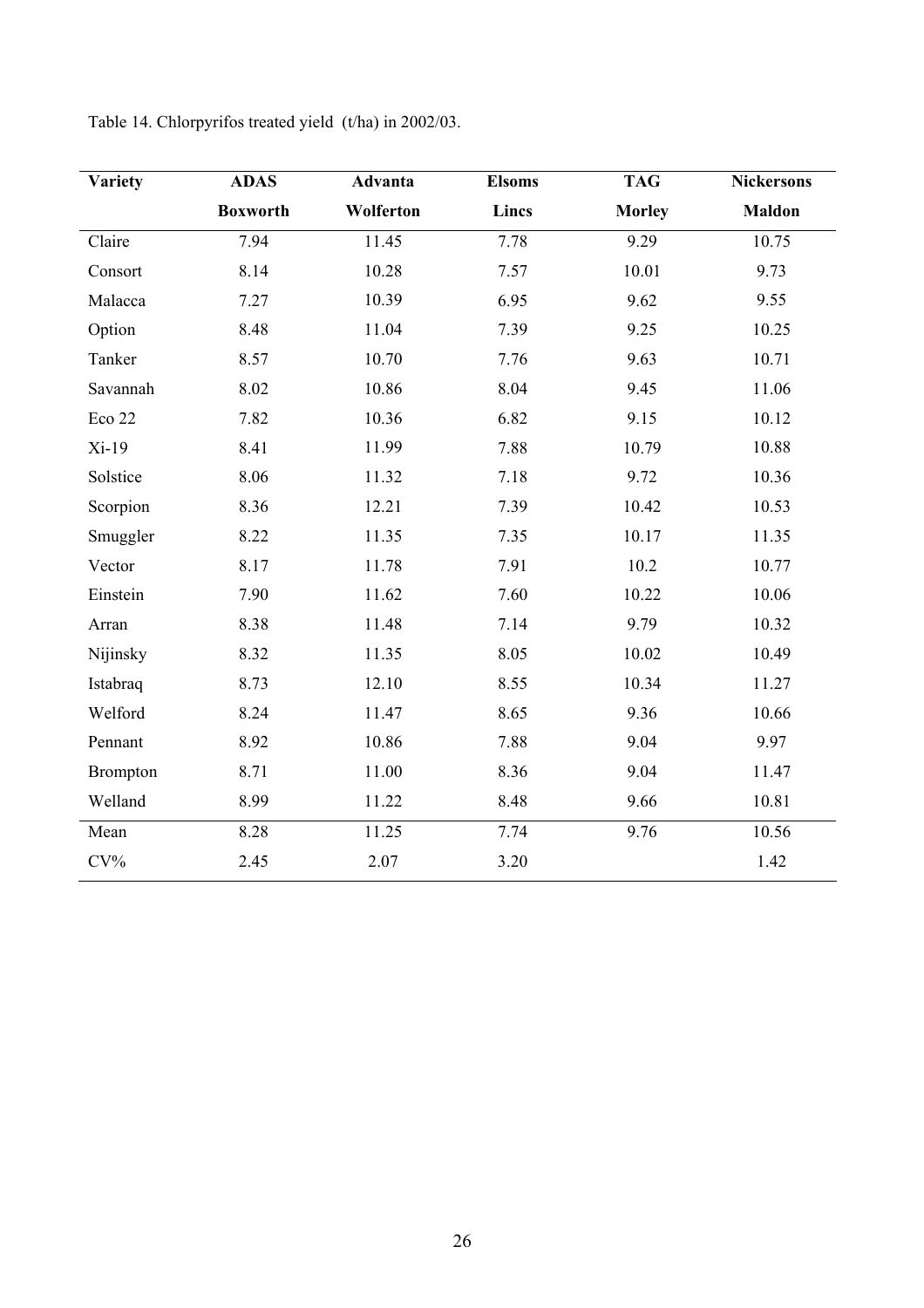| <b>Variety</b>    | <b>ADAS</b>     | Advanta   | <b>Elsoms</b> | <b>TAG</b>    | <b>Nickersons</b> |
|-------------------|-----------------|-----------|---------------|---------------|-------------------|
|                   | <b>Boxworth</b> | Wolferton | Lincs         | <b>Morley</b> | <b>Maldon</b>     |
| Claire            | 8.23            | 10.10     | 9.73          | 6.43          | 7.40              |
| Consort           | 8.54            | 8.59      | 10.67         | 7.64          | 7.44              |
| Malacca           | 7.48            | 8.87      | 9.79          | 5.87          | 5.80              |
| Option            | 7.10            | 9.82      | 11.10         | 6.51          | 5.73              |
| Tanker            | 7.85            | 9.67      | 11.25         | 5.89          | 7.04              |
| Smuggler          | 8.47            | 10.18     | 11.93         | 6.69          | 8.13              |
| ECO <sub>22</sub> | 8.17            | 7.54      | 10.75         | 7.45          | 6.91              |
| Solstice          | 7.47            | 10.04     | 11.66         | 6.12          | 6.67              |
| Vector            | 8.22            | 10.74     | 11.31         | 7.54          | 7.00              |
| Xi19              | 8.40            | 9.65      | 11.14         | 7.53          | 7.46              |
| A42-02            | 7.99            | 10.09     | 8.33          | 6.79          | 6.77              |
| A45-02            | 7.66            | 10.52     | 11.45         | 7.33          | 7.74              |
| Welford           | 8.55            | 10.73     | 12.10         | 7.01          | 8.53              |
| <b>Brompton</b>   | 9.05            | 11.36     | 13.33         | 7.74          | 9.29              |
| Welland           | 8.12            | 9.43      | 11.73         | 7.59          | 9.55              |
| Kipling           | 8.10            | 10.43     | 11.75         | 7.72          | 9.21              |
| ELS03-34          | 8.29            | 10.36     | 13.02         | 7.46          | 8.71              |
| Einstein          | 7.85            | 10.62     | 9.86          | 6.72          | 7.28              |
| Nijinsky          | 7.96            | 9.78      | 11.03         | 6.64          | 7.92              |
| Istabraq          | 8.40            | 10.04     | 9.64          | 8.37          | 8.39              |
| Exeter            | 7.34            | 10.08     | 10.49         | 6.31          | 5.80              |
| NSL WW60          | 9.62            | 10.88     | 12.47         | 7.1           | 8.94              |
| NSL WW61          | 8.13            | 10.71     | 11.35         | 6.96          | 8.87              |
| NSL WW65          | 7.38            | 10.89     | 9.60          | 6.42          | 7.73              |
| Pennant           | 8.46            | 10.28     | 11.14         | 6.83          | 6.87              |
| Mean              | 8.11            | 9.89      | 11.06         | 6.99          | 7.65              |
| $CV\%$            |                 | 2.34      | 4.0           | 5.26          | 4.46              |

**Table 15. Untreated yields (t/ha) in 2003/04.**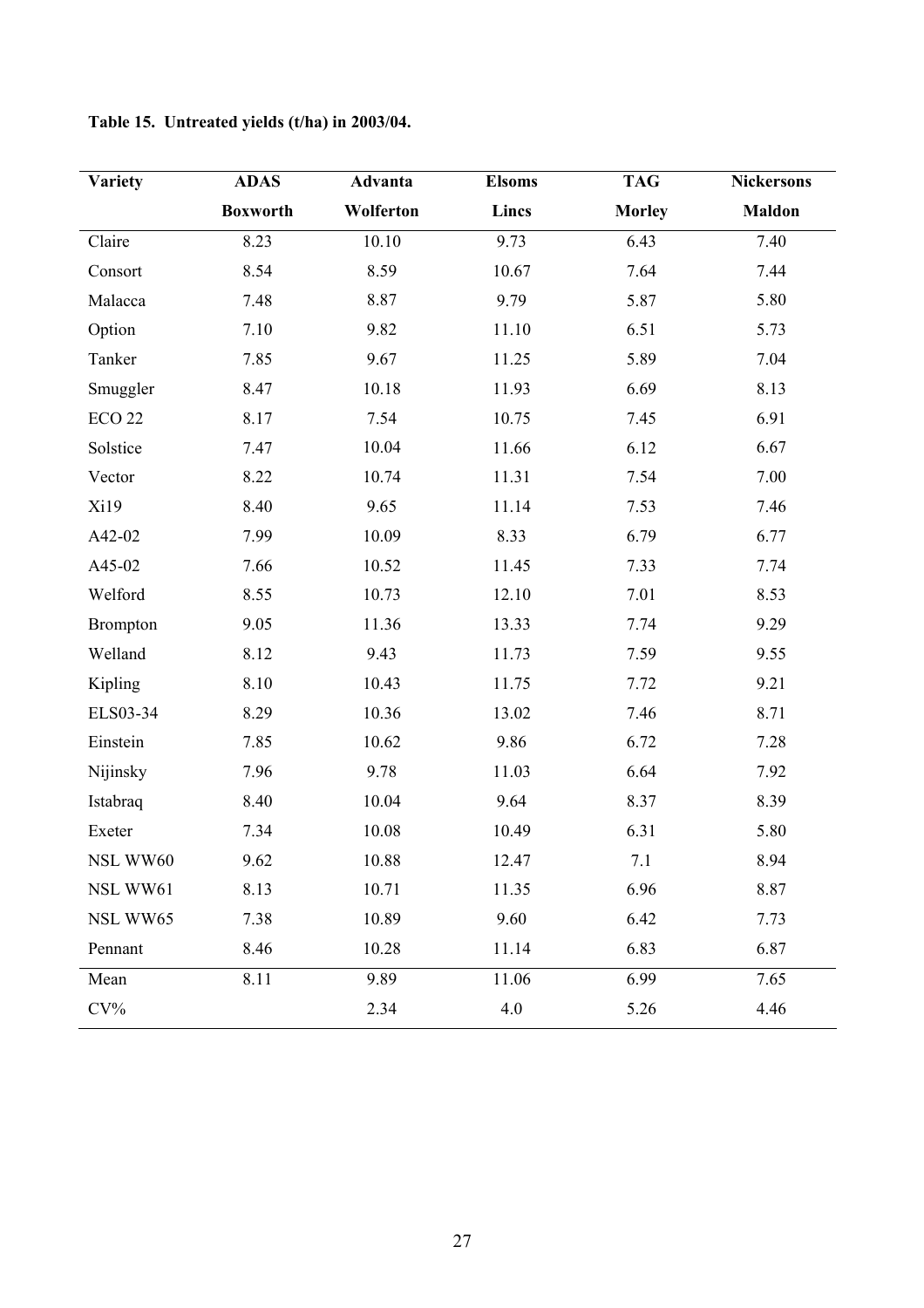| <b>Variety</b>  | <b>ADAS</b>     | Advanta   | <b>Elsoms</b> | <b>TAG</b>    | <b>Nickersons</b> |
|-----------------|-----------------|-----------|---------------|---------------|-------------------|
|                 | <b>Boxworth</b> | Wolferton | Lincs         | <b>Morley</b> | <b>Maldon</b>     |
| Claire          | 96.0            | 96.2      | 78.5          | 86.3          | 81.1              |
| Consort         | 99.6            | 81.8      | 86.2          | 102.6         | 81.5              |
| Malacca         | 87.3            | 84.5      | 79.0          | 78.8          | 63.5              |
| Option          | 82.8            | 93.5      | 89.6          | 87.4          | 62.8              |
| Tanker          | 91.6            | 92.1      | 90.8          | 79.1          | 77.2              |
| Smuggler        | 98.8            | 96.9      | 96.3          | 89.8          | 89.1              |
| <b>ECO 22</b>   | 95.3            | 71.8      | 86.8          | 100.0         | 75.8              |
| Solstice        | 87.1            | 95.6      | 94.1          | 82.2          | 73.1              |
| Vector          | 95.9            | 102.3     | 91.3          | 101.2         | 76.7              |
| Xi19            | 98.0            | 91.9      | 89.9          | 101.1         | 81.8              |
| A42-02          | 93.2            | 96.1      | 67.3          | 91.2          | 74.2              |
| A45-02          | 89.4            | 100.1     | 92.4          | 98.4          | 84.9              |
| Welford         | 99.7            | 102.1     | 97.7          | 94.1          | 93.5              |
| <b>Brompton</b> | 105.6           | 108.1     | 107.6         | 103.9         | 101.8             |
| Welland         | 94.7            | 89.7      | 94.7          | 101.9         | 104.6             |
| Kipling         | 94.5            | 99.3      | 94.9          | 103.7         | 100.9             |
| ELS03-34        | 96.7            | 98.6      | 105.1         | 100.2         | 95.4              |
| Einstein        | 91.6            | 101.1     | 79.6          | 90.2          | 79.8              |
| Nijinsky        | 92.8            | 93.1      | 89.0          | 89.2          | 86.8              |
| Istabraq        | 98.0            | 95.6      | 77.8          | 112.4         | 92.0              |
| Exeter          | 85.6            | 95.9      | 84.7          | 84.7          | 63.6              |
| NSL WW60        | 112.2           | 103.6     | 100.6         | 95.3          | 98.0              |
| NSL WW61        | 94.8            | 102.0     | 91.6          | 93.5          | 97.2              |
| NSL WW65        | 86.1            | 103.7     | 77.5          | 86.2          | 84.8              |
| Pennant         | 98.7            | 97.9      | 89.9          | 91.7          | 75.3              |
| Control yield   | 8.57            | 16.2      | 12.39         | 7.45          | 11.63             |
| t/ha            |                 |           |               |               |                   |

Table 16 Untreated yields in 2003/04 as a percentage of the means of Welford, Brompton and Welland.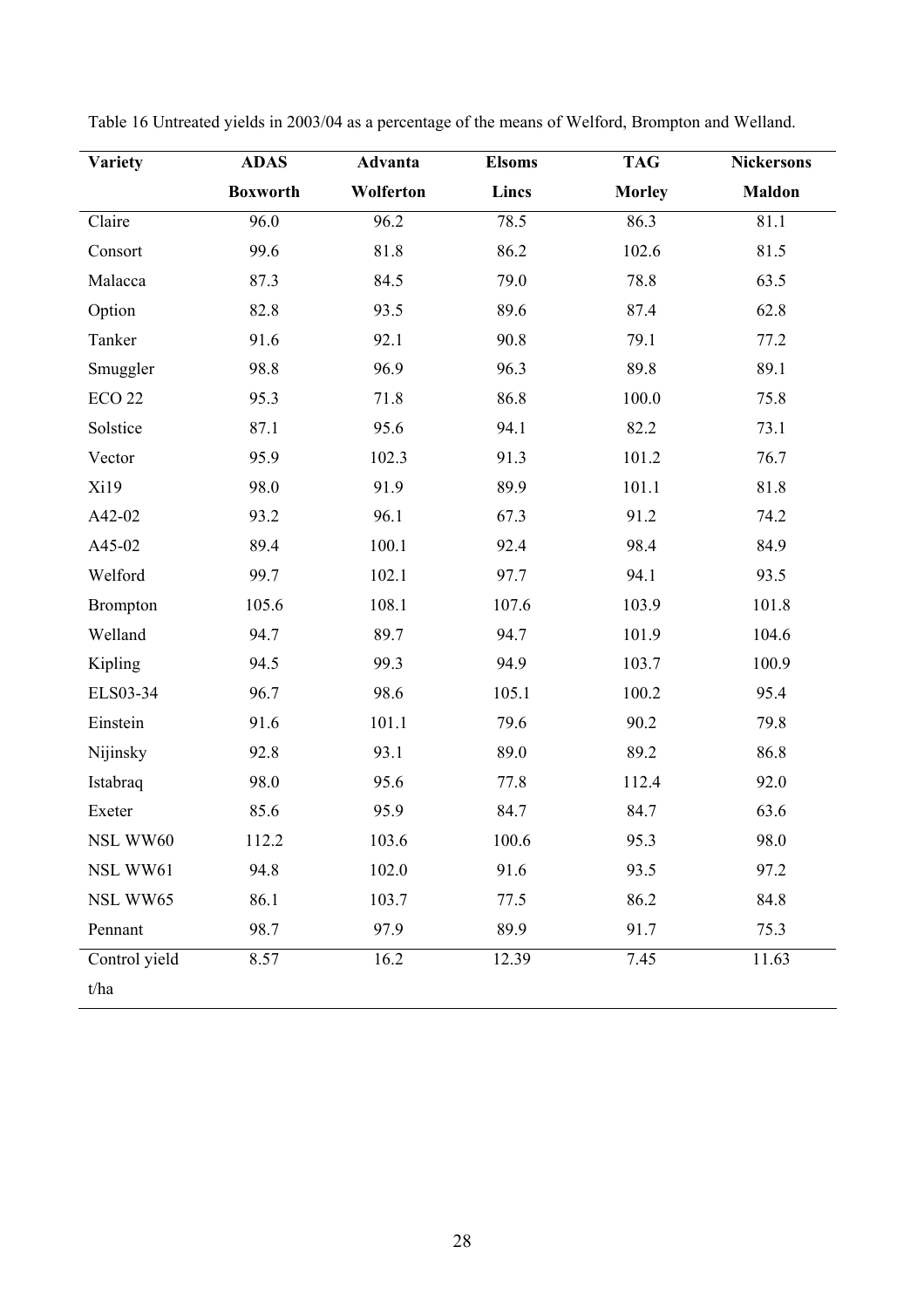| Variety           | <b>ADAS</b>     | Advanta   | <b>Elsoms</b> | <b>TAG</b>    | <b>Nickersons</b> |
|-------------------|-----------------|-----------|---------------|---------------|-------------------|
|                   | <b>Boxworth</b> | Wolferton | Lincs         | <b>Morley</b> | <b>Maldon</b>     |
| Claire            | 8.41            | 10.40     | 10.53         | 7.73          | 11.11             |
| Consort           | 9.01            | 9.82      | 11.26         | 8.46          | 11.21             |
| Malacca           | 8.10            | 9.13      | 10.14         | 7.87          | 9.18              |
| Option            | 8.30            | 9.80      | 11.99         | 8.09          | 9.76              |
| Tanker            | 8.82            | 10.43     | 12.93         | 7.96          | 11.26             |
| Smuggler          | 9.31            | 10.84     | 13.16         | 8.80          | 11.46             |
| ECO <sub>22</sub> | 8.67            | 7.84      | 11.12         | 8.72          | 10.59             |
| Solstice          | 8.64            | 10.78     | 11.94         | 8.35          | 10.73             |
| Vector            | 9.95            | 11.06     | 11.76         | 8.63          | 11.71             |
| Xi19              | 9.13            | 9.40      | 12.92         | 9.16          | 11.55             |
| A42-02            | 8.55            | 10.72     | 10.49         | 8.77          | 11.07             |
| A45-02            | 9.20            | 10.97     | 12.34         | 8.70          | 11.25             |
| Welford           | 8.91            | 10.80     | 12.24         | 8.01          | 11.73             |
| <b>Brompton</b>   | 9.12            | 11.08     | 13.47         | 8.87          | 12.24             |
| Welland           | 8.99            | 9.85      | 11.79         | 8.20          | 10.67             |
| Kipling           | 9.45            | 9.98      | 11.86         | 8.60          | 10.71             |
| ELS03-34          | 9.51            | 10.27     | 12.96         | 8.29          | 11.03             |
| Einstein          | 8.19            | 11.05     | 11.58         | 8.07          | 10.34             |
| Nijinsky          | 8.56            | 9.96      | 11.78         | 8.42          | 11.58             |
| Istabraq          | 8.61            | 10.11     | 11.43         | 8.55          | 11.29             |
| Exeter            | 8.17            | 11.23     | 10.84         | 8.57          | 10.08             |
| NSL WW60          | 9.51            | 11.25     | 12.94         | 9.81          | 11.56             |
| NSL WW61          | 9.05            | 11.24     | 12.63         | 8.08          | 11.72             |
| NSL WW65          | 8.08            | 11.56     | 11.67         | 7.99          | 9.85              |
| Pennant           | 9.07            | 11.12     | 11.41         | 8.15          | 10.79             |
| Mean              | 8.85            | 9.95      | 11.89         | 8.43          | 10.98             |
| $CV\%$            |                 | 1.89      | 3.3           | 5.26          | 2.84              |

Table 14. Chlorpyrifos treated yield (t/ha) in 2003/04.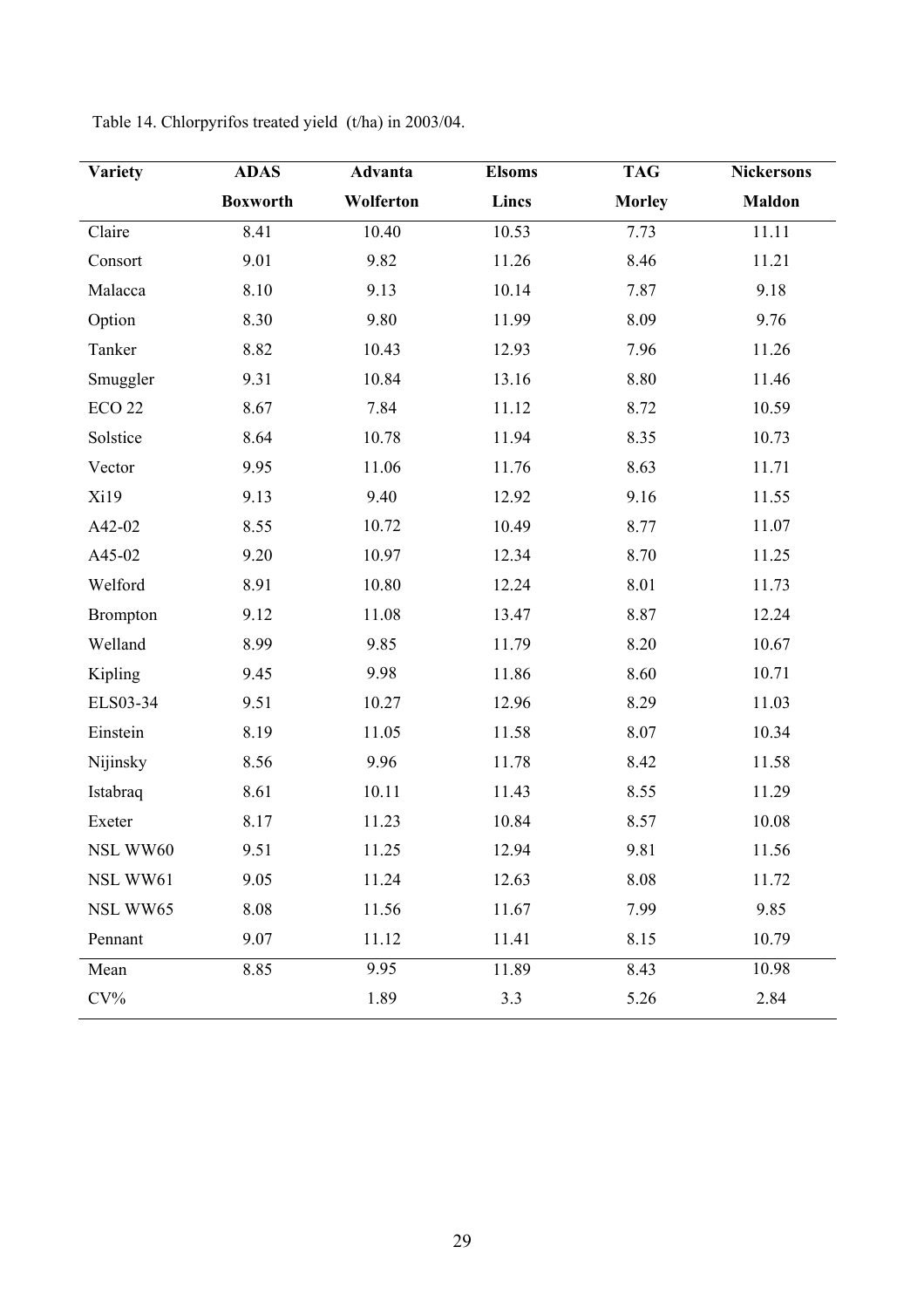### **DISCUSSION**

### **Coincidence**

Variations in the degree of coincidence between wbm egg laying activity and the susceptible growth stages of different varieties (Barnes, 1956; Kurppa, 1989) at different sites has been shown to have a large impact on the incidence of wbm in this study. The classification of varietal responses to wbm needs to take this factor into account, preferably through the use of a balanced range of sites producing an even exposure to attack. Alternatively, by measuring the incidence on control varieties with different heading dates, but similar vulnerability, a correction factor could be applied to reduce the variable coincidence effect. In this study a comparison of the numbers on the early heading varieties Malacca and Option to those found on the late heading varieties Consort and Tanker was used to assess the relative coincidence of exposure to wbm. This factor allows the production of a balanced cross-site mean and checking and correcting for any bias. The mean ratio for this factor across the sites and years reported here is 1.01, suggesting that any bias should have been evened out for varieties assessed in all three years of the study, the ratio averages 1.11 for the last two years, when yields were assessed.



Fig. 1 Bias toward greater infestation of earlier or later emerging varieties at each site

### **Vulnerability**

The hypothesis that varieties do differ in their inherent vulnerability to attack has been tested using the results for the susceptible varieties grown in all three cropping years of the study, excluding the Advanta sites from 2001/02 and 2002/03 where low numbers resulted in a much higher variation. The results were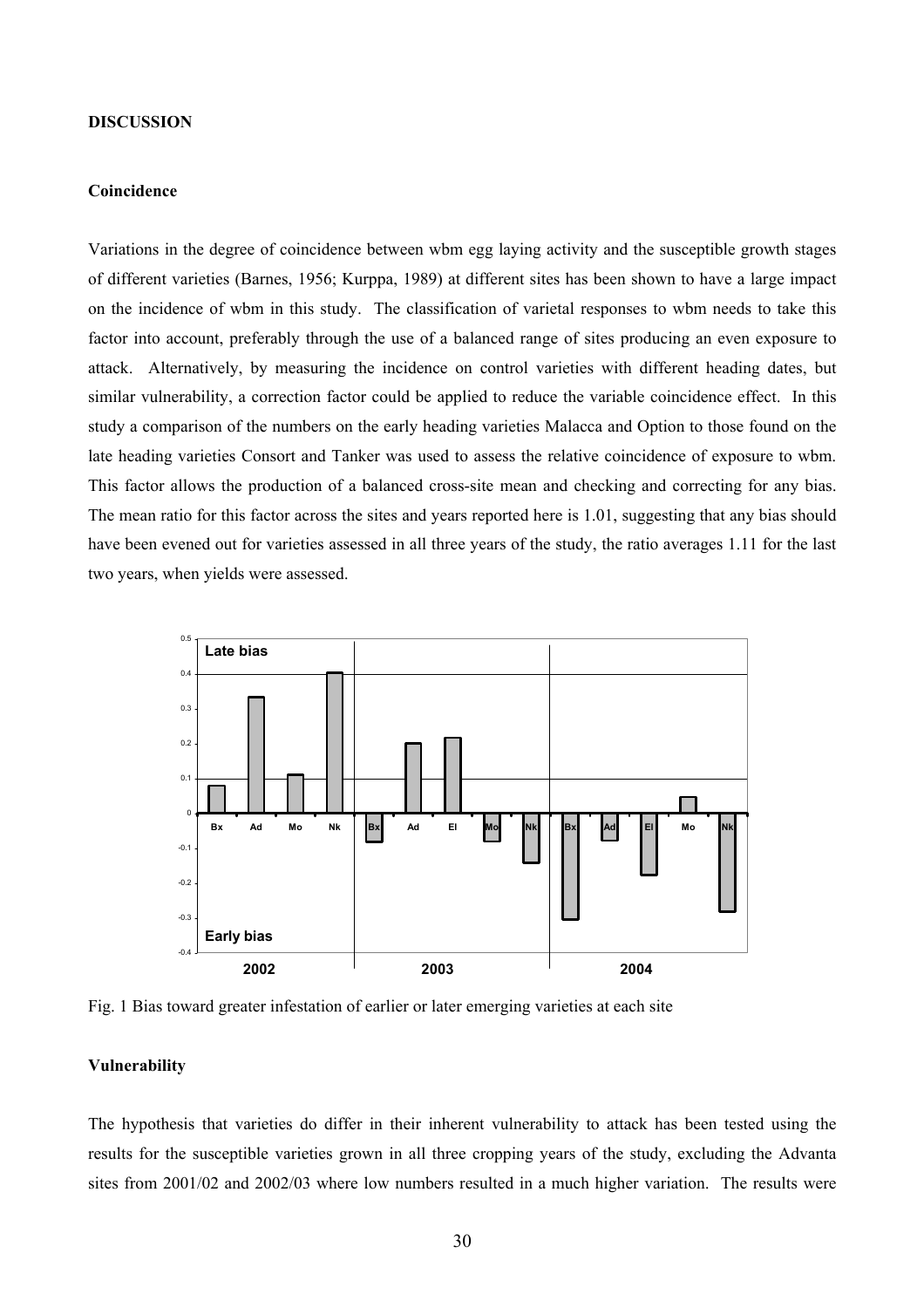analysed by ANOVA and by a Friedman's test of the ranks at each site. Both methods gave similar results with a greater degree of separation when analysed by ANOVA (Table 18).

| <b>ANOVA</b>  |                  |     | Friedman's test |              |             |
|---------------|------------------|-----|-----------------|--------------|-------------|
| Variety       | Larvae/100 grain |     | Variety         | Sum of ranks |             |
| <b>ECO 22</b> | 139.3            | d   | <b>ECO 22</b>   | 108.0        | $\mathbf c$ |
| Option        | 121.9            | cd  | Option          | 97.0         | bc          |
| Xi 19         | 108.3            | bc  | Xi 19           | 91.5         | abc         |
| Tanker        | 105.3            | bc  | Tanker          | 94.0         | abc         |
| Solstice      | 99.6             | bc  | Solstice        | 72.5         | abc         |
| Malacca       | 94.7             | abc | Malacca         | 73.5         | abc         |
| Consort       | 89.7             | ab  | Consort         | 68.5         | abc         |
| Claire        | 88.5             | ab  | Claire          | 64.0         | abc         |
| Einstein      | 73.3             | a   | Pennant         | 51.0         | ab          |
| Pennant       | 73.0             | a   | Einstein        | 50.0         | a           |

It may therefore be concluded that the varieties do differ in their inherent vulnerability to attack. The range of variation has increased from that found in 1993 (Oakley, 1994) with resistant varieties appearing as well as the more susceptible type ECO22.

# **Tolerance**

Attempts to assess the degree of tolerance to damage by the use of chlorpyrifos treatment were confounded by the variations in control between varieties and the appearance of significant aphid infestations at some sites. The aphids were controlled very well by chlorpyrifos, aphid damage has been shown to be increased by the presence of wbm larvae that may have already removed any surplus carbohydrate from the plant and induced a degree of stress (Oakley, 2000). As both pyrethroid and pirimicarb insecticides can also effect wbm (Oakley 1994), no selective aphicide is available for protection of the untreated plots from aphid infestation during the ear emergence period in this type of study.

The discovery of resistant varieties where yield is maintained at close to uninfested levels in the presence of wbm provided an alternative means of assessing tolerance (Tables 13 and 16). By using the resistant varieties as controls a relative yield for susceptible varieties can be estimated and compared to the larval infestation present at each site. The data varied considerably between sites due to other factors. In a regression analysis in which the slopes for each variety were constrained to be the same, the yield loss was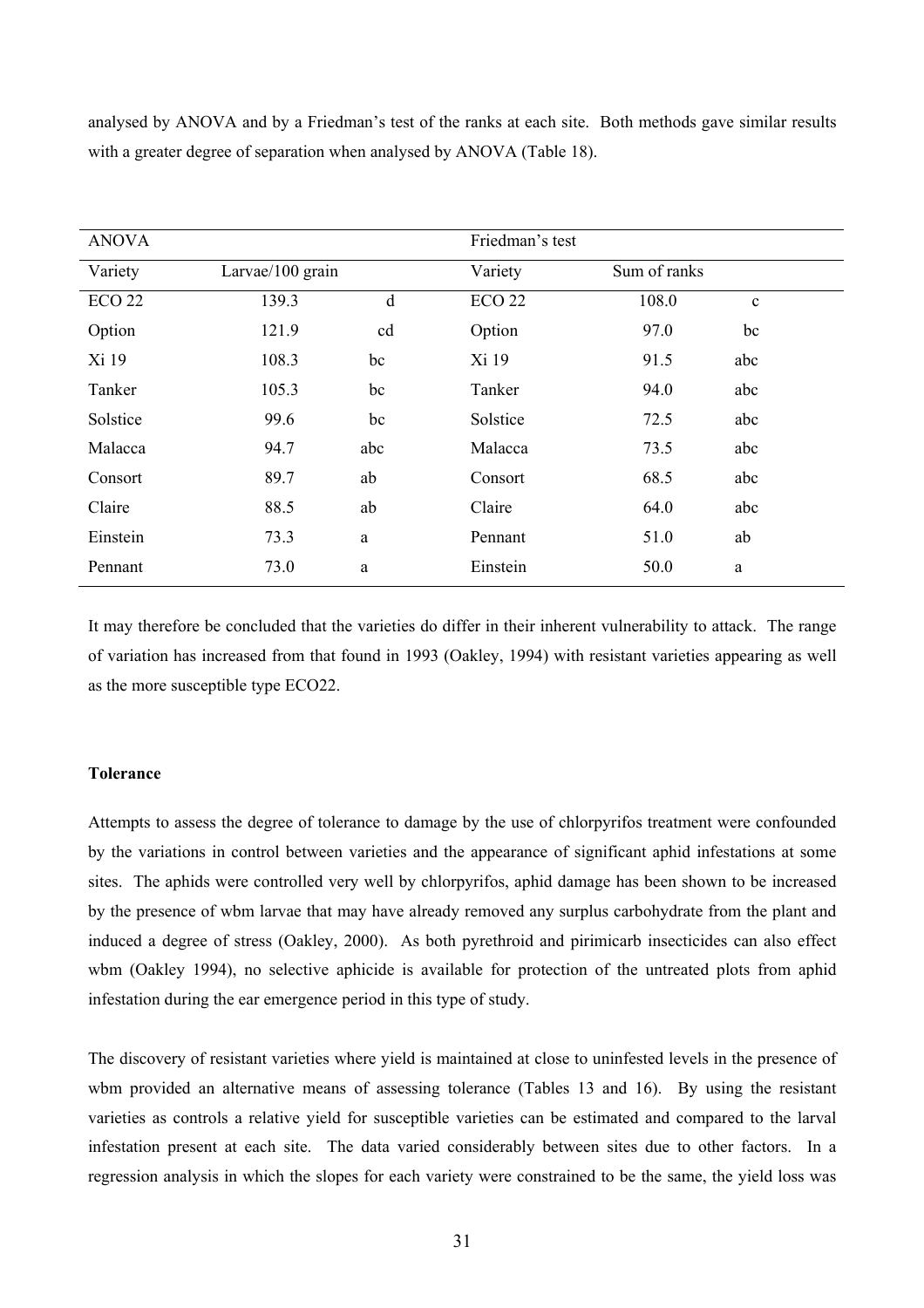estimated as 37% of a grain's weight for each larva feeding on it (VR 84.85, 168 d.f., *p* >0.001*).* However, this regression accounted for only 38.3% of the variation in the data. The fit was not improved by allowing the slopes to vary between varieties, as would be the case if there were large differences in tolerance. It must therefore be concluded that the between site variations were too large for any differences in tolerance to be demonstrated from this data.

### **Resistance**

Antibiotic resistance, as given by the *Sm1* gene identified in Canada (McKenzie, *et al.*, 2002), can be defined as a failure of larvae to grow through to fully sized second or third instar larvae within 21 days of the eggs being laid. The varieties, Carlton, Welford, Welland, Kipling and ELS 03-34 were all shown to meet this criterion, with Pennant showing some variation in the expression of the trait. Other studies within the LINK consortium have shown that this resistance is not due to the presence of the *Sm1* gene, and the marker developed in Canada does not identify resistant varieties in UK material. However the effect seems to be very similar and would seem to be probably due to a polypropenoid mechanism similar to that due to increased levels of *para*-coumaric acid in response to attack in wheat carrying the *Sm1* gene. Further work is needed to identify the biochemical mechanism and its genetic basis within these varieties to allow for its effective and safe exploitation. This work should now be a high priority.

### **Implications for control strategies**

The problems with variable control encountered in these studies highlights the shortening of the effective window for treatment when temperatures are high. Wbm eggs take 10 days to hatch at a mean temperature of 15°C, but only 4 days if the mean temperature rises to 20°C (Oakley, 1994). At Boxworth in 2004 temperatures peaked at 31.5°C during the egg laying period, shortening the time to hatch of larvae to less than four days. Dow AgroSciences do not recommend the use of Dursban at temperatures above 25°C, due to a rapid breakdown of the active ingredient. Whilst at a farm scale treatments may be timed appropriately for each variety taking account of temperatures, the spread of emergence dates across a variety trial makes the choice of timing a compromise that can not cover the 14 days risk period represented by the current UK recommended list. At a farm, even where pheromone traps are used to detect a hatch of wbm the timescale for action may be too short to enable all crops to be treated. It is therefore necessary to prioritise those crops most likely to benefit from treatment and to understand when the window for effective control has passed to avoid ineffective, and possibly environmentally damaging, treatment of lower priority crops. Given the relative prices of milling and feed crops at present protection of quality of milling crops should take precedence in this decision making over any differences in vulnerability of feed varieties.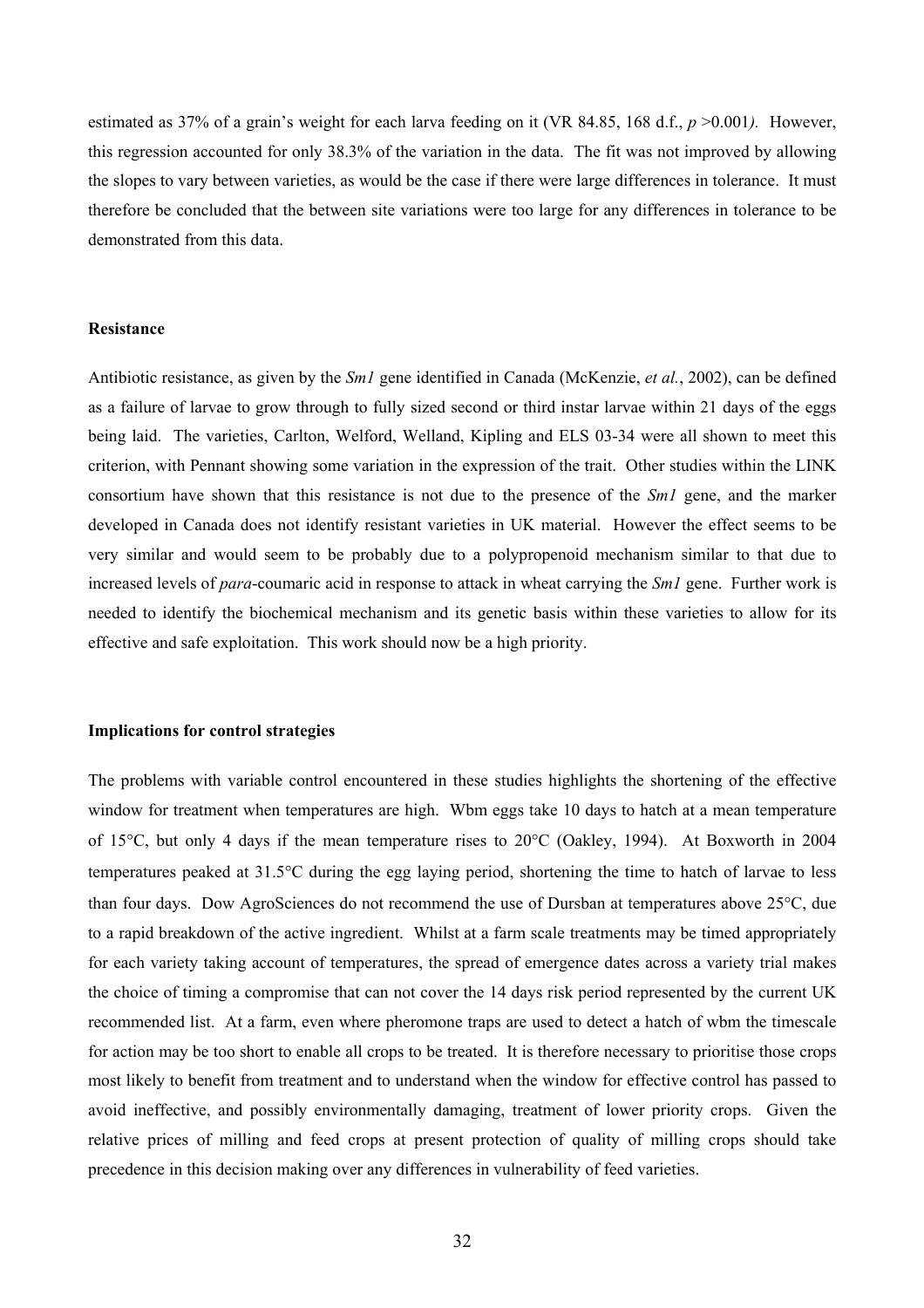To this end we would recommend:

- 1. Using resistant varieties to reduce the area of crop at risk and over time, the number of larvae dormant in the soil.
- 2. Using pheromone traps to monitor for the hatch of wbm and identify which crops are most exposed to egg laying due to coincidence with their ear emergence period.
- 3. More valuable group 1 and 2 wheat and seed crops should be treated with chlorpyrifos as the highest priority.
- 4. Should time permit treat the most vulnerable and least tolerant group 3 and 4 wheats as a second priority.
- 5. Check for temperatures during the period of treatment and calculate when eggs are likely to hatch. Cease treatment at this stage and when the majority of tillers begin to flower (GS 61) after which their natural resistance to wbm increases.

# **REFERENCES**

- Barnes, H. F. (1956). *Gall midges of economic importance. Volume VII Gall midges of cereal crops*. London: Crosby Lockwood & Sons, Ltd. pp. 29-82.
- Berzonsky, W A; Ding, H; Haley, S D; Harris, M O; Lamb, R J; McKenzie, R I H; Ohm, H W; Patterson F L; Pearis, F B; Porter, D R; Ratcliffe, R K; Shanower, T G (2003). *Breeding wheat for resistance to insects.* In *Plant Breeding Reviews*, Vol. 22. Edited by Jules Janick, John Wiley & Sons Inc., Hoboken, New Jersey, 221-296.
- Birkett M A, Bruce T J A, Martin J M, Smart L E, Oakley J N, Wadhams L J (2004). Responses of female orange wheat blossom midge, *Sitodiplosis mosellana*, to wheat panicle volatiles. *Journal of Chemical Ecology*, **30**, 1319-1328.
- Ding H., Lamb R. J., Ames N. (2000). Inducible production of phenolic acids in wheat and antibiotic resistance to *Sitodiplosis mosellana*. *Journal of Chemical Ecology*, **26**, 969-985.
- Kurppa, S (1989). Susceptibility and reaction of wheat and barley varieties grown in Finland to damage by the orange wheat blossom midge, *Sitodiplosis mosellana* (Gehin). *Annales Agriculturale Fenniae*, **28**, 371-383.
- McKenzie, R I H; Lamb, R J; Aung, T; Wise, I L; Barker, P; Olfert, O O (2002). Inheritance of resistance to wheat midge, *Sitodiplosis mosellana*, in spring wheat. *Plant Breeding*, **121**, 1-6.
- Oakley J. N. (1994) *Orange wheat blossom midge: a literature review and survey of the 1993 outbreak*. Research Review No. 28. 51 pp., Home-Grown Cereals Authority, London.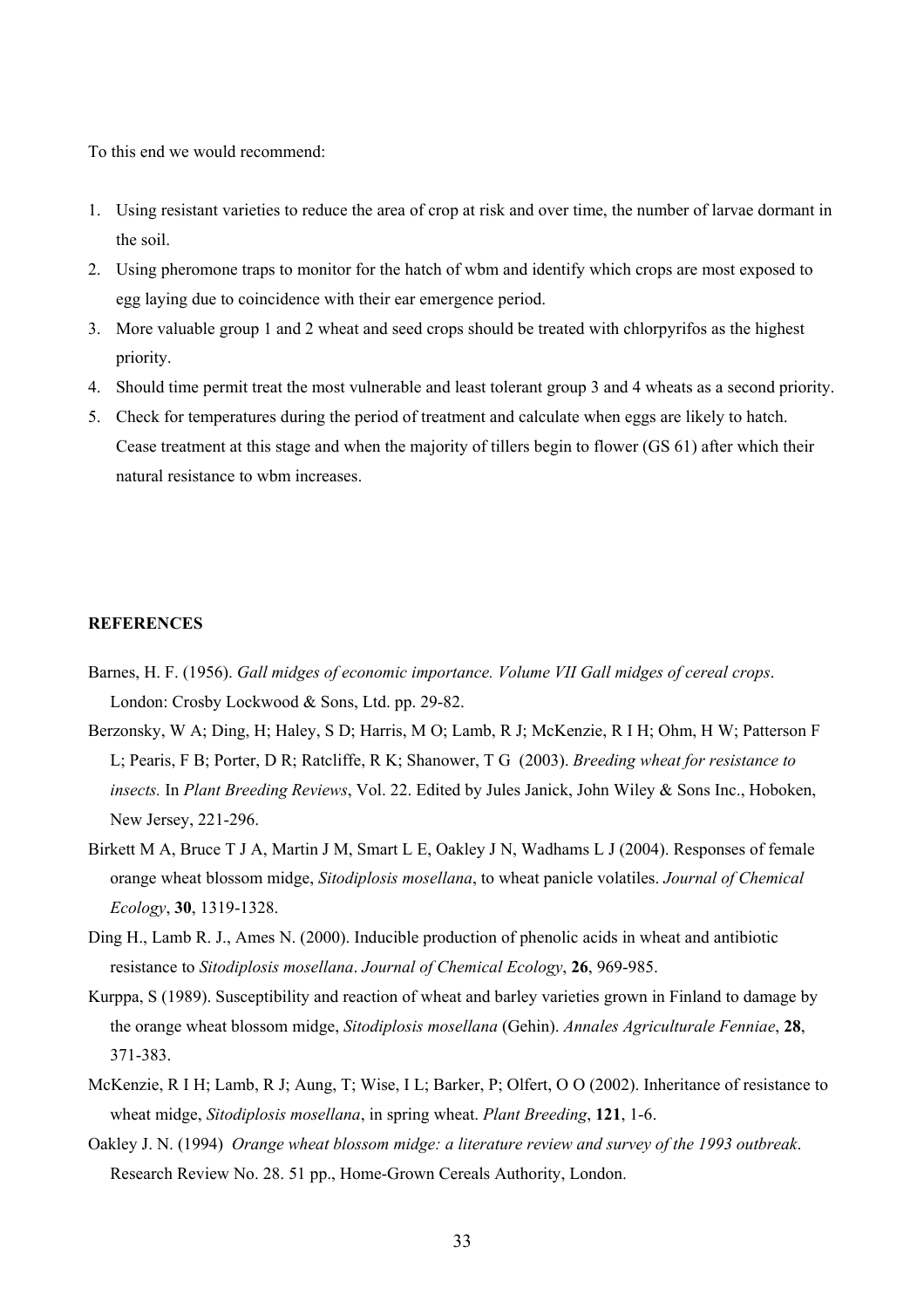- Oakley J N (2000). *Appropriate aphicide doses for summer aphid control on wheat*. Project report 202E. Home-Grown Cereals Authority, London. Oakley J. N., Cumbleton P. C., Corbett, S. J., Saunders P., Green D. I., Young J. E. B., Rogers R. (1998). Prediction of wheat blossom midge activity and risk of damage. *Crop Protection*, **17**, 145 - 149.
- Pivnick, K. A., Labbé, E. (1993). Daily patterns of activity of females of the orange wheat blossom midge, *Sitodiplosis mosellana* (Géhin) (Diptera: Cecidomyiidae). *Canadian Entomologist*, **125**, 725-736.
- Wise, L; Lamb, R J; Smith, M A H (2001). Domestication of wheats (Graminae) and their susceptibility to herbivory by *Sitodiplosis mosellana* (Diptera: Cecidomyiidae). *The Canadian Entomologist*, **133**, 255- 267.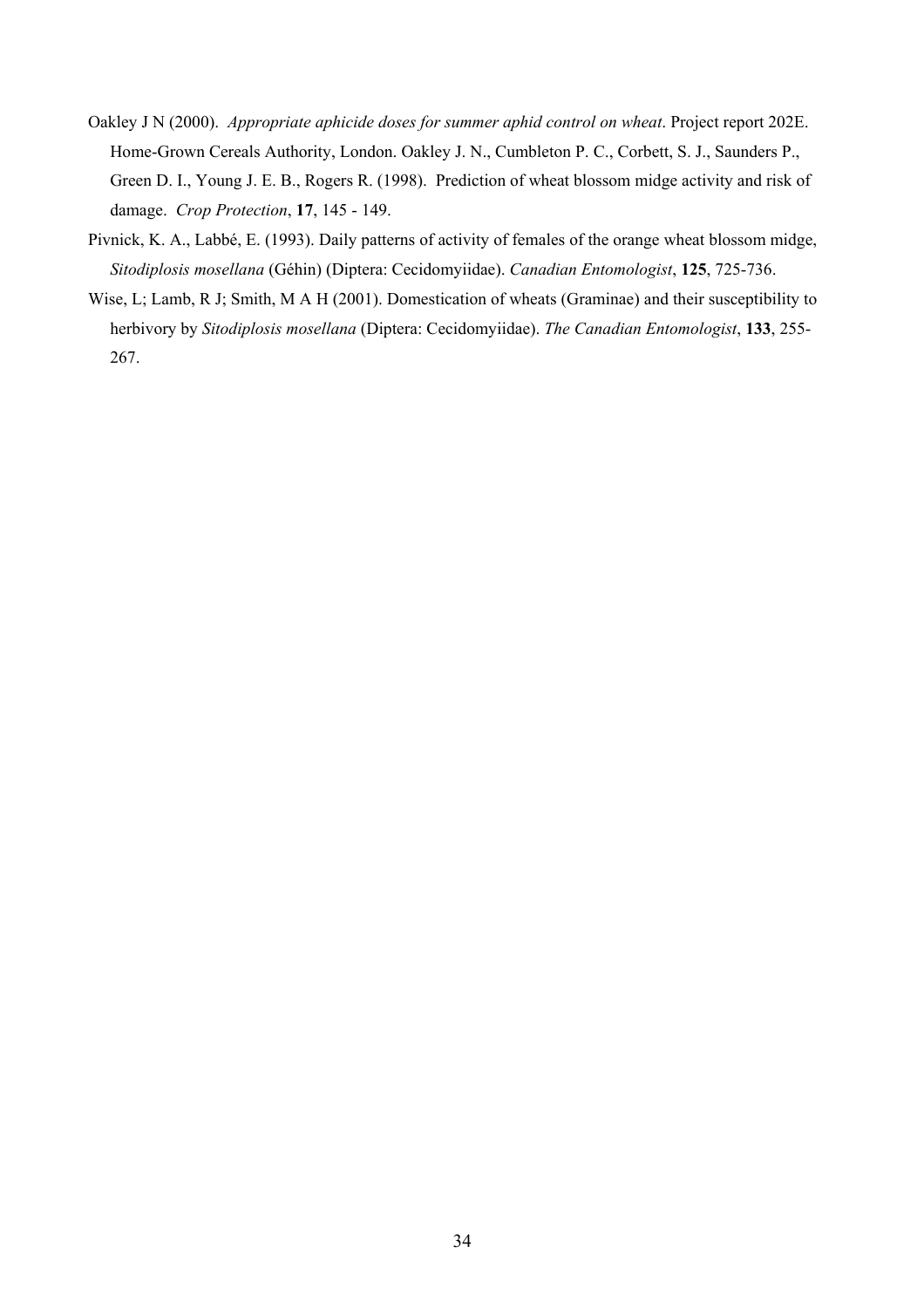**Technical detail 2.** 

#### **Genetic Analysis of Orange Blossom Midge Resistance in Wheat**

# **Introduction**

As part of the integrated project 'The Integrated control of wheat blossom midge ' the John Innes Centre undertook a series of experiments to evaluate the genetic basis of variation in the responses of different UK and foreign varieties to orange blossom midge infestation. Much of this work involved the testing of precise genetic stocks of wheat so that any tolerance/resistance observed could be attributed to specific chromosomes or genes.

# **Materials and Methods:**

## **Materials**

Four different groups of materials were examined:

1. A series of varieties that represent key current and historic germplasm used in the UK winter wheat gene pool as well as lines that are parents of precise genetic stocks or mapping populations. The varieties evaluated are shown in Figure 1.

2. A set of single chromosome substitution lines where chromosomes of a donor variety, the Russian variety Bezostaya, have systematically replaced their homologous chromosome in the recipient variety Cappelle-Desprez. These were developed at the John Innes Centre using the methods described by Law and Worland (1967). Because marker analysis had shown that certain of these were not genetically correct, not all of the possible set of 21 possible substitution lines (1A to 7D) were evaluated, and lines 4B and 5B were absent. All available lines were grown in 2001/02, 2002/03, but only substitution lines not differing significantly in flowering time but showing significant differences from the recurrent parent were grown in 2003/04, namely lines 1D, 3A and 7B, and Bezostaya was also not represented in this trial.

3. A set of isogenic lines differing for alleles at the loci controlling the photoperiod response, and hence the flowering time of wheat, in the genetic background of the winter wheat cultivars Cappelle-Desprez and Mercia. These consisted of lines of Cappelle-Desprez carrying an allele at the locus *Ppd1 (Ppd-D1)* on chromosome 2D conferring photoperiod insensitivity from the Italian variety Mara, and an allele conferring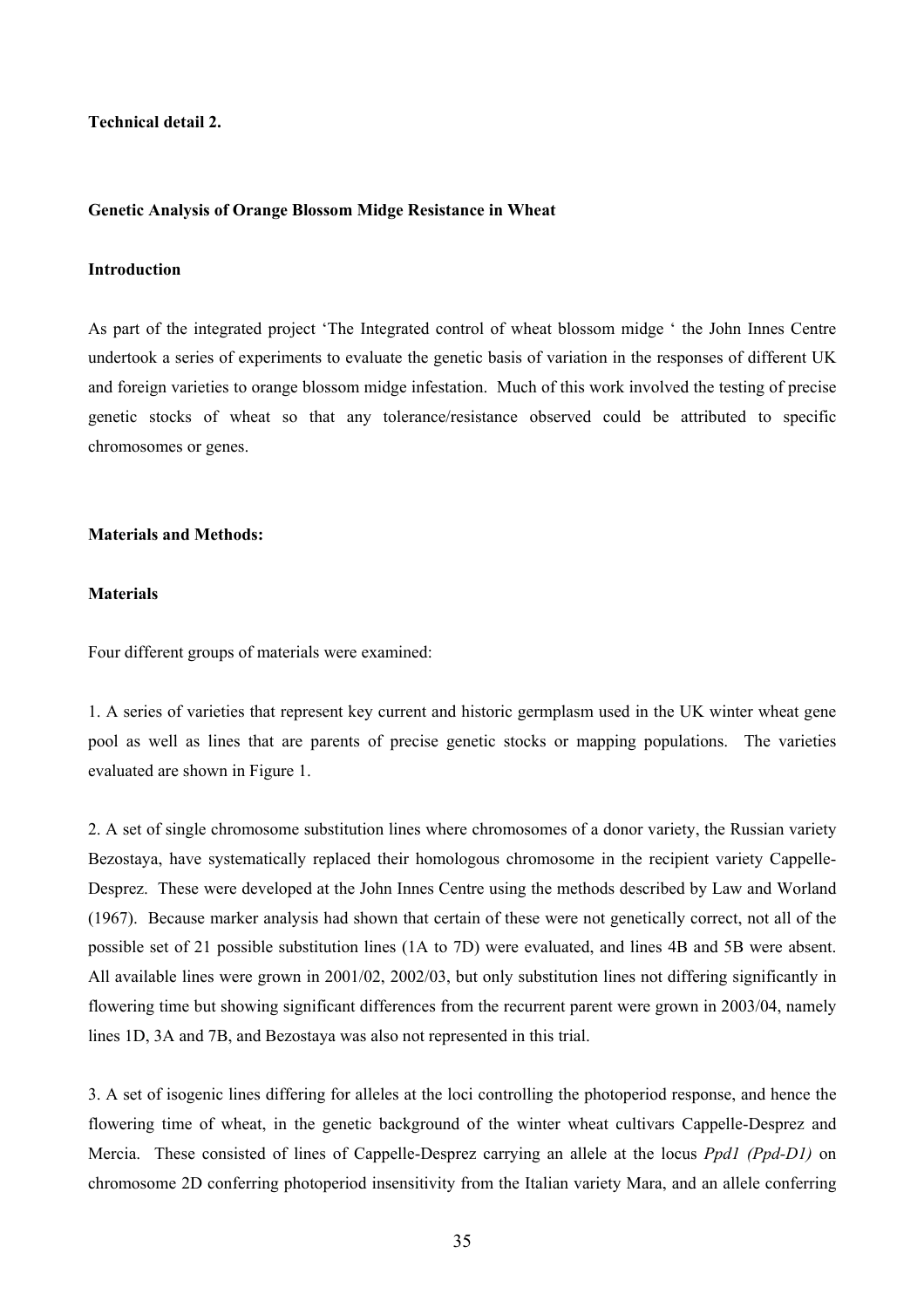photoperiod insensitivity at the *Ppd2 (Ppd-B1)* locus on chromosome 2B from the variety Chinese Spring. The Mercia lines carried an allele at the locus *Ppd1 (Ppd-D1)* on chromosome 2D conferring photoperiod insensitivity from the Mexican variety Ciano 67, an allele conferring photoperiod insensitivity at the *Ppd2 (Ppd-B1)* locus on chromosome 2B from the variety Chinese Spring, and an allele for photoperiod insensitivity from the Indian variety C591 at the *Ppd3 (Ppd-A1)* locus on chromosome 2A.

4. A mapping population of 144 recombinant doubled haploid lines developed from the  $F_1$  of the cross between the varieties Spark and Rialto, plus the parents.

# **Field Trials**

Three years of trials were carried over the growing seasons 2001-2002, 2002-2003, 2003-2004. Not all materials were represented in all years (see Results). All experiments were sown at the Morley Research Station and were treated with standardized programmes of herbicides and fungicides, except no insecticides. The 2001-02 trial was grown at Hackett's field, Deopham Road, Morley; the 2002-03 grown at Eleven Acres field Deopham; and the 2003-04 trial at Corner field, Deopham.

Each experiments used a randomised plot design with 2 replications, drilled using a 110g sample of dressed seed in a Hege 80 drill to produce a plot of 6m x 1m.

All individual plots were scored for ear emergence, and then anthesis tine (growth stage 61). Three weeks after anthesis 10 random ears were collected, a group of 5 ears from 2 different locations within the plot. These were taken back to the laboratory and frozen until they could be assessed for midge infestation.

At maturity, the plots were scored for final height before harvest, and all plots harvested using a plot combine and yields recorded.

### **Midge assessments**

Each ear was looked at individually and scored for the presence and number of wheat orange blossom midge by examining each individual floret separately and noting the number of midge larvae in each floret. The location of the floret was noted by counting the spikelet number from the base of the ear and the position of the floret on the ear, either on the right or left of central floret, with 1 being on the outside and 2 as the next floret towards the centre.

The total number of florets containing viable grain were also counted and recorded, as were the number of sterile grains. Sterile grains were grains that had failed to mature or were just full of water. Data were recorded as the number of larvae per 100 grain and as % of grains infested.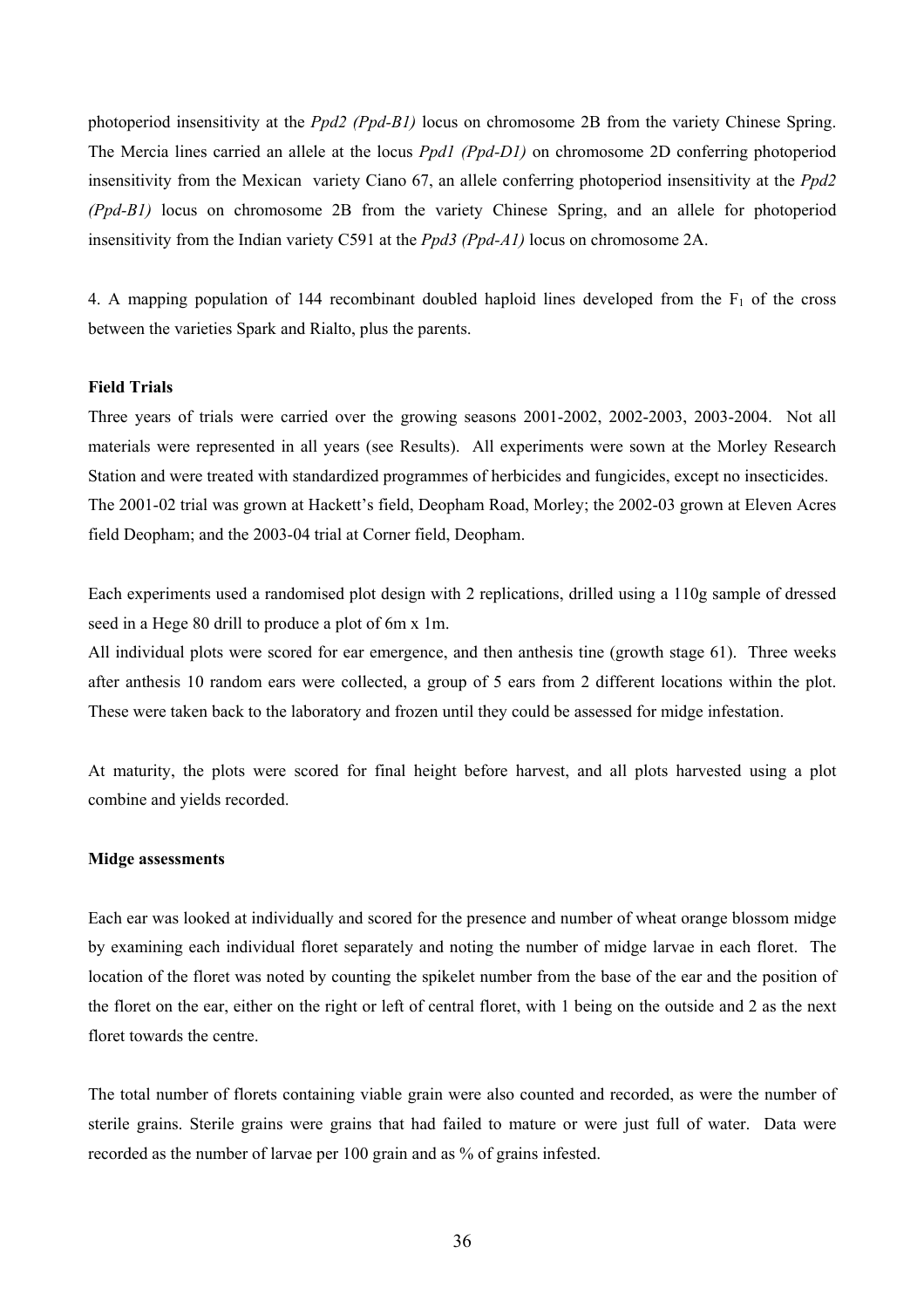### **Marker Analysis**

A molecular genetic marker has been reported by a Group in Winnipeg, Canada, as being diagnostic for a major resistance gene, *Sm1*, in Canadian varieties (Thomas et al. 2004). To evaluate whether the Elsoms Seeds resistant varieties Welford and Charton carry this gene, and whether this molecular test is diagnostic for resistance in European wheats, molecular marker analysis was carried out by PCR using primers supplied by the Canadian Group (data and methods provided in confidence).

# **Results**

### **1. Varieties**

Levels of infestation increased significantly over the three years of trials, being lowest in 2002 and greatest in 2004. Nevertheless, in all years, there were significant differences between the varieties and the relative rankings were maintained as infestation levels increased. In 2002 and 2003 there was a clear trend for earlier flowering, photoperiod insensitive varieties, such as Bezostaya, Poros and Soissons to escape infestation. However, in addition, there were clear genetical differences in infestation levels, and hence genetic resistance/tolerance between the varieties independent of flowering time. Most noticeable were the negligible levels on Welford and Carlton, varieties known to carry major resistance genes.

An evaluation of exotic, old varieties and landraces, such as Squarehead Masters, Chinese Spring, Atlas 66, and *Triticum macha* did not indicate sources of resistance as good as currently know resistance sources already in cultivation. Perhaps it will require a screen of a much larger number of varieties to find new sources. However, it is clear that there are promising sources of resistance in addition to those in Welford and Charlton, in varieties such as Herward and Spark, if the genes involved can be identified by genetic analysis and manipulated by plant breeders.

### **2. Chromosome Substitution lines**

Figure 2 shows the levels of infestation in the substitution lines over the three years of trial. Levels of infestation increased significantly over the three years of trials, being lowest in 2002 and greatest in 2004. As levels of infestation increased, differences between lines also decreased. In both years of joint testing, Bezostaya was infested significantly less than Cappelle-Desprez, but also had a significantly earlier flowering time, so this is probably due to escape, rather than resistance/tolerance *per se*.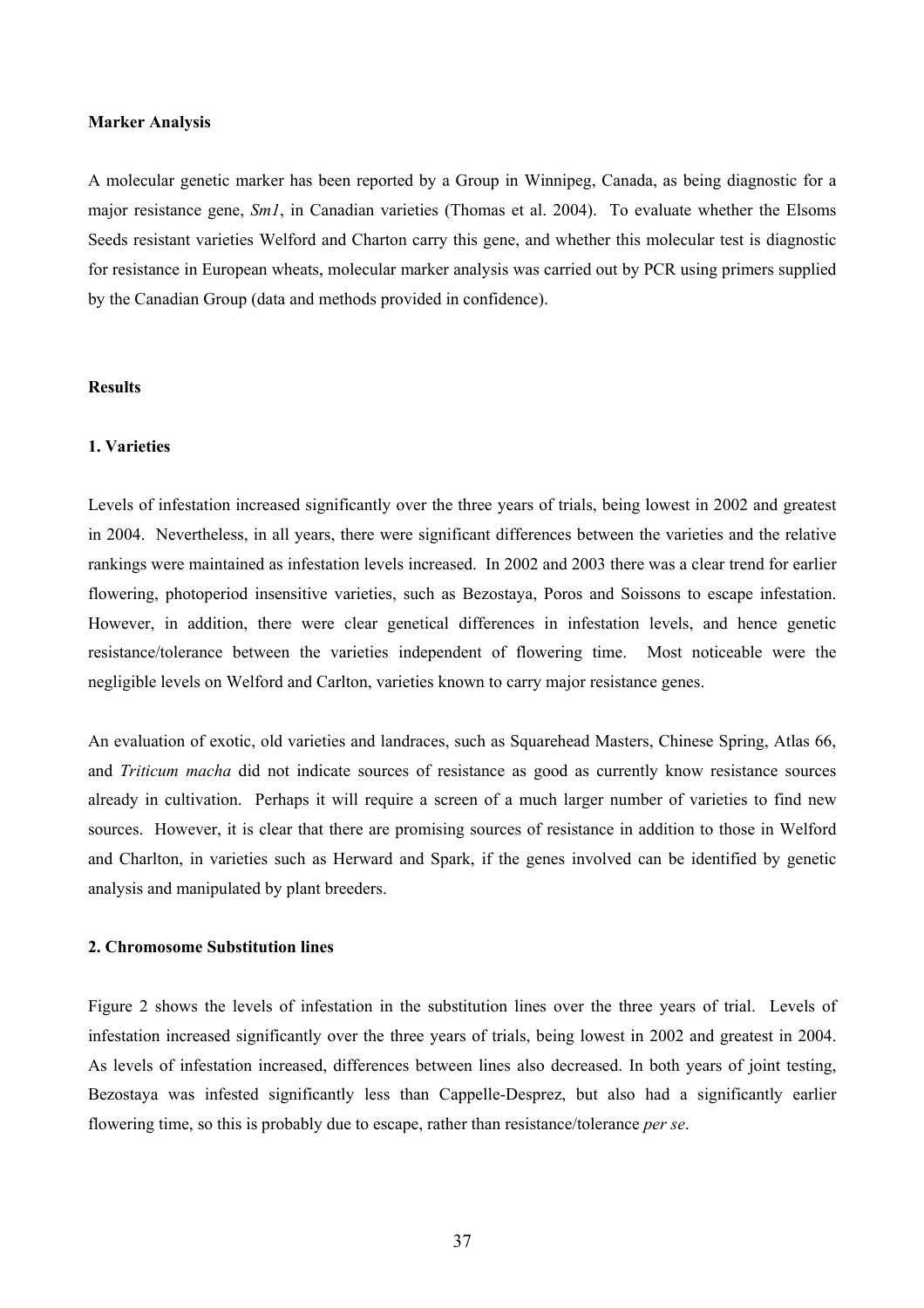The substitution lines also showed a similar pattern of increasing infestation over years, and infestation levels increased from between 5-25 larvae per 100 grain in 2002, to 16-55 larvae per 100 grain in 2003. However, within all years, there was a significant difference between the lines, indicating significant genetical variation in levels of infestation. The relative differences between lines were also generally maintained between 2002 and 2003, indicating that they are true genetical effects.

The most significant effect, however, in both 2002 and 2003 was the correlation between levels of infestation and flowering time. This was particularly the case for Cap (Bez 2D) which showed negligible infestation in 2002 due to its earlier flowering time, which is due to it carrying the *Ppd1* (*Ppd-D1)* gene for photoperiod insensitivity (which also accounts for the earlier flowering time of Bezostaya).

In 2002, one line, Cap (Bez 1A) was infested to a significantly greater extent than Cappelle-Desprez, indicating genes for greater attractiveness to the pest, although this was not repeated in 2003, where only Cap (Bez 1B) showed greater infestation levels. However, in 2002 there were four lines that were less infested than Cappelle-Desprez, indicating chromosomes from Bezostaya carrying genes for resistance/tolerance, namely 7B, 3A, 1D (both duplicates) and 2D. All of these also showed lower infestation levels in 2003, although only significant for 7B. In addition, chromosomes 3B, 6A and 7A showed lower 2003 levels, although not significantly different in 2002. 7B also showed lower infestation levels in 2004 and although also earlier flowering than Cappelle-Desprez in all years, this could not account for the effect alone, since in 2004 there was an early flight of midges which coincided with this line reaching anthesis, Nevertheless, it showed less % grain attacked compared to the larvae found, and this could be an indication of resistance or tolerance of this line.

## **3. Photoperiod insensitive isogenic lines**

Figure 3 shows the infestation levels on the photoperiod insensitive, and hence early flowering lines, grown in 2002 and 2003, compared to their control parents, Cappelle-Desprez and Mercia. In 2002, Mercia had an infestation level much lower than Cappelle-Desprez, but the isogenic lines of the two varieties behaved similarly in having greatly reduced, and in the case of Mercia (*Ppd1*), a negligible infestation level. In these years, earlier flowering before temperature were suitable for midge flight was clearly an efficient mechanism of escape. Even in 2003, when infestation levels were much higher, earlier flowering was a mechanism for reducing damage.

The *Ppd* alleles differ in the potency of inducing earlier flowering where *Ppd1* is earlier than *Ppd2*, which in turn, is earlier than *Ppd3*. In 2002, this also reflects the differential response to midge infestation where both the *Ppd1* and *Ppd 2* lines have low infestation levels, but *Ppd1* is still less than *Ppd2*. However, in 2003, this trend is not consistent, and whereas the Cappelle *Ppd1* has a level lower than the *Ppd2* line, for the Mercia isogenics the trend is reversed. This clearly indicates that although earlier flowering is a mechanism of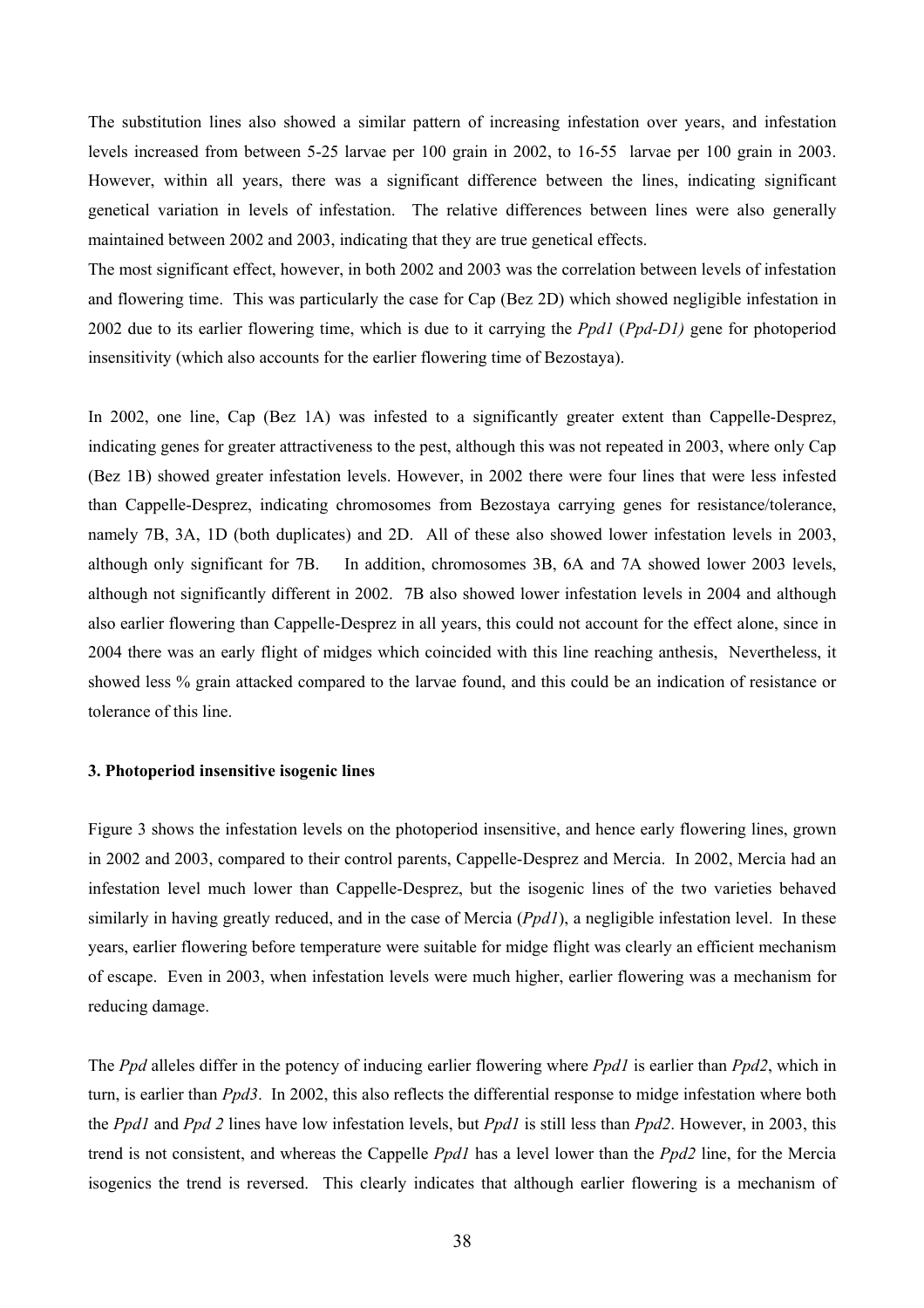escape, it is not independent of other variables, such as temperature, which can induce midge flight and hence infestation at times other than within the normal range of UK varieties. However, it would generally be expected that possessing photoperiod insensitivity and hence, earlier flowering, is a mechanism that plant breeders can apply to reduce midge damage.

### **4. Spark x Rialto recombinant doubled haploid lines**

The difference between the parents, Spark and Rialto is not large (see Figure 1), but was statistically significant in all years of testing, where Spark was infested significantly less than Rialto. This indicates that there are genes for resistance/tolerance segregating between these varieties, and that this cross is amenable for genetic analysis. Although due to time constraints only one rep of the recombinant lines has yet been fully assessed, the results for each line, Figure 4, shows that there is clearly genetic variation between the lines with transgressive segregation relative to the parental levels of Rialto (mean of 27.0 larvae/100 grain) and Spark (mean of 9.6 learvea/100 grain). Certain lines, for example, 51, 116, had lower levels and several, 4, 23, 38, 57,76, 96, had significantly higher levels. This indicates that the mode of inheritance is undoubtedly complex with more than one, and possibly several, genes involved.

The number of genes involved can be resolved by QTL analysis, since a genetic map of this cross is available.

### **5. Marker Analysis**

Using primer information, and the optimised protocol obtained from the Canadian Group, marker analysis was carried out on a range of varieties which the trials in the project had shown to differ in levels of infestation over the different years of trial. These including the Elsoms Seeds resistant varieties Welford, Els 24 and Els 28, and the known quite susceptible varieties Tanker and Pennant. In general, these results - see Figure 5 - are disappointing on the potential of this test in UK and European varieties. There appears to be no correlation between possessing the *Sm1* diagnostic band and resistance. Varieties contrasting widely in susceptible, such as Tanker and Welford, both possess the band, and few varieties, only Charger, Rialto and Savannah in this sample, lack the band. This may indicate that although this band is diagnostic in a restricted gene pool where the specific cross is known to segregate both for *Sm1* and the band, it is not of general use in European germplasm.

## **References**

Law C N, Snape J W and Worland A J (1987). Aneuploidy in wheat and its use in genetic analysis. In: Wheat breeding: Its scientific basis, Ed. F G H Lupton. Chapman and Hall, London, pp 71-108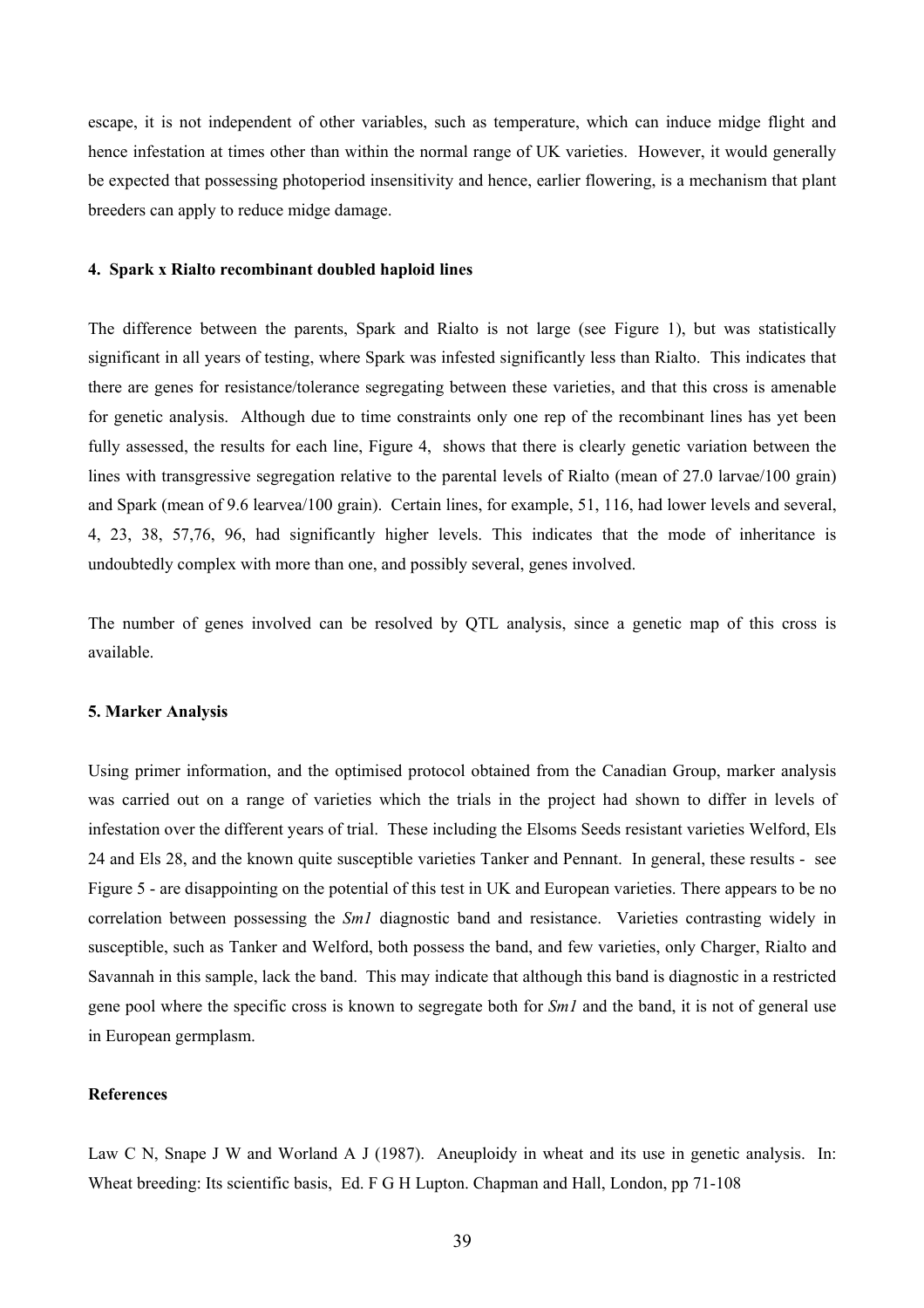Thomas J, Riedel E, Penner G. (2001**)** An efficient method for assigning traits to chromosomes. Euphytica 119: 217-221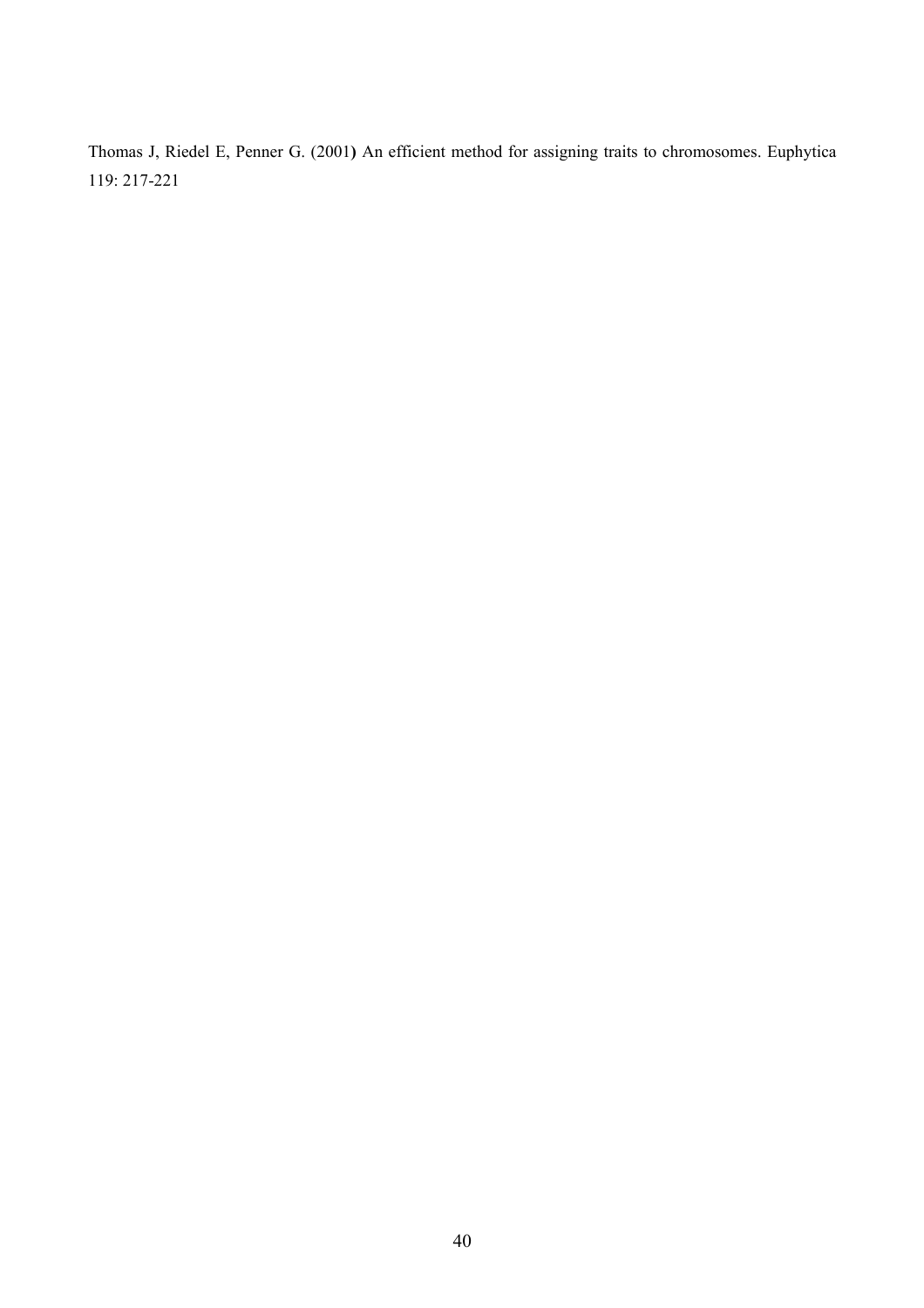**Figure 1 : Levels of range blossom midge infestation measured as the number of live larvae/100 grain sampled on the varieties tested, for three years of trials.** 



# **varieties 2002-2004live larvae / 100 grain**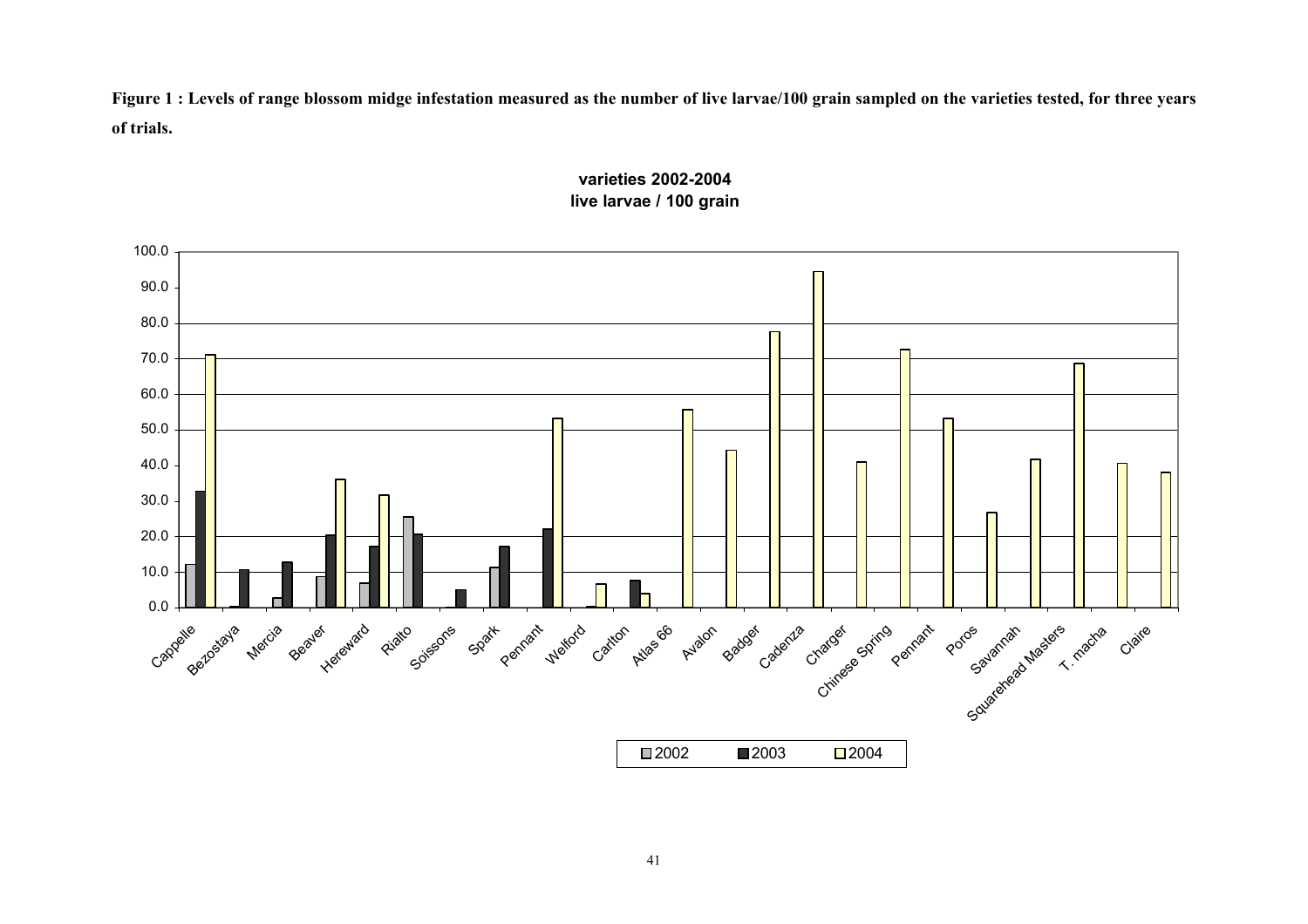Figure 2 : Levels of orange blossom midge infestation measured as the number of live larvae/100 grain sampled on the Cappelle-Desprez (Cap) Bezostaya (Bez) single chromosome substitution lines, for three years of trials.



**Subsitution lines - live larvae per 100 grain 2002 - 2004**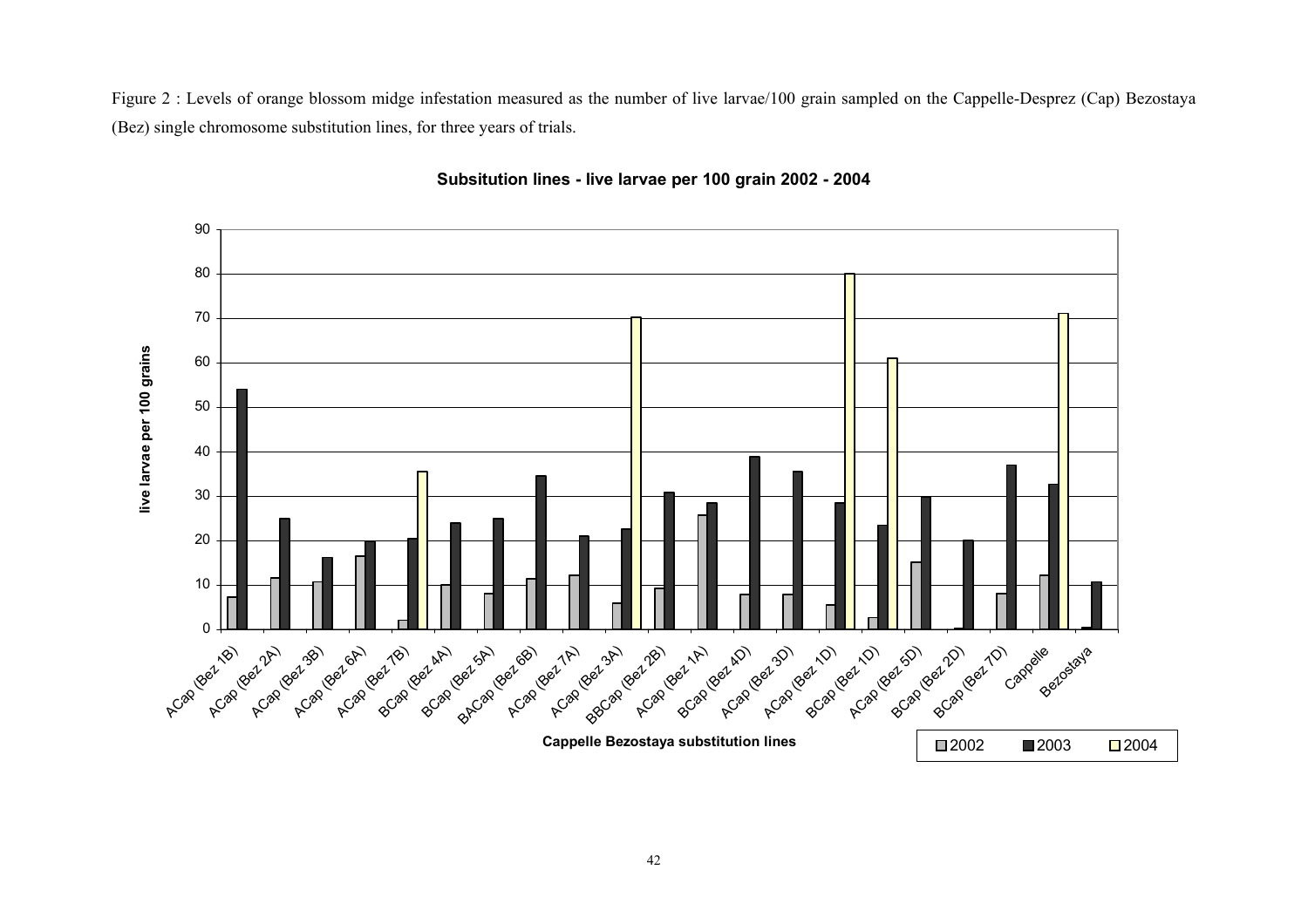Figure 3 : Levels of orange blossom midge infestation on the Cappelle-Desprez and Mercia isogenic lines for the photoperiod insensitivity genes, *Ppd1 (Ppd-D1)*, *Ppd2 (Ppd-B1)*, and *Ppd3 (Ppd-A1)*, measured as number of live larvae per 100 grain sampled, for two years of trials.



# **Ppd isogenic lines - live larvae**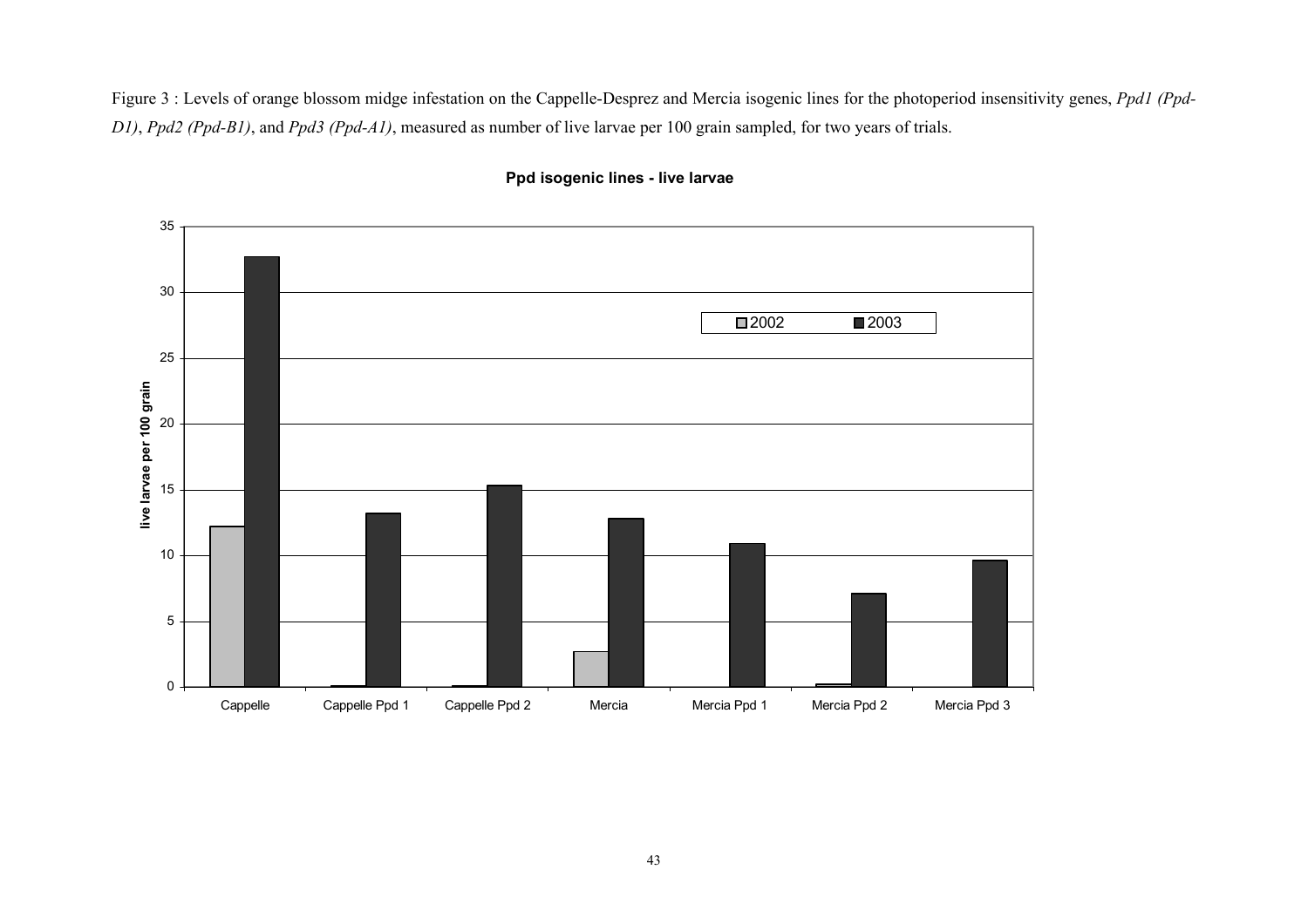Figure 4 : Levels of orange blossom midge infestation measured as the number of live larvae/100 grain sampled on the individual Spark x Railro recombinant doubled haploid lines evaluated in 2003.



Doubled Haploid lines - live larvae/100 grain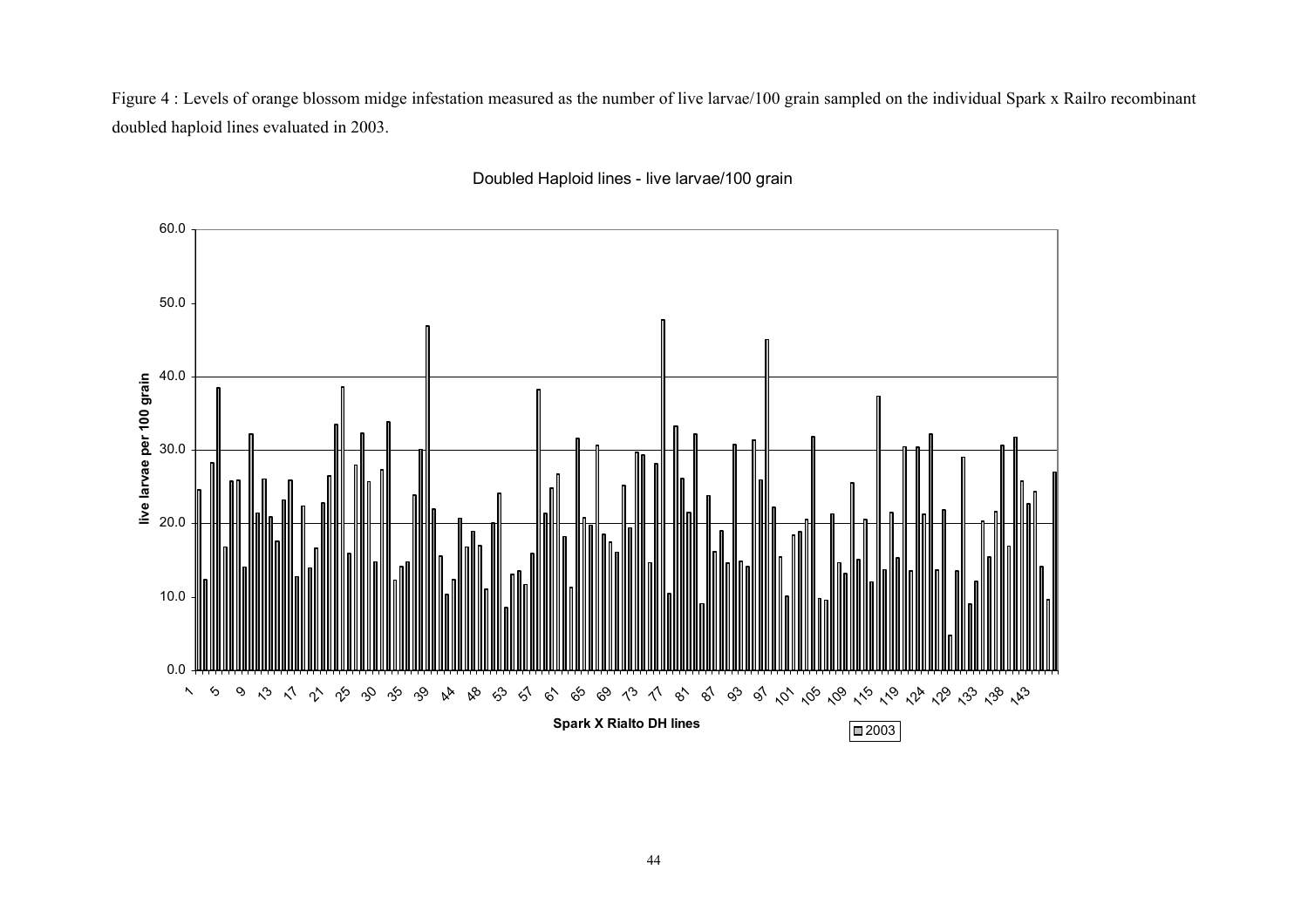Figure 5: Marker analysis of a sample of varieties using primers diagnostic for the *Sm1* gene giving resistance to orange blossom midge in Canadian varieties

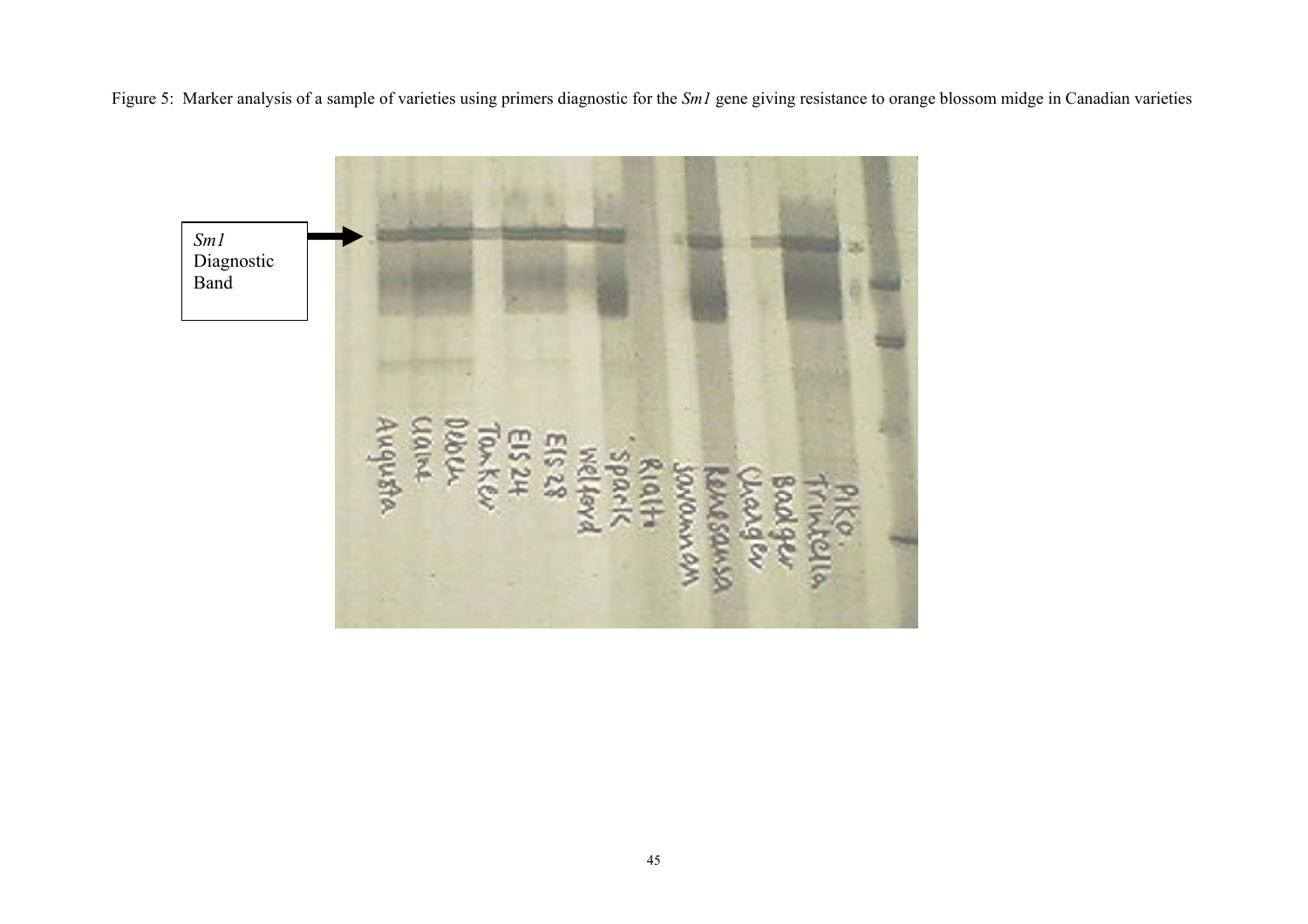### **Technical report 3.**

# **Development of pheromone traps**

 $T.J.A. Bruce<sup>1</sup>, L.E. Smart<sup>1</sup>, L.J. Wadhams<sup>1</sup>$ 1 Rothamsted Research, Harpenden, Hertfordshire, AL5 2JQ

Note: a refereed paper has been published relating to laboratory identification of wheat volatiles attractive to female *S. mosellana* (Birkett *et al.* 2004; *J. Chem. Ecol.* **30**, 1319-1328).

### **1. INTRODUCTION**

The orange wheat blossom midge, *Sitodiplosis mosellana*, is a common and increasingly important pest of wheat in the Northern Hemisphere, causing severe yield losses in years of high infestation. In an outbreak in the UK in 1993 crop losses were estimated to have exceeded £30 million (Oakley, 1994). Larval feeding on the developing seeds causes shriveling and pre-sprouting damage and also facilitates secondary fungal attack by *Fusarium graminearium* and *Septoria nodorum* (Oakley, 1994). This affects both the yield and quality of grain harvested. Due to difficulties in detection of *S. mosellana* the actual degree of damage to crops is often underestimated.

 *S. mosellana* has a very patchy spatial distribution and infestations vary from year to year depending on climatic conditions. Midge larvae hibernate in the soil and each spring a proportion develop and pupate. It is possible for larvae to hibernate for several years if conditions are unfavorable. Adult midges mate at the emergence site and females fly in search of a wheat crop at the ear emergence growth stage on which to lay their eggs (Oakley *et al.* 1988). In the UK, precipitation causing moist soil conditions at the end of May, followed by warm still weather in late May/early June can lead to serious midge outbreaks. The ovipositing female is a small insect which can remain well hidden in the crop canopy (Lamb *et al.* 2002, Pivnick & Labbe 1993). Eggs take approximately 1 week to hatch. The larvae feed on the grain and being well hidden within the wheat ear are a difficult spray target. Any insecticide application has to be applied promptly before larvae burrow in-between the lemma and palea or else it will not give proper control. These detection problems mean that it is hard to predict when infestations that would warrant insecticide treatment have built up and there is considerable grower demand for a reliable based monitoring system.

 A semiochemical based trapping system would reduce the unnecessary use of pesticides against lower levels of midge infestation and allow populations of parasitoids to increase and provide a greater level of natural control. To address the need for an improved monitoring system we have carried out extensive laboratory laboratory studies and field trials of semiochemical baited traps. The sex pheromone, 2,7 nonanediyl dibutyrate, (Gries et al. 2000), was synthesised and different formulations of it have been tested. In addition, wheat volatiles from susceptible growth stages were identified from air entrainment samples, and a number were evaluated in laboratory and field trapping experiments.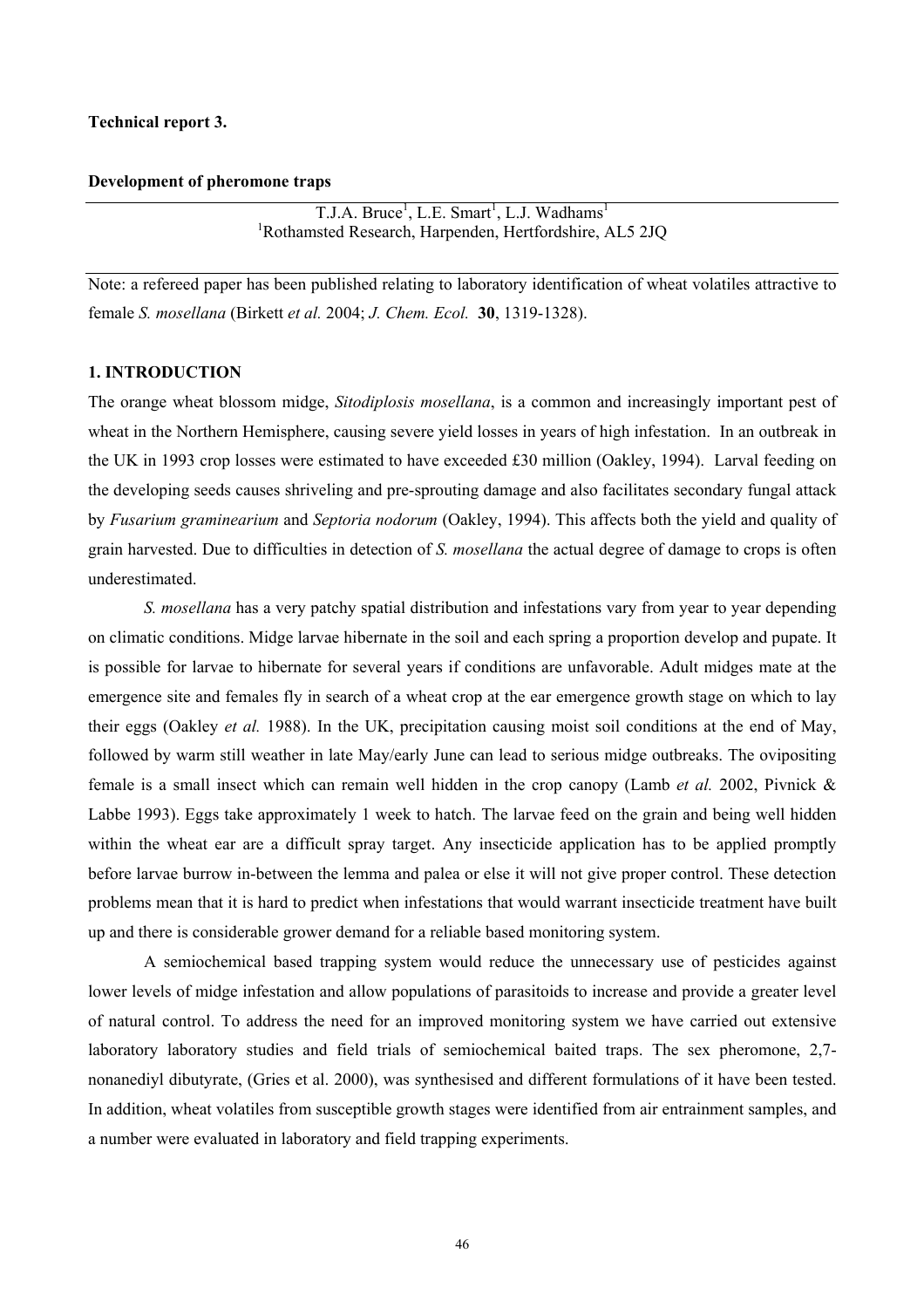### **2. MATERIALS & METHODS**

### **2.1. Synthesis of Pheromone**

2,7-nonanediyl dibutyrate (Fig 1, **1**) was made racemically using the strategy described by Gries *et al.*  (2000). For laboratory behavioural and field trapping studies, samples (0.1 g) of the individual enantiomers of **1** were prepared using a biotechnological approach (Fig 5 Scheme 1). Both carbinol centres can be resolved using a lipase enzyme and the resolution can be repeated to improve the enantiomeric excess of the product. However, this route is not suitable for the provision of the large scale quantities of pheromone required for field studies. The known synthesis (Gries et al., 2000) is costly. Modification of this route has provided a pure mixture of the four diastereoisomers of **1** on a gram scale for field experiments.

#### **2.2. Insect Rearing**

Soil samples were taken from sites with severe *S. mosellana* damage in the Autumn after crop harvest. These contained *S. mosellana* larval cocoons. The samples were transferred to shallow seed trays and stored at 5°C. After at least 3 months vernalisation, trays were moved to a cabinet (22°C, 75%RH, 16:8 L:D) and watered, to bring adult midges out of diapause. Midges were then available for experiments all year round rather than just in May-June as would have been the case if adults were collected when they emerged in the field.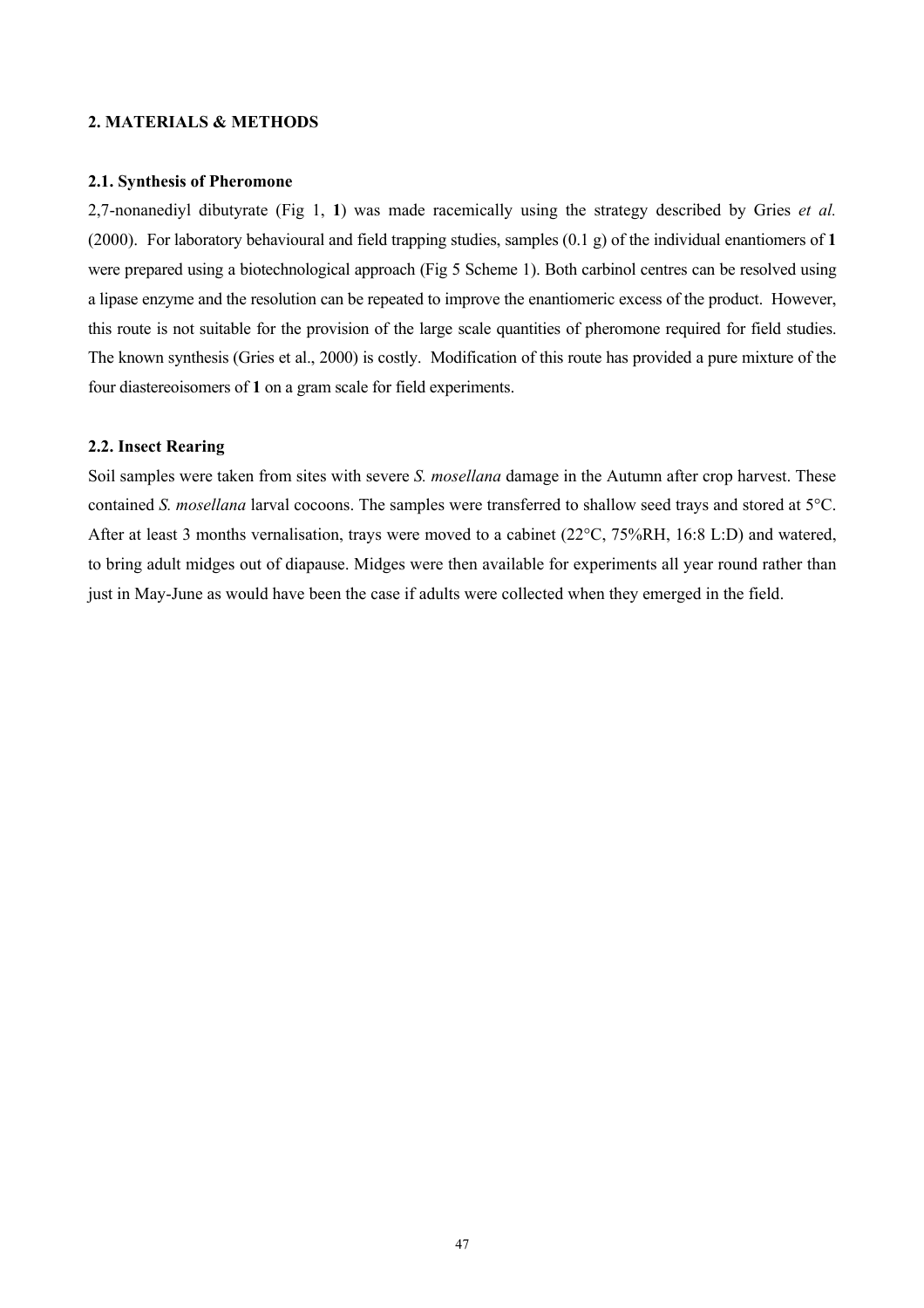

**Scheme 1**

# **Fig. 1 Synthesis of the wheat blossom midge pheromone, 2,7-nonanediyl dibutyrate, (1) and its enantiomers (Scheme 1)**

### **2.3. Electrophysiology**

Electroantennogram (EAG) recordings from whole antennae of *S. mosellana* were made using Ag-AgCl glass electrodes filled with saline solution (composition as in Maddrell, 1969, but without glucose). The abdomen was inserted into the glass capillary of the reference electrode. Both antennae were then directed into the recording electrode so that the distal end was immersed in saline and held in place by surface tension. Signals were passed through a high impedance amplifier (UN-06, Syntech, The Netherlands) and analysed using a software package (Syntech). Coupled GC-EAG was used to locate physiologically active components in complex mixtures. The coupled GC-electrophysiology system, in which the effluent from the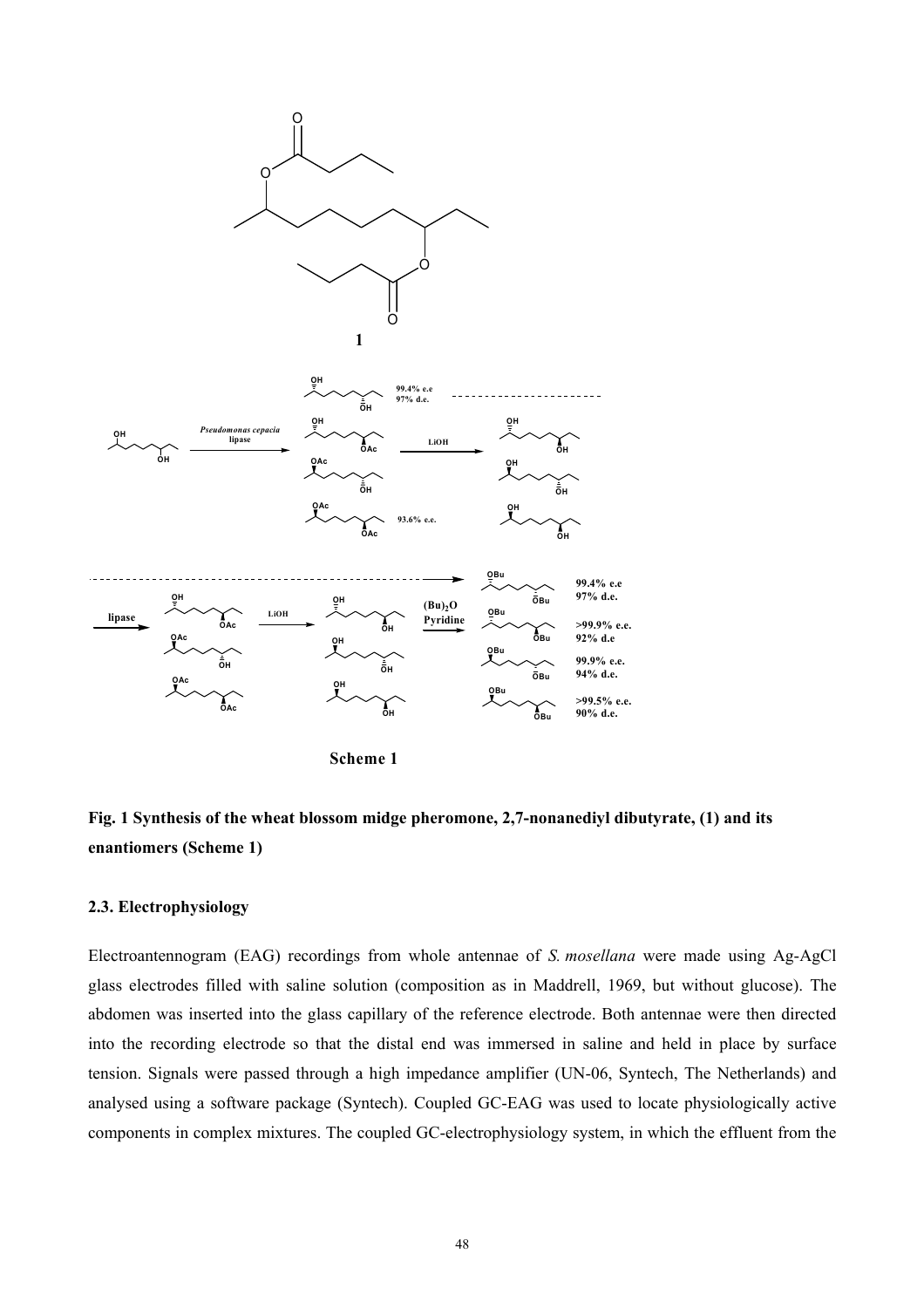GC column is simultaneously directed to the antennal preparation and the GC detector, has been described previously (Wadhams, 1990).

### **2.4. Olfactometer Bioassay**

A 4-arm olfactometer was used (Petterson, 1970). It was made of Perspex and had a lining of filter paper on the bottom. Diffuse uniform lighting was provided from a lamp above. The treated arm contained either 1ng synthetic 2,7 nonanediyl dibutyrate in 1µl redistilled hexane, which was tested with males, or a 10µl aliquot of air entrained wheat sample, which was tested with females. These were applied to a piece of filter paper using a micro-pipette (Drummond "microcaps"). Control arms contained the same volume of solvent on filter paper. Air was drawn through the apparatus at 350 ml / min. Individual *S. mosellana* were introduced into the central chamber and the time spent and number of entries into each arm were recorded using "Olfa" software over a 16 min bioassay period. The olfactometer was rotated  $90^\circ$  every 2 min to avoid directional effects.

### **2.5. Formulations used for field experiments**

### **2.5.1. Pheromone**

#### **2002**

Field formulations used racemic 2,7-nonanediyl dibutyrate. Racemic material is less expensive than enantiomerically pure material and thus more suitable for commercial use. Different formulations of *S. mosellana* sex pheromone, 2,7-nonanediyl dibutyrate, were used for field trials at Rothamsted:

- *Sachets* Polyethylene sheet (100 gauge) was used to make 2cm x 3cm dispensers. These contained a 10mm x 6mm piece of sponge impregnated with 24mg 2,7-nonanediyl dibutyrate. The sides of the dispenser were sealed with a heat sealing device so that they were completely air-tight. Release rate, as measured by weight loss in a wind tunnel at 19°C, 0.20m/s windspeed, was 137µg/day.
- *Polyethylene vial* Two different loadings of 2,7-nonanediyl dibutyrate in polyethylene vials (Fisons: WP/5) were tested. These were 10mg and 10µg which provided high and low release rates respectively. Release rate from the 10mg loading vial was 100µg/day
- *Chromacol vial* A 10mg loading of 2,7-nonanediyl dibutyrate in a Chromacol vial (08-CPV(A)) was used. Approximate release rate was 0.8µg/day.

### **2003**

Field formulations used racemic 2,7-nonanediyl dibutyrate. The polyethylene vial (Fisons: WP/5) formulation was used because it was the most successful formulation in 2002. Different loadings of pheromone in the vial were compared (0.1mg, 1mg, 5mg and 10mg). Pheromone which had not been through the final purification step of the synthesis was also tested to investigate whether it could be used as a cheaper source for commercial production.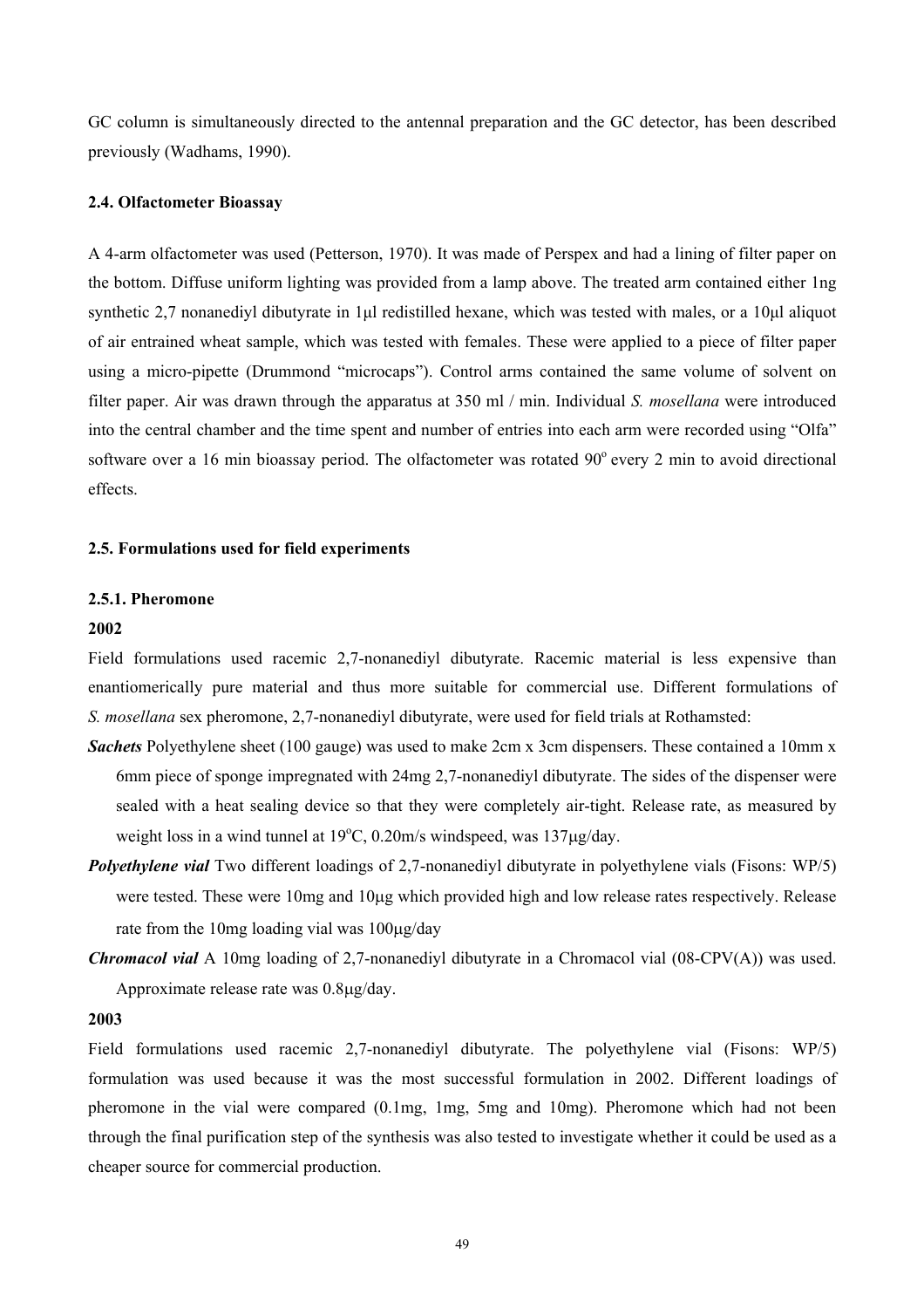### **2004**

The polyethylene vial (Fisons: WP/5) with a loading of 5mg racemic 2,7-nonanediyl dibutyrate was used as the standard formulation. Rubber septa loaded with 1mg and 5mg were also tested as an alternative formulation more amenable to commercial production. Release rate from the 5mg loading rubber septum was determined as 26ng/day. Pure enantiomers and the standard formulation were compared. Lures and traps obtained from PheroTech in Canada were also tested and compared with the standard lure and Agrisense Delta traps.

### **2.5.2. Plant volatiles**

These were tested in 2002 and 2003 and were formulated in polyethylene vials with a small piece of sponge inside on which the neat chemical was placed (Expts. 1,3,4,5,6) and in both vials and sachets, the latter to provide high release rates (Expt. 4). For the sachets, polyethylene sheet (1000 gauge) was used to make 4000 gauge 3cm x 3cm dispensers i.e. a bag within a bag etc. The sides of the bags were sealed with a heat sealing device so that they were completely air-tight. The inner bag contained a 25mm x 20mm piece of sponge impregnated with neat compound. Release rates, were measured by weight loss in a wind tunnel at  $20^{\circ}$ C, 0.20m/s windspeed. Details were as follows:

- *1. 3-carene* 
	- 0.3ml on thick sponge in small polyethylene vial released 4.7mg/day
	- 0.5ml on thin sponge in sachet released 17.3mg/day
- *2. (*Z*)-3-hexenyl acetate* 
	- 0.5ml on thick sponge in large polyethylene vial released 2.3mg/day
	- 0.5ml on thin sponge in sachet released 6.4mg/day
- *3. Acetophenone* 
	- 0.5ml on thick sponge in small polyethylene vial released 0.7mg/day
	- 0.5ml on thin sponge in sachet released 3.2mg/day

# **2.6. Field Trapping Experiments**

In 2002 there were 2 separate lines of traps and a Latin square at Rothamsted farm and one line of traps at ADAS Boxworth. Three different formulations of *S. mosellana* sex pheromone were used in field trials at Rothamsted (described above in section 2.4.1). One formulation was used at Boxworth (high release polyethylene vial). Lines of traps with an unbaited trap and one of each of 4 pheromone formulations were tested in set-aside in Del Harding field, Rothamsted, and in wheat (cv. 'Hereward') at Broadbalk, Rothamsted. The 4 x 4 Latin square was set up on Del Harding. It had 4 treatments: unbaited trap and 3 pheromone formulations (low release vial, high release vial and sachet). Trap spacing was 10m. At Boxworth there was a line of traps on Sykes field with 5 replicates of pheromone-baited traps and 5 unbaited control traps.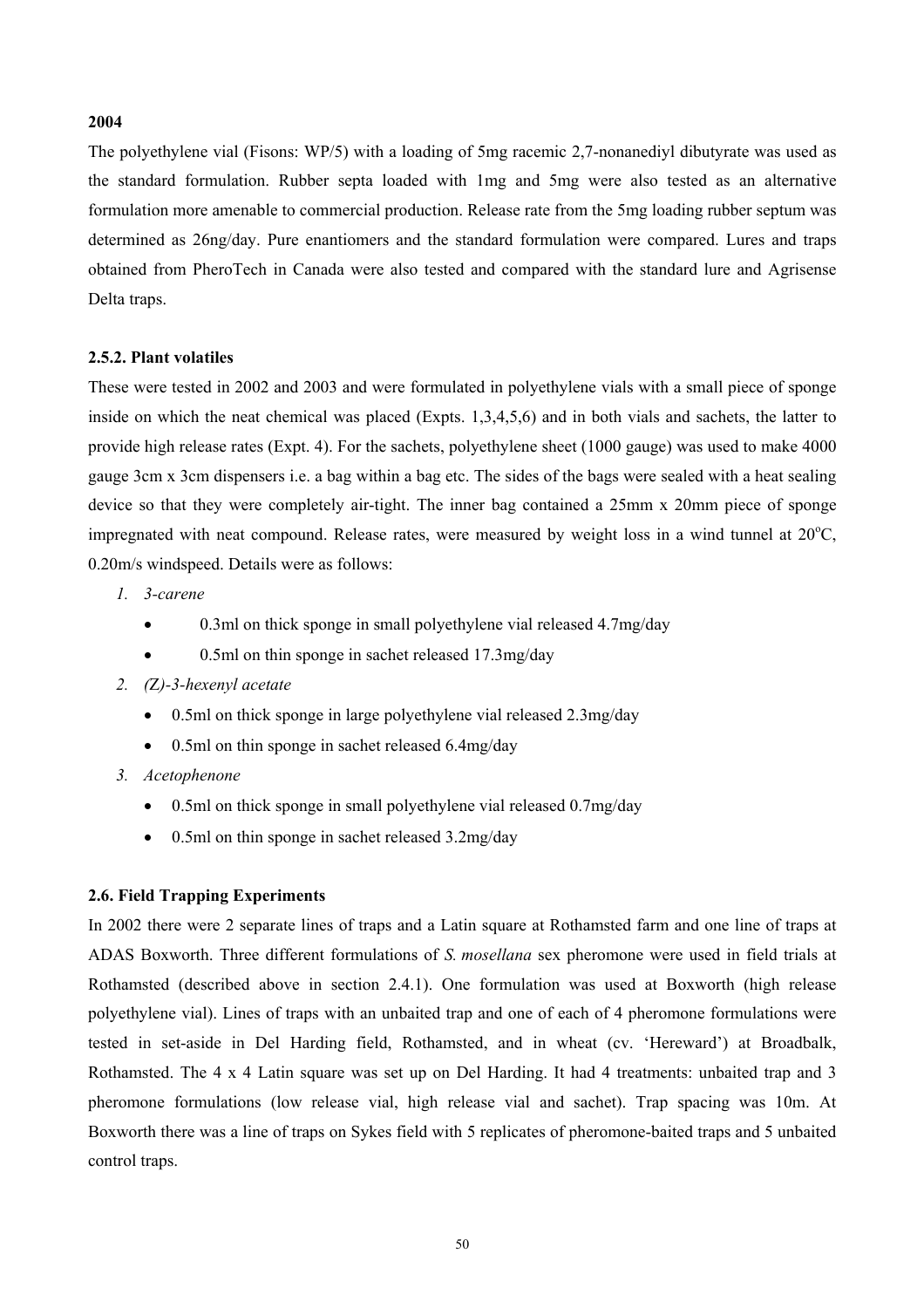In 2003 field experiments were carried out at two sites on Rothamsted farm. These were 'West Barn Field' (6 Latin square arrays of traps ) and 'Meadow' (3 Latin squares). Different vial loadings and purity of pheromone were evaluated as well as plant-derived semiochemicals as attractants for female *S. mosellana* in trapping experiments. In addition to this a comparison was made at two locations between lines of 10 yellow sticky traps placed at 5m intervals with two pheromone traps (expt. 2). In this experiment wheat ears were sampled and infestation level in the crop was recorded. Details of treatments are given in Table 1.

In 2004 further field trials were conducted with the pheromone. Polyethylene vial and rubber septum formulations were compared and the pure enantiomers were compared with racemic material, and different trap designs were compared. Release rates from standard formulations were determined. Another field trapping experiment with plant-derived volatiles was conducted. An investigation of correlation between midge infestation in the crop and pheromone and sticky trap catches was also performed on five different sites. Details of treatments are given in Table 2.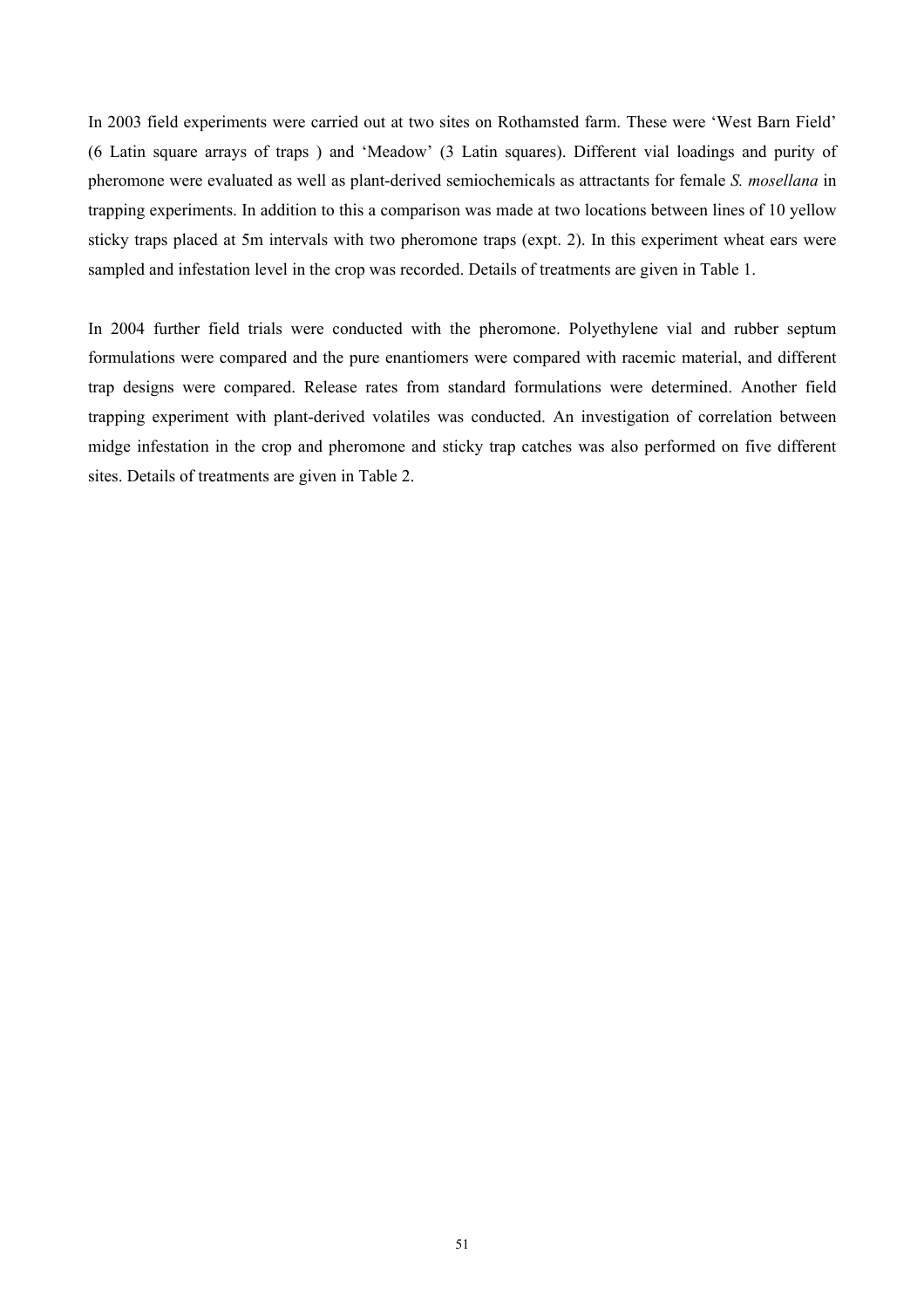# **Table 1 Field Trapping Experiments 2003**

# **Experiment 1 – pheromone loading in vial**

4 x 4 Latin square, 2 replicate squares. Treatments:

- blank control
- 1mg 2,7-nonanediyl dibutyrate
- 5mg 2,7-nonanediyl dibutyrate
- 10mg 2.7-nonanediyl dibutyrate

# **Experiment 2 – calibration of pheromone catch with damage**

2 pheromone traps (10mg 2,7-nonanediyl dibutyrate) and sticky yellow cards at 3 sites to compare catches with infestation levels monitored in adjacent wheat

# **Experiment 3 – wheat volatiles alone and in combination**

- 5 x 5 Latin square. Treatments:
	- blank control
	- acetophenone
	- 3-carene
	- (*Z*)-3-hexenyl acetate
	- acetophenone & 3-carene & (*Z*)-3-hexenyl acetate

# **Experiment 4 – wheat volatile release rate**

# 3 x 3 Latin square, 2 squares. Treatments:

- blank control
- [acetophenone & 3-carene & (*Z*)-3-hexenyl acetate] in vial (low release rate)
- [acetophenone & 3-carene & (*Z*)-3-hexenyl acetate] in sachet (high release rate)

# **Experiment 5 – wheat volatiles in pairs**

# 5 x 5 Latin square. Treatments:

- blank control
- acetophenone & 3-carene
- acetophenone & (*Z*)-3-hexenyl acetate
- 3-carene & (*Z*)-3-hexenyl acetate

# • acetophenone & 3-carene & (*Z*)-3-hexenyl acetate

# **Experiment 6 – pheromone and wheat volatiles**

- 4 x 4 Latin square. Treatments:
	- blank control
	- acetophenone & 3-carene & (*Z*)-3-hexenyl acetate
	- 10mg 2,7-nonanediyl dibutyrate
	- [acetophenone & 3-carene & (*Z*)-3-hexenyl acetate] & [10mg 2,7-nonanediyl dibutyrate]

# **Experiment 7 – pheromone**

# 4 x 4 Latin square. Treatments:

- blank control
- 0.1mg 2,7-nonanediyl dibutyrate
- 10mg 2,7-nonanediyl dibutyrate low purity
- 10mg 2,7-nonanediyl dibutyrate high purity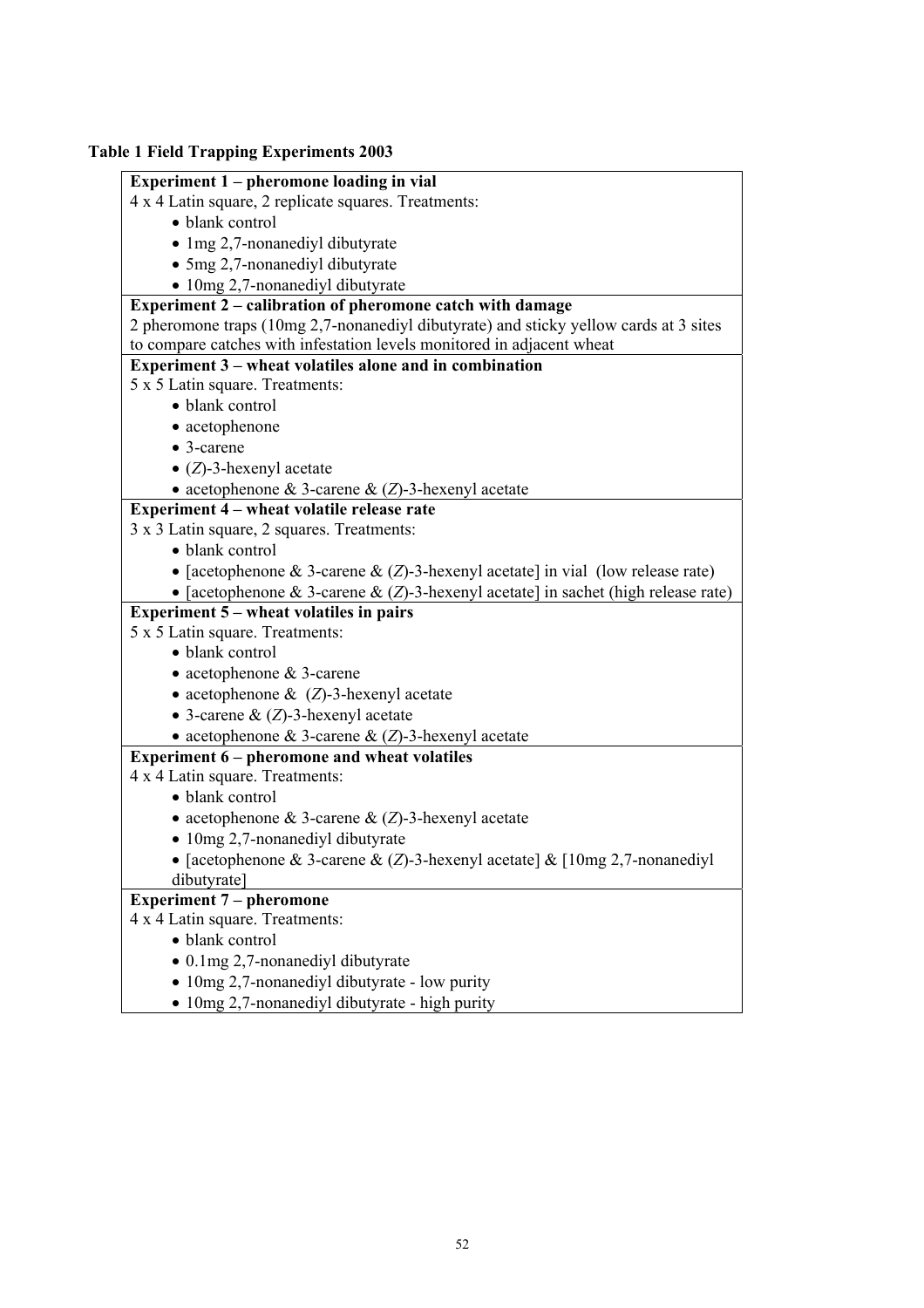# **Table 2 Field Trapping Experiments 2004**

| 2 pheromone traps (5mg 2,7-nonanediyl dibutyrate in polyethylene vial) and 5 sticky yellow<br>cards at 5 sites to compare catches with infestation levels monitored in adjacent wheat.<br>Experiment 2 – pheromone formulation: septum vs. vial<br>4 x 4 Latin square, 2 replicate squares. Treatments:<br>blank control<br>$\bullet$<br>5mg 2,7-nonanediyl dibutyrate in rubber septum<br>$\bullet$<br>5mg 2,7-nonanediyl dibutyrate in polyethylene vial<br>$\bullet$<br>1mg 2,7-nonanediyl dibutyrate in rubber septum<br><b>Experiment 3 – pheromone enantiomers</b> |
|--------------------------------------------------------------------------------------------------------------------------------------------------------------------------------------------------------------------------------------------------------------------------------------------------------------------------------------------------------------------------------------------------------------------------------------------------------------------------------------------------------------------------------------------------------------------------|
|                                                                                                                                                                                                                                                                                                                                                                                                                                                                                                                                                                          |
|                                                                                                                                                                                                                                                                                                                                                                                                                                                                                                                                                                          |
|                                                                                                                                                                                                                                                                                                                                                                                                                                                                                                                                                                          |
|                                                                                                                                                                                                                                                                                                                                                                                                                                                                                                                                                                          |
|                                                                                                                                                                                                                                                                                                                                                                                                                                                                                                                                                                          |
|                                                                                                                                                                                                                                                                                                                                                                                                                                                                                                                                                                          |
|                                                                                                                                                                                                                                                                                                                                                                                                                                                                                                                                                                          |
|                                                                                                                                                                                                                                                                                                                                                                                                                                                                                                                                                                          |
|                                                                                                                                                                                                                                                                                                                                                                                                                                                                                                                                                                          |
| 6 x 6 Latin square. Treatments:                                                                                                                                                                                                                                                                                                                                                                                                                                                                                                                                          |
| blank control                                                                                                                                                                                                                                                                                                                                                                                                                                                                                                                                                            |
| 5mg RR 2,7-nonanediyl dibutyrate                                                                                                                                                                                                                                                                                                                                                                                                                                                                                                                                         |
| 5mg RS 2,7-nonanediyl dibutyrate                                                                                                                                                                                                                                                                                                                                                                                                                                                                                                                                         |
| 5mg SR 2,7-nonanediyl dibutyrate                                                                                                                                                                                                                                                                                                                                                                                                                                                                                                                                         |
| 5mg SS 2,7-nonanediyl dibutyrate                                                                                                                                                                                                                                                                                                                                                                                                                                                                                                                                         |
| 5mg racemic 2,7-nonanediyl dibutyrate                                                                                                                                                                                                                                                                                                                                                                                                                                                                                                                                    |
| Experiment 4 – wheat volatiles alone and in combination                                                                                                                                                                                                                                                                                                                                                                                                                                                                                                                  |
| 5 x 5 Latin square, 2 replicate squares. Treatments:                                                                                                                                                                                                                                                                                                                                                                                                                                                                                                                     |
| blank control                                                                                                                                                                                                                                                                                                                                                                                                                                                                                                                                                            |
| acetophenone                                                                                                                                                                                                                                                                                                                                                                                                                                                                                                                                                             |
| 3-carene<br>$\bullet$                                                                                                                                                                                                                                                                                                                                                                                                                                                                                                                                                    |
| $(Z)$ -3-hexenyl acetate<br>$\bullet$                                                                                                                                                                                                                                                                                                                                                                                                                                                                                                                                    |
| acetophenone & 3-carene & $(Z)$ -3-hexenyl acetate                                                                                                                                                                                                                                                                                                                                                                                                                                                                                                                       |
| Experiment 5 – wheat volatile release rate                                                                                                                                                                                                                                                                                                                                                                                                                                                                                                                               |
| 5 x 5 Latin square, 2 replicate squares. Treatments:                                                                                                                                                                                                                                                                                                                                                                                                                                                                                                                     |
| blank control                                                                                                                                                                                                                                                                                                                                                                                                                                                                                                                                                            |
| [acetophenone & 3-carene & $(Z)$ -3-hexenyl acetate] – vial / low release                                                                                                                                                                                                                                                                                                                                                                                                                                                                                                |
| [acetophenone & 3-carene & $(Z)$ -3-hexenyl acetate] – sachet / high release<br>$\bullet$                                                                                                                                                                                                                                                                                                                                                                                                                                                                                |
| 5mg 2,7-nonanediyl dibutyrate in polyethylene vial                                                                                                                                                                                                                                                                                                                                                                                                                                                                                                                       |
| plant volatiles plus pheromone (treatments 2 and 4 combined)                                                                                                                                                                                                                                                                                                                                                                                                                                                                                                             |
| Experiment 6 – Canadian lure/trap                                                                                                                                                                                                                                                                                                                                                                                                                                                                                                                                        |
| 5 x 5 Latin square. Treatments:                                                                                                                                                                                                                                                                                                                                                                                                                                                                                                                                          |
| blank control                                                                                                                                                                                                                                                                                                                                                                                                                                                                                                                                                            |
| 5mg 2,7-nonanediyl dibutyrate in polyethylene vial in Agrisense delta trap                                                                                                                                                                                                                                                                                                                                                                                                                                                                                               |
| 5mg 2,7-nonanediyl dibutyrate in polyethylene vial in Pherocon trap<br>$\bullet$                                                                                                                                                                                                                                                                                                                                                                                                                                                                                         |
| Canadian lure in Agrisense delta trap                                                                                                                                                                                                                                                                                                                                                                                                                                                                                                                                    |
| Canadian lure in Pherocon trap<br>$\bullet$                                                                                                                                                                                                                                                                                                                                                                                                                                                                                                                              |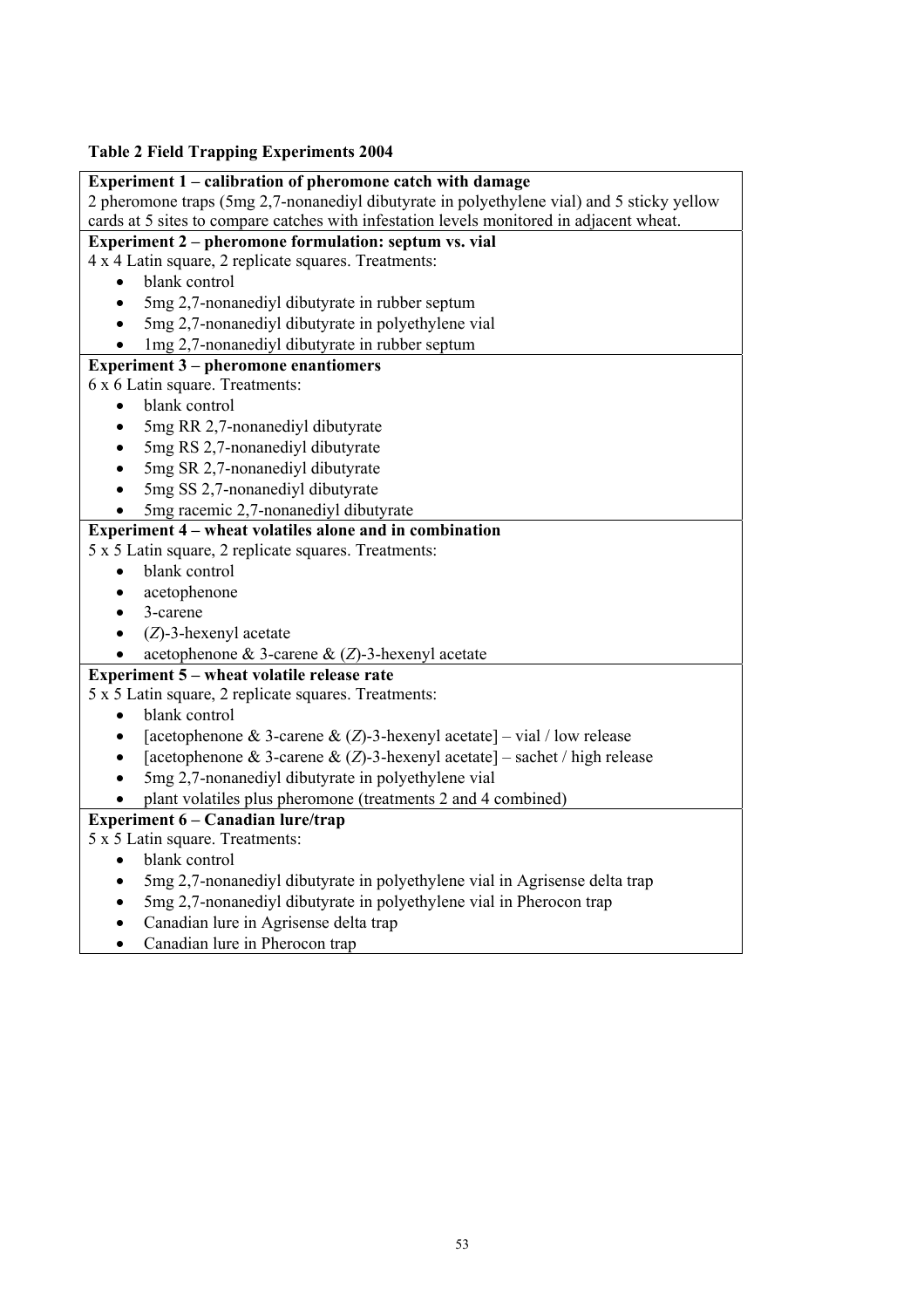# **3.1. RESULTS – PART 1 SEX PHEROMONE**

## **3.1.1 Electrophysiology**

Electrophysiological studies with the synthetic sample of 2,7-nonanediyl dibutyrate, indicated that the material was highly active (Fig 2).





# **3.1.2. Olfactometer**

In the olfactometer there was a significant attraction of males to 1ng of the pheromone (P < 0.005, paired *t*test) although, surprisingly, the response to higher or lower stimulus concentrations was reduced (Fig 3).

**Fig. 3 Response of male** *S. mosellana* **to sex pheromone (2,7-nonanediyl dibutyrate on filter paper) in**  the olfactometer: time spent in treated and control arms  $(n = 9)$ 

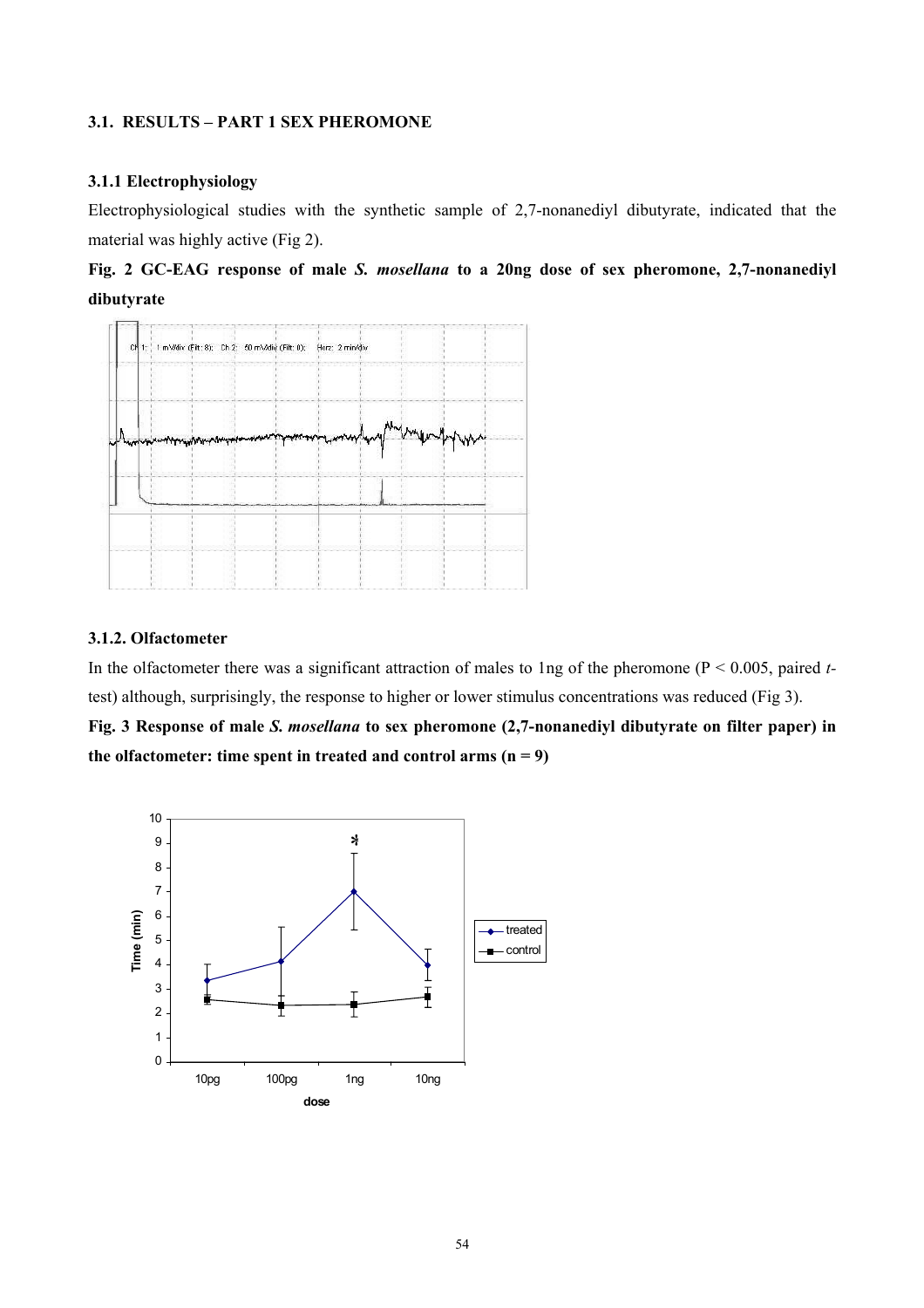### **3.1.3. Field Trapping Experiments**

### **3.1.3.1. 2002 Pheromone Trap Experiments**

In the field, significantly more male midges were caught with the high release polyethylene vial and the sachet formulations than with unbaited control traps (Fig 4). Thus, the reduction in response at a higher dose that was observed in the lab was not observed in the field. Indeed, during the week of the midge flight peak some of the sachet and high release vial traps caught in excess of 100 male *S. mosellana.* In the lines of traps at Rothamsted catches in traps baited with chromacol vials were intermediate between high release and low release polyethylene vials.



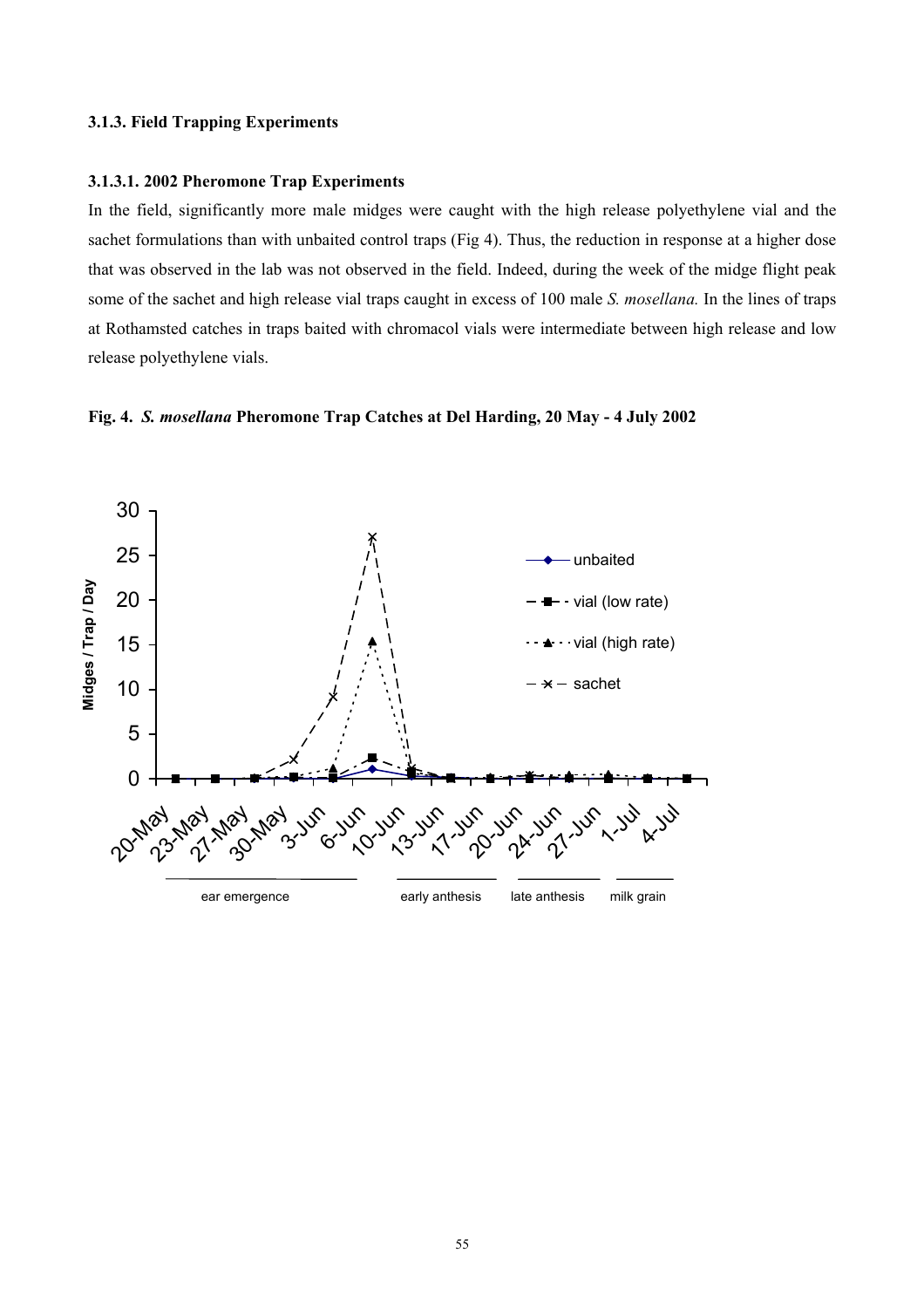**Fig. 5** *S. mosellana* **pheromone trap catches at Sykes field, Boxworth, 31 May - 4 July 2002** 



There was a good correlation between timing of midge flight and when wheat was at the susceptible growth stage at Rothamsted (Fig 4). At Boxworth (Fig 5) there appeared to be a more prolonged period of midge flight activity continuing into the late anthesis growth stage when wheat would no longer be suitable for larval survival. At both sites the high release vial captured approximately 15 male *S. mosellana* per trap per day during the peak of midge flight.

## **3.1.3.2. 2003 Pheromone Trap Experiments**

The *S. mosellana* sex pheromone, 2,7-nonanediyl dibutyrate, performed well, catching up to 50 male midges per trap per night during the midge flight peak. Although a dose-response relationship was observed in terms of more male midges being caught with the 5mg loading than the 1mg loading, there was little difference between the 5mg and 10mg loadings (Expts. 1A and 1B; Fig 6  $\&$  7). In fact, in Expt 1A slightly more midges were caught with the 5mg loading than the 10mg loading. In Expt 1B fewer males were caught with the 5mg loading but prediction of midge flight activity was not compromised. This means that cost could be reduced by using half the amount of material without affecting trap performance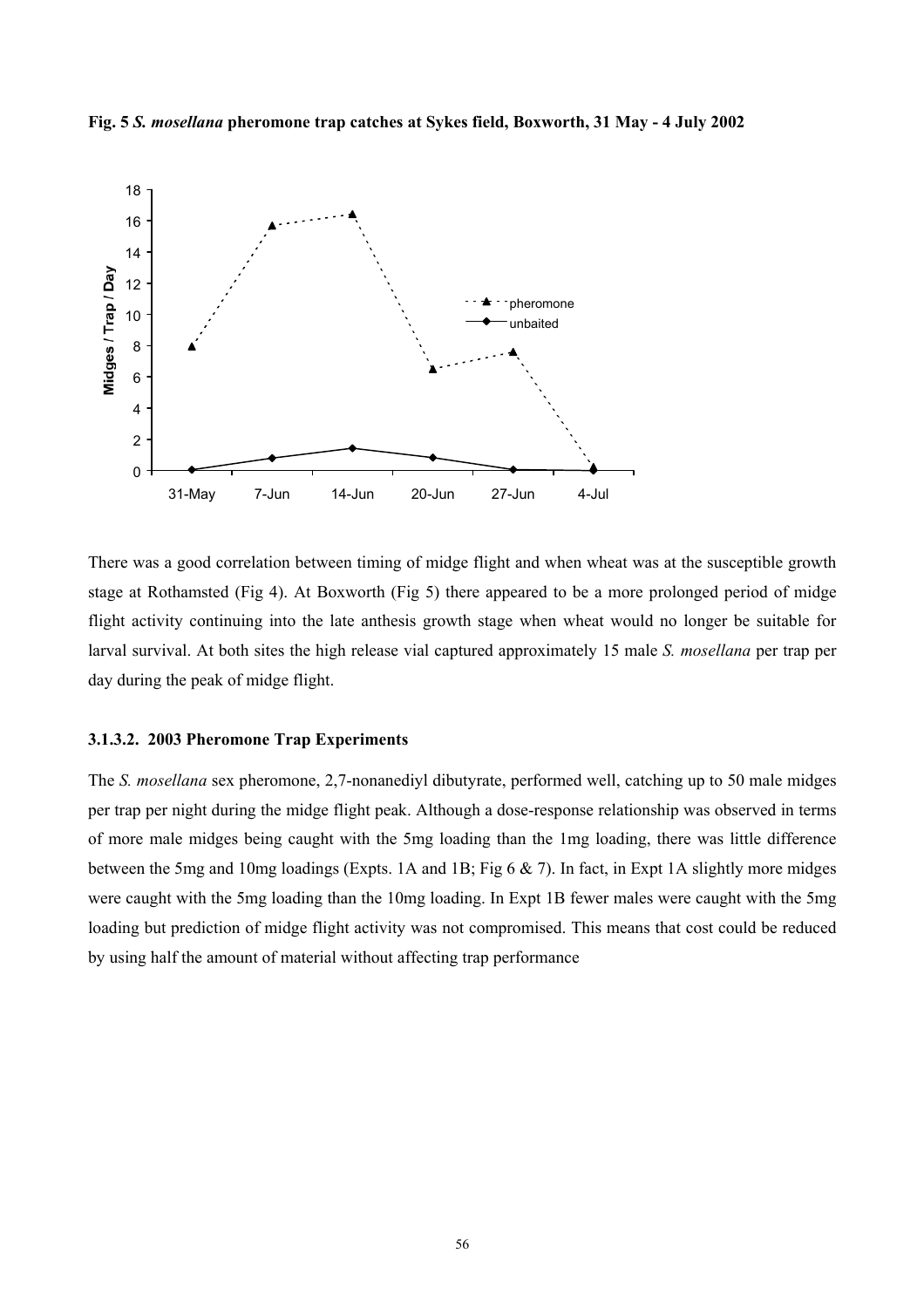**Fig. 6. Expt 1A 2003: pheromone dose in polyethylene vial** 



**Fig. 7. Expt 1B 2003: pheromone dose in polyethylene vial**



Experiments 7A and 7B (Fig 8 & 9) showed that low purity pheromone (material without the final purification step) had reduced activity: catches were similar to those with vials with 100 times less pheromone and prediction of midge flight was less accurate. Thus, it would seem that the final purification step is economically justifiable as the activity of the material is substantially enhanced by it.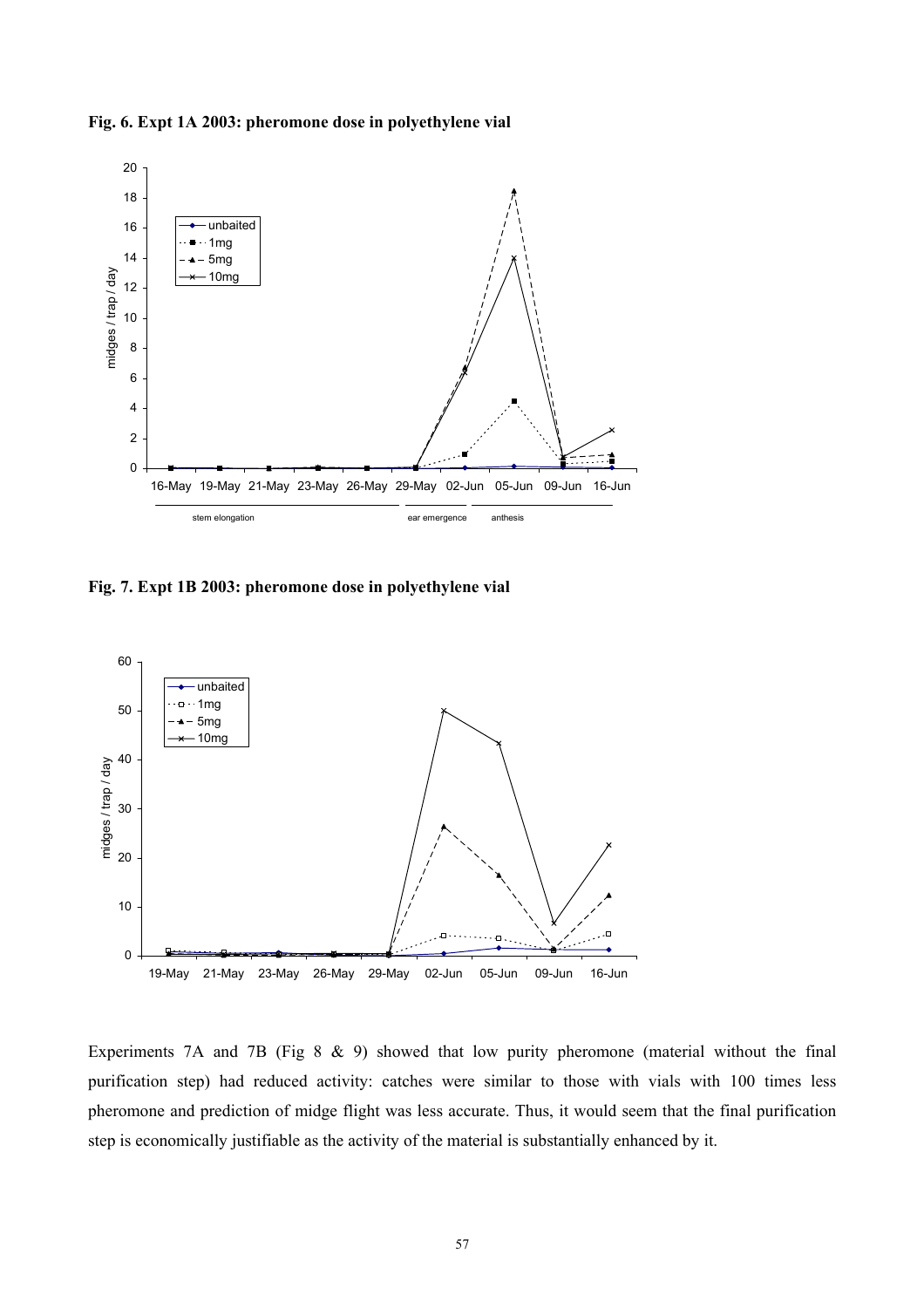**Fig 8. Expt 7A 2003: pheromone dose and purity** 



**Fig. 9. Expt 7B 2003: pheromone dose and purity** 

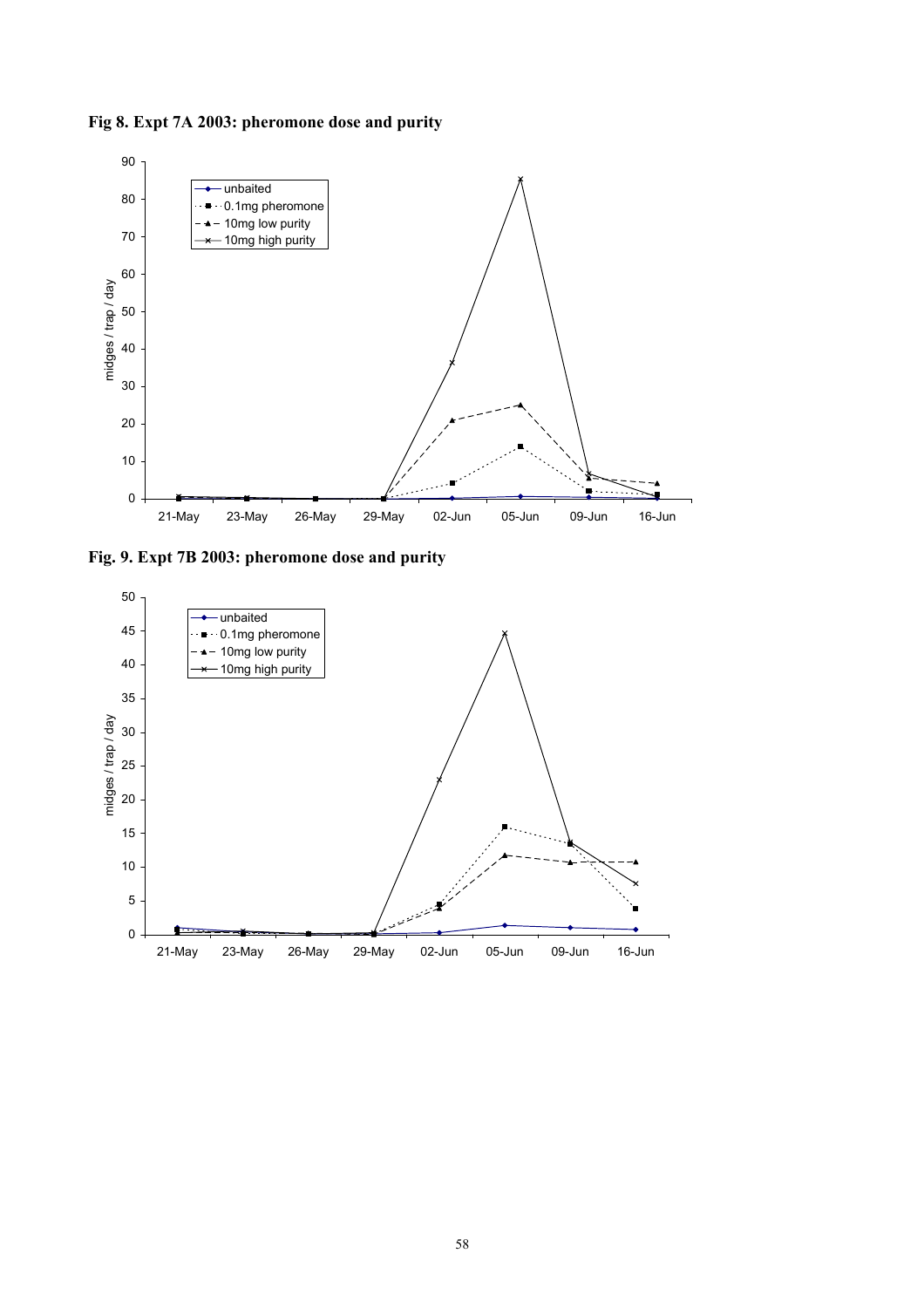### **3.1.3.3. 2004 Pheromone Trap Experiments**

In 2004 following discussion with Agrisense BCS the more economically viable rubber septa formulations were evaluated. These trials were highly successful in demonstrating the efficacy of these formulations because similar numbers of midges were caught compared with the previous best formulation the 5mg loading polyethylene vial. (Fig 10). Indeed, a 1mg loading was as effective in predicting midge flight as a 5mg loading thus reducing cost of pheromone fivefold.

**Fig. 10. 2004 Experiment 2:** *S. mosellana* **pheromone trap catches – comparison of polyethylene vial and rubber septum formulations (Long Hoos, Rothamsted Farm)** 



**Fig. 11 2004 Experiment 3: comparison of different enantiomers and racemic material (all with 5mg dose in polyethylene vial) (Gees Croft, Rothamsted Farm)** 



Enantiomerically pure pheromone tested in Expt 3 did not provide any enhancement of trap catch (Fig. 15). The best pure enantiomer was the *SS*-stereoisomer of 2,7-nonanediyl dibutyrate. However, the racemic lure caught more male *S. mosellana* even than this suggesting that there may be a difference in pheromone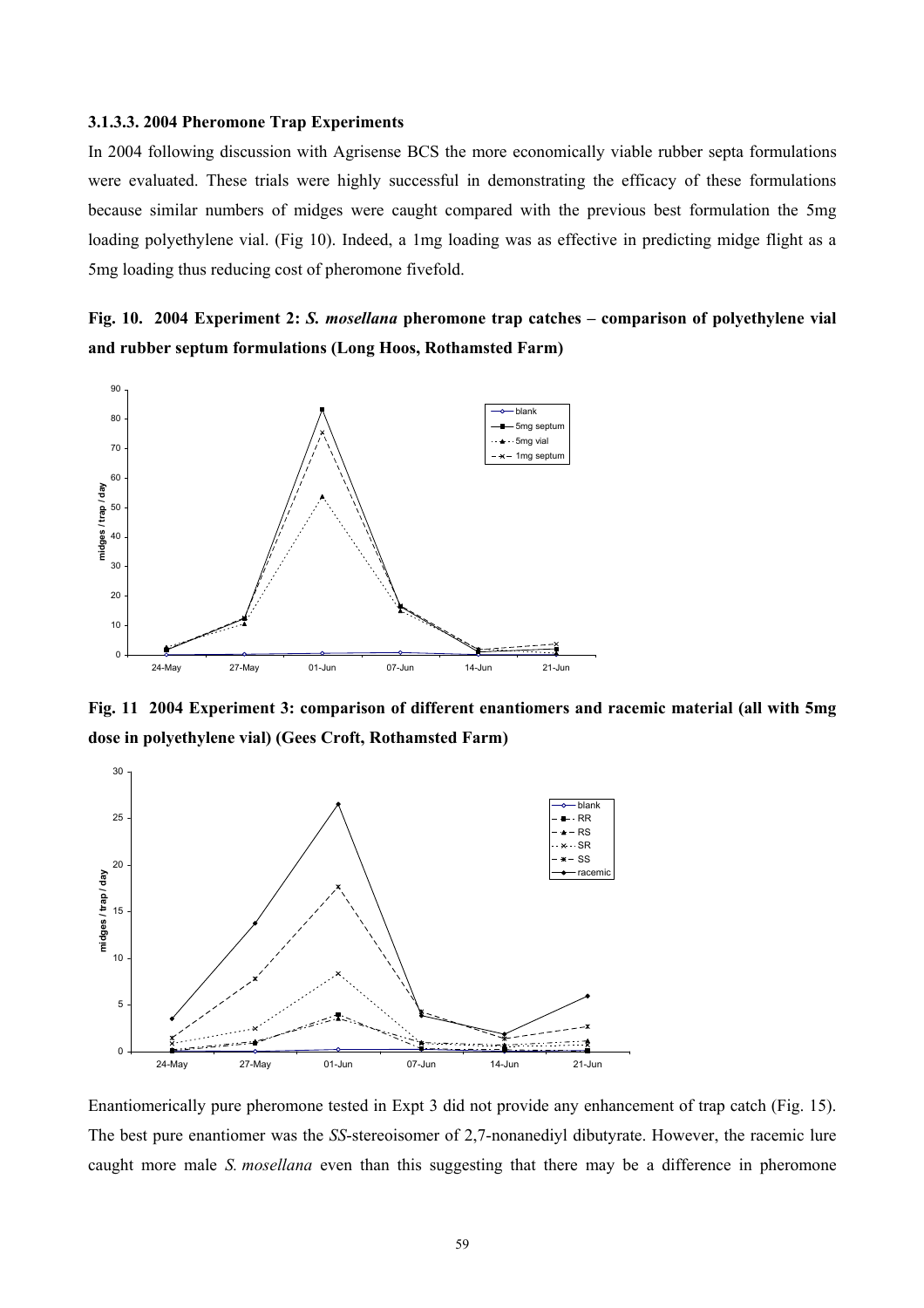between Canadian and UK midge populations. Further studies to investigate this are planned. Comparison with Phero Tech lures and traps (Expt 6, Fig. 12) indicated that the Agrisense Delta trap was more than the Phero Tech trap. In addition, comparison of the 5mg loading polyethylene vial with the Phero Tech lure showed the latter to be less effective



**Fig. 12. Experiment 6: comparison with Phero Tech traps and lures (Long Hoos, Rothamsted Farm)** 

**3.1.3.4. Comparision of pheromone trap catches, yellow sticky trap catches and infestation levels in adjacent wheat crops**

*S. mosellana* catches in pheromone traps with standard lures were compared with catches on yellow sticky traps at 2 fields in 2003 and 5 fields in 2004. *S. mosellana* larval infestation levels were also determined in adjacent wheat fields. In the more extensive 2004 trials (Fig. 13) there was a good correlation with pheromone trap catches and infestation levels with the exception of Great Knott which was sown with the resistant variety Robigus and thus had hardly any attacked grain in spite of midges having been caught in pheromone traps albeit at lower levels than at the other fields.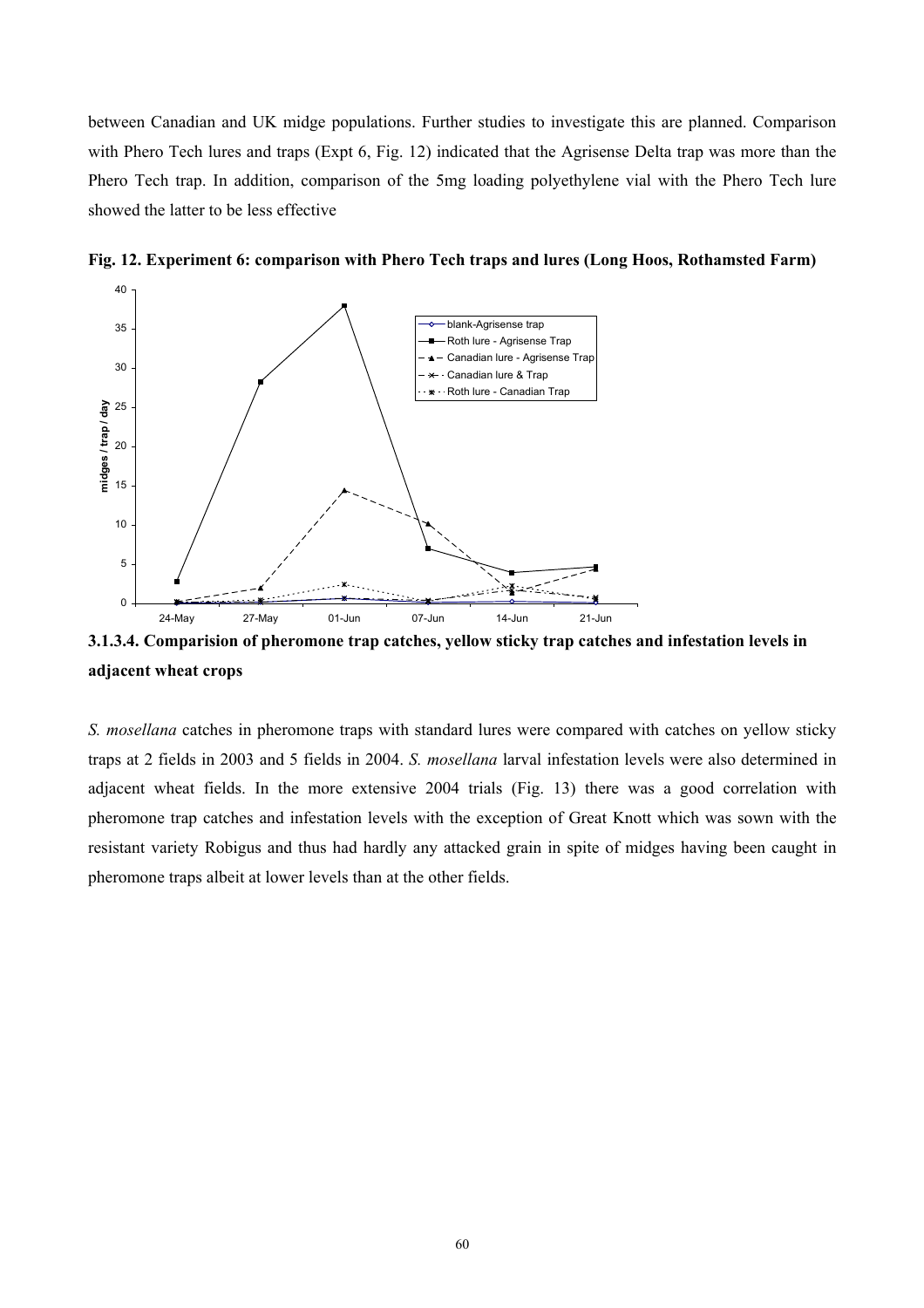



It should be noted that the yellow sticky traps were very unselective and caught many other non-target insects as well as *S. mosellana* making scoring of trap catches difficult whereas the pheromone traps caught at least five times more *S. mosellana* and few other insects (Fig 14)*.* 



**Fig. 14 Yellow sticky and pheromone trap catches at one site in Expt 2 2004** 

The site at Great Knott field was atypical in that the ratio of females caught on yellow sticky traps to males caught on pheromone traps was higher than at the other sites (Fig. 15) suggesting immigration of females from emergence sites to this field.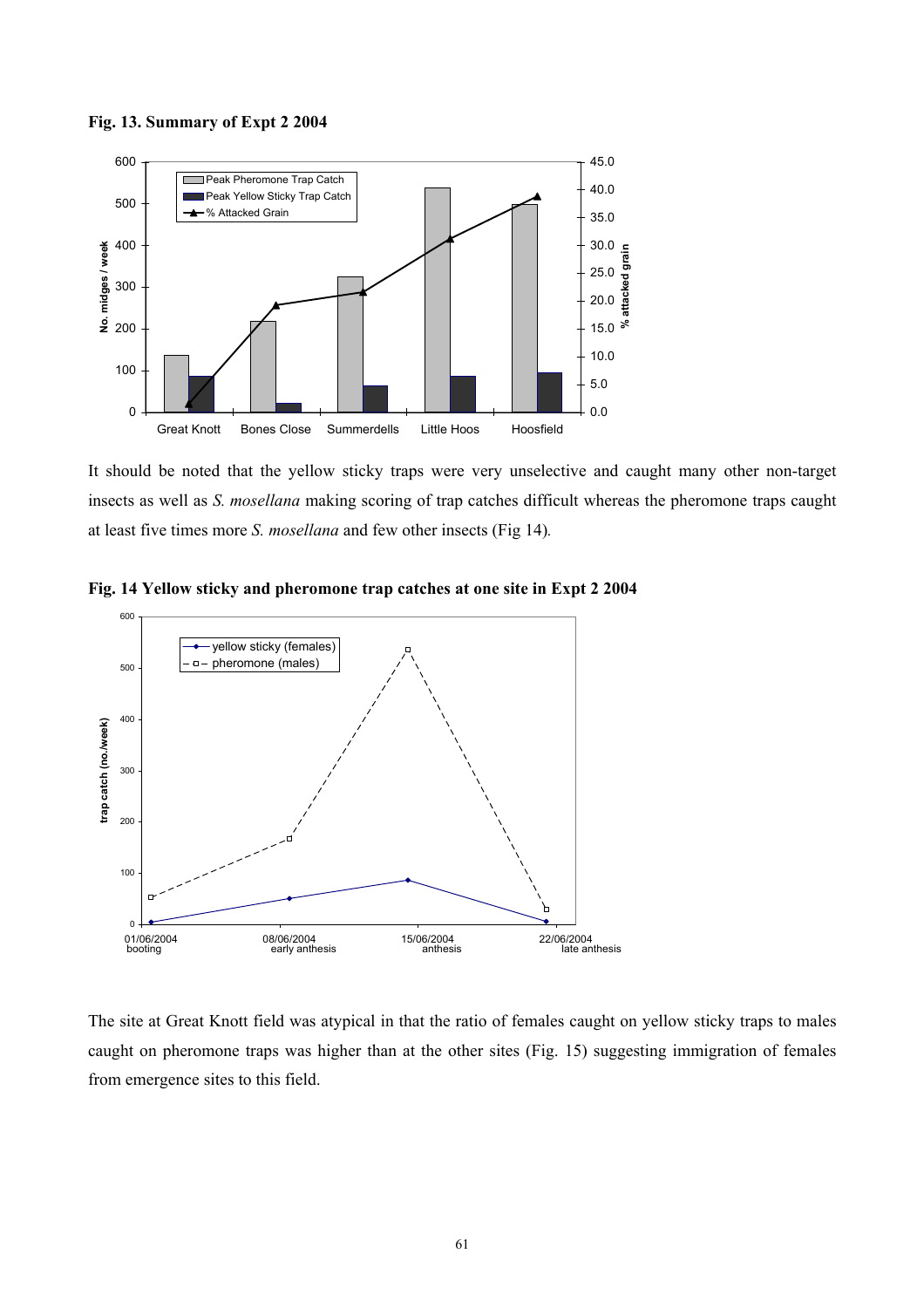

**Fig. 15 Ratio of females on yellow sticky: males on pheromone trap** 

### **3.2 RESULTS : PART 2 – PLANT VOLATILES**

Initial laboratory experiments were carried out in 2002 and are reported in Birkett *et al.* (2004). Air entrainment samples of volatiles from panicles of intact wheat, *Triticum aestivum*, cultivar 'Lynx' were collected at the ear emergence/early anthesis growth stage. In the olfactometer bioassay, both freshly cut panicles and an air entrainment sample were found to attract female orange wheat blossom midge adults. Coupled gas chromatography electroantennography (GC-EAG) analyses of panicle volatiles located six electrophysiologically active components. These were identified by coupled gas chromatography-mass spectrometry and co-injection with authentic standards, on polar and non-polar GC columns, as acetophenone, (*Z*)-3-hexenyl acetate, 3-carene, 2-tridecanone, 2-ethyl-1-hexanol and 1-octen-3-ol. Although none of these were active when presented individually at the levels present in the entrainment sample, acetophenone, (*Z*)-3-hexenyl acetate and 3-carene were active in the olfactometer when presented at a higher dose of 100ng on filter paper. However, the six-component blend and a blend of acetophenone, (*Z*)-3 hexenyl acetate and 3-carene, in the same ratio and concentration as in a natural sample was as attractive to female *S. mosellana* as the whole air entrainment sample.

 In 2003 further analyses and bioassays were carried out to investigate electrophysiological and behavioural effects of volatiles from the susceptible wheat variety ECO22 (Advanta seeds). This variety was identified by plant breeders as particularly susceptible to *S. mosellana*. Active volatiles in air entrainment samples were located by GC-EAG and identified by GC-MS as α-pinene, 6-methyl-5-hepten-2-one, 3 carene, acetophenone and 2-dodecanone. The natural sample (ECO22-1) was significantly attractive in olfactometer studies ( $P = 0.034$ ,  $n = 8$ ). A five-component blend comprising  $\alpha$ -pinene, 6-methyl-5-hepten-2one, 3-carene, acetophenone and 2-dodecanone in the same ratio as the natural sample (ECO22-1) was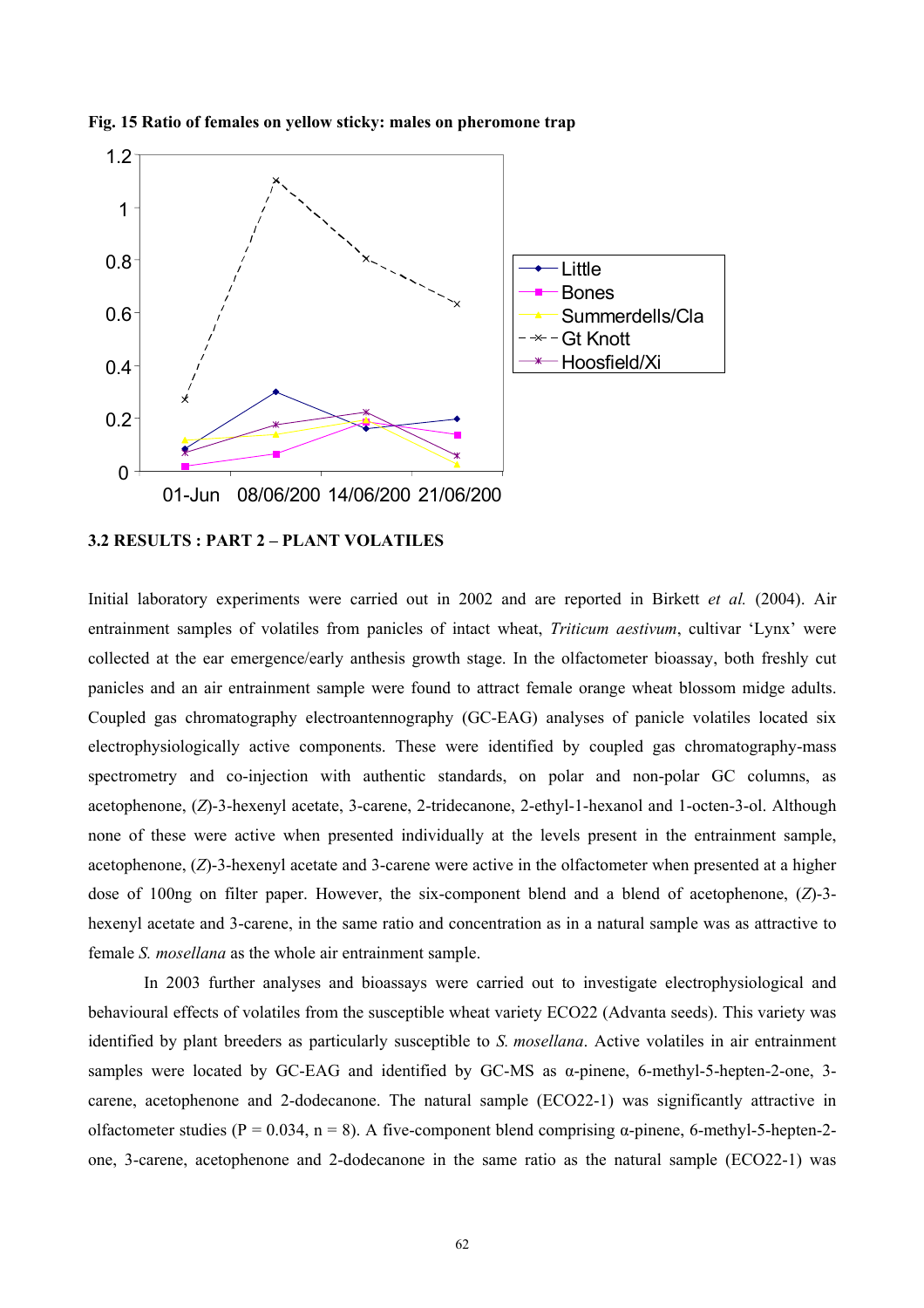attractive (Fig. 16). In addition, a four-component blend, in which 6-methyl-5-hepten-2-one was not included, was also attractive. However, when 6-methyl-5-hepten-2-one was included at a slightly elevated level (15ng instead of 5ng on filter paper) all activity was lost. The difference was only small - 15ng/ $\mu$ l 6methyl-5-hepten-2-one was used instead of  $5$ ng/ $\mu$ l - but this was enough to completely switch off attraction. This finding highlighted the importance of the correct ratios in eliciting attraction of female midges and probably contributed to the lack of efficacy of plant volatile traps in the field. Although field formulations were developed that provided stable release under laboratory conditions they were not stable in the field as evidenced by recovery and analysis of lures from the field.



**Fig. 16. Olfactometer Bioassay of female** *S. mosellana* **response to different blends of ECO22 volatiles**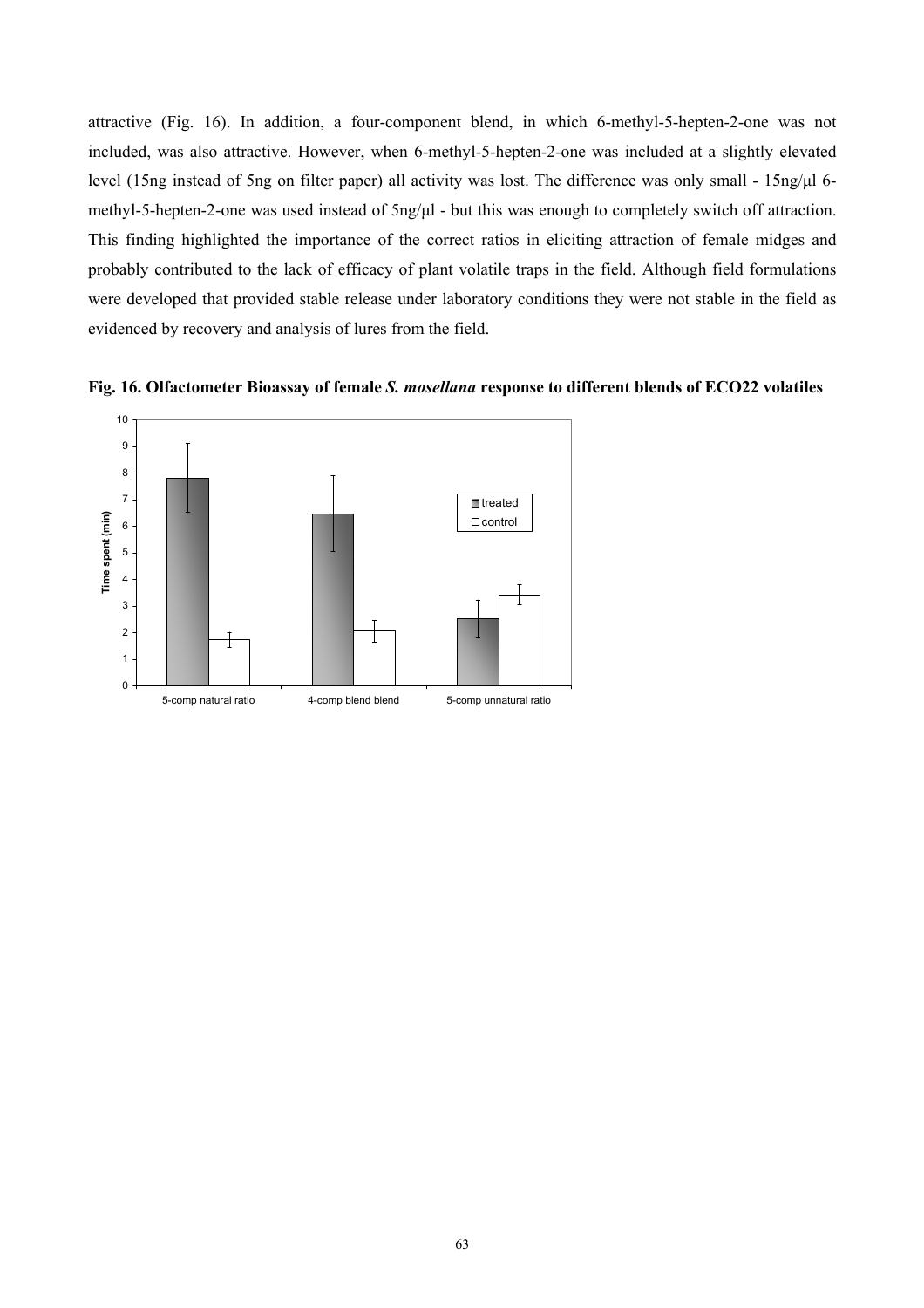# **4. CONCLUSIONS**

- The project has made considerable progress towards the development of a monitoring system for male *S. mosellana* and identified the optimum pheromone release rate and methodology for use in pheromone traps in the UK.
- The pheromone, 2,7-nonanediyl dibutyrate, (Gries *et al.*, 2000) performed well for indicating the onset of *S. mosellana* flight activity in the vicinity of wheat fields.
- It appears that there is a relationship between numbers of midges caught in the traps and the likelihood of crop damage even though the pheromone traps catch male rather than female insects.
- The threshold level at which an insecticide application to protect the crop is warranted is probably around the level of 20 midges per trap per day but further work on threshold levels for pheromone traps i.e. the numbers of insects that indicate economically damaging levels is necessary.
- It is likely that the threshold will vary according to the level of susceptibility of the wheat cultivar being grown and the market for which it is intended. There would be a lower threshold for breadmaking wheat than feed wheat.
- There are possibly situations in which immigration of female *S. mosellana* would mean that pheromone traps underestimate the threat to the crop and this aspect requires future investigation.
- Wheat volatiles attractive to female *S. mosellana* were identified as acetophenone, (*Z*)-3-hexenyl acetate, 3-carene, 2-tridecanone, 2-ethyl-1-hexanol and 1-octen-3-ol from wheat cultivar 'Lynx' and α-pinene, 6-methyl-5-hepten-2-one, and 2-dodecanone from wheat cultivar ECO22. 3-Carene and acetophenone were identified as active components of both varieties.
- These showed a level of attraction similar to the pheromone in laboratory olfactometers.
- Ratio of plant volatiles was crucial because use of an incorrect ratio made the mixture unattractive.
- Development of a field stable formulation of plant volatiles maintaining ratio integrity throughout the season has proved difficult.